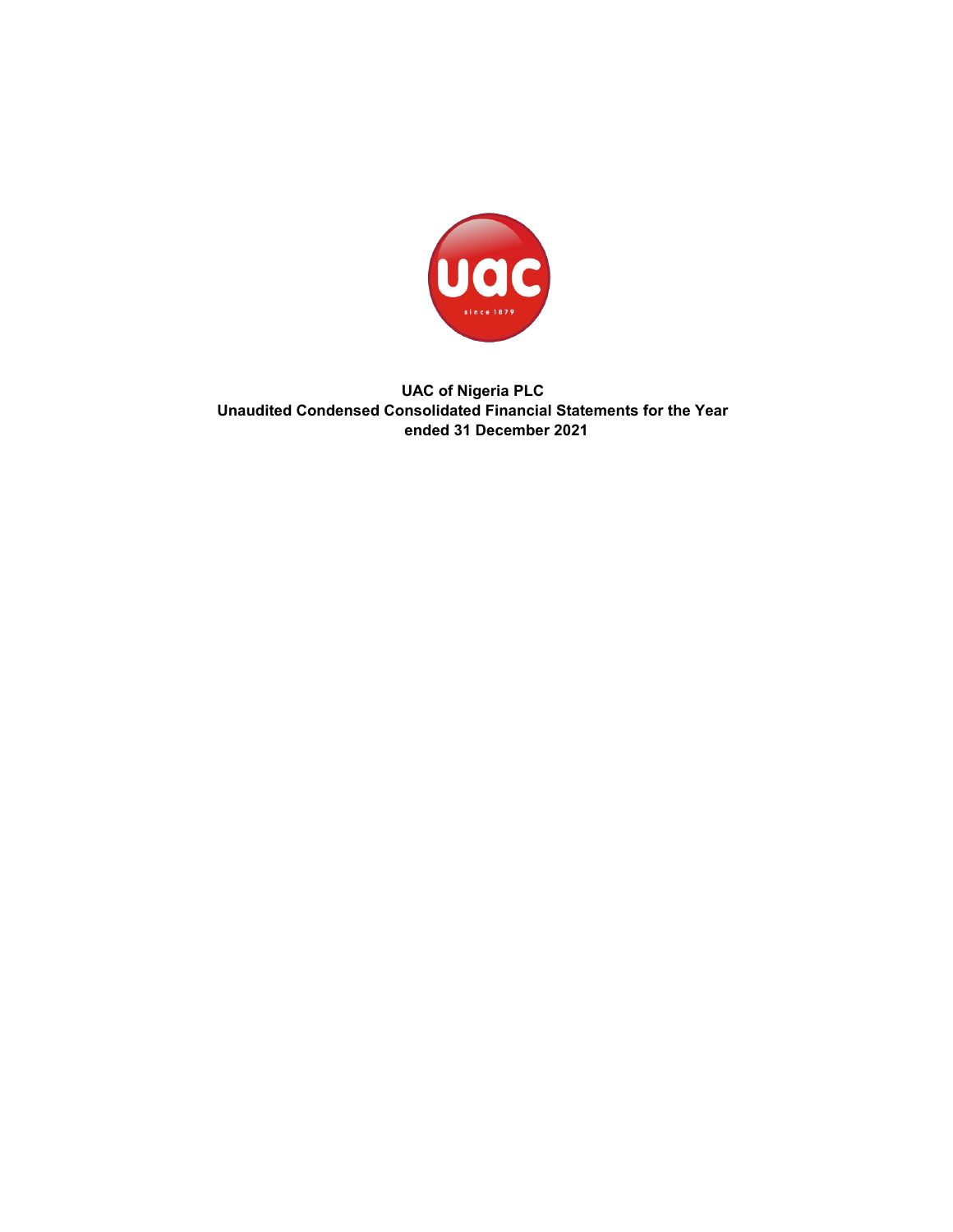| <b>Content</b>                                                                              | Page |
|---------------------------------------------------------------------------------------------|------|
| Certification pursuant to section 60(2) of the Investment and Securities Act No. 29 of 2007 |      |
| Investor relations statement                                                                | 2    |
| Unaudited financial statements                                                              |      |
| Condensed consolidated statement of profit or loss and other comprehensive income           | 3    |
| Condensed consolidated statement of financial position                                      | 4    |
| Condensed consolidated statement of changes in equity                                       | 5    |
| Condensed consolidated statement of cash flows                                              | 6    |
| Notes to the condensed consolidated financial statements                                    | 7    |
| Shareholding structure/free float status                                                    | 33   |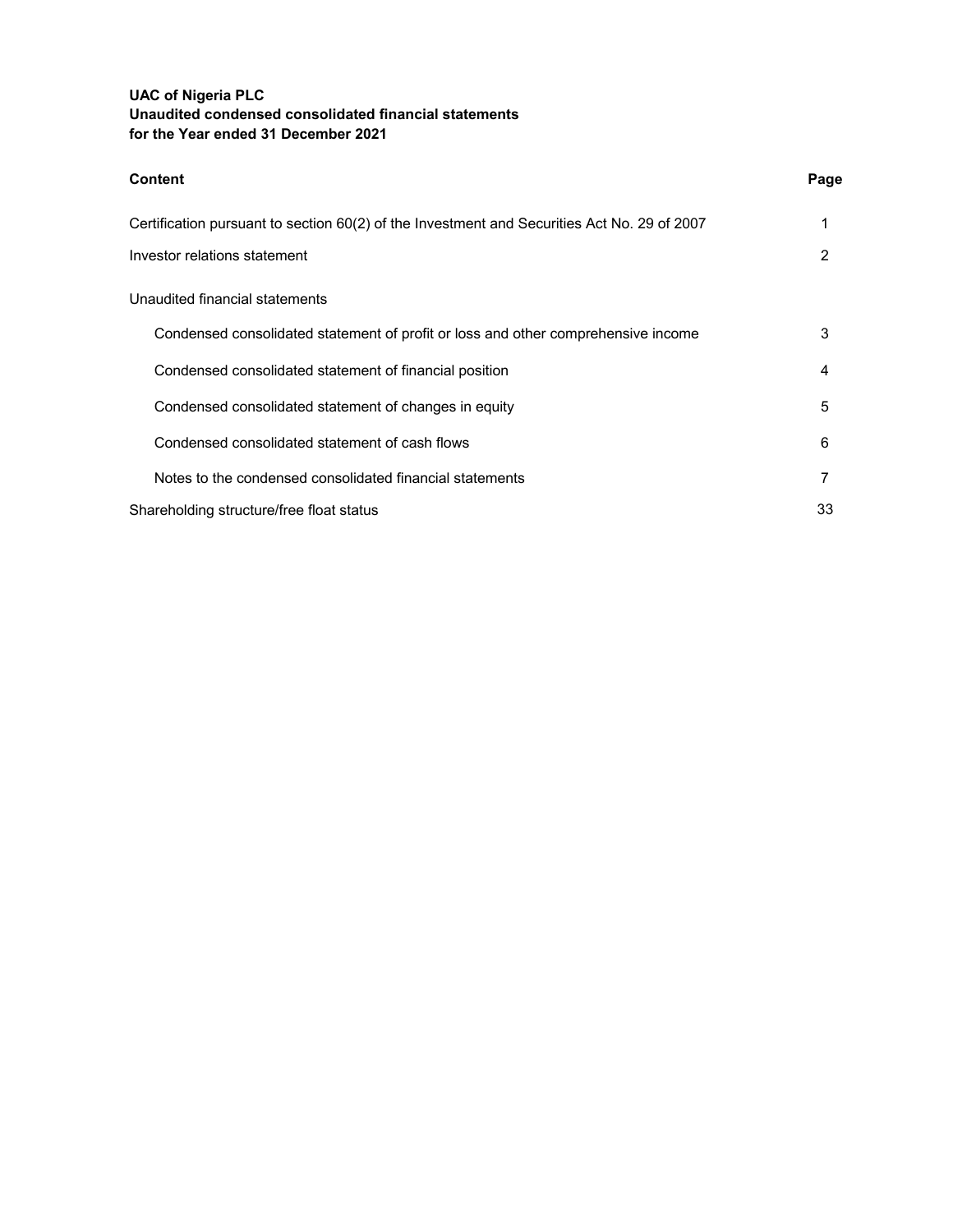We the undersigned hereby certify the following with regards to our unaudited financial report for the year ended 31 December 2021 that:

- (a) We have reviewed the report;
- (b) To the best of our knowledge, the report does not:
	- (i) contain any untrue statement of a material fact, or
	- (ii) omit to state a material fact, which would make the statements misleading in the light of the circumstances under which such statements were made;
- (c) To the best of our knowledge, the financial statements and other financial information included in the report fairly present in all material respects the financial condition and results of operations of the company as of, and for the periods presented in the report.
- (d) We:
	- (i) are responsible for establishing and maintaining internal controls;
	- (ii) have designed such internal controls to ensure that material information relating to the company and it's consolidated subsidiaries is made known to such officers by others within those entities particularly during the period in which the periodic reports are being prepared;
	- (iii) have evaluated the effectiveness of the company's internal controls as of a date within 90 days prior to the report; and
	- (iv) have presented in the report our conclusions about the effectiveness of our internal controls based on our evaluation as of that date.
- (e) We have disclosed to the auditors of the company and audit committee:
	- (i) all significant deficiencies in the design or operation of internal controls which would adversely affect the company's ability to record, process, summarize and report financial data and have identified for the company's auditors any material weakness in internal controls; and
	- (ii) any fraud, whether or not material, that involve management or other employees who have significant role in the company's internal controls.
- (f) We have identified in the report whether or not there were significant changes in the internal controls or other factors that could significantly affect internal controls subsequent to the date of our evaluation, including any corrective actions with regards to significant deficiencies and material weaknesses.

Folasope Aiyesim**oiy Funke Ivan Aircredit Contract Contract Contract Contract Contract Contract Contract Contract Contract Contract Contract Contract Contract Contract Contract Contract Contract Contract Contract Contrac** Group Managing Director Group Annual Communication Croup Finance Director Group Finance Director FRC/2019/IODN/00000019806 FRC/2021/001/00000022822

fatdule.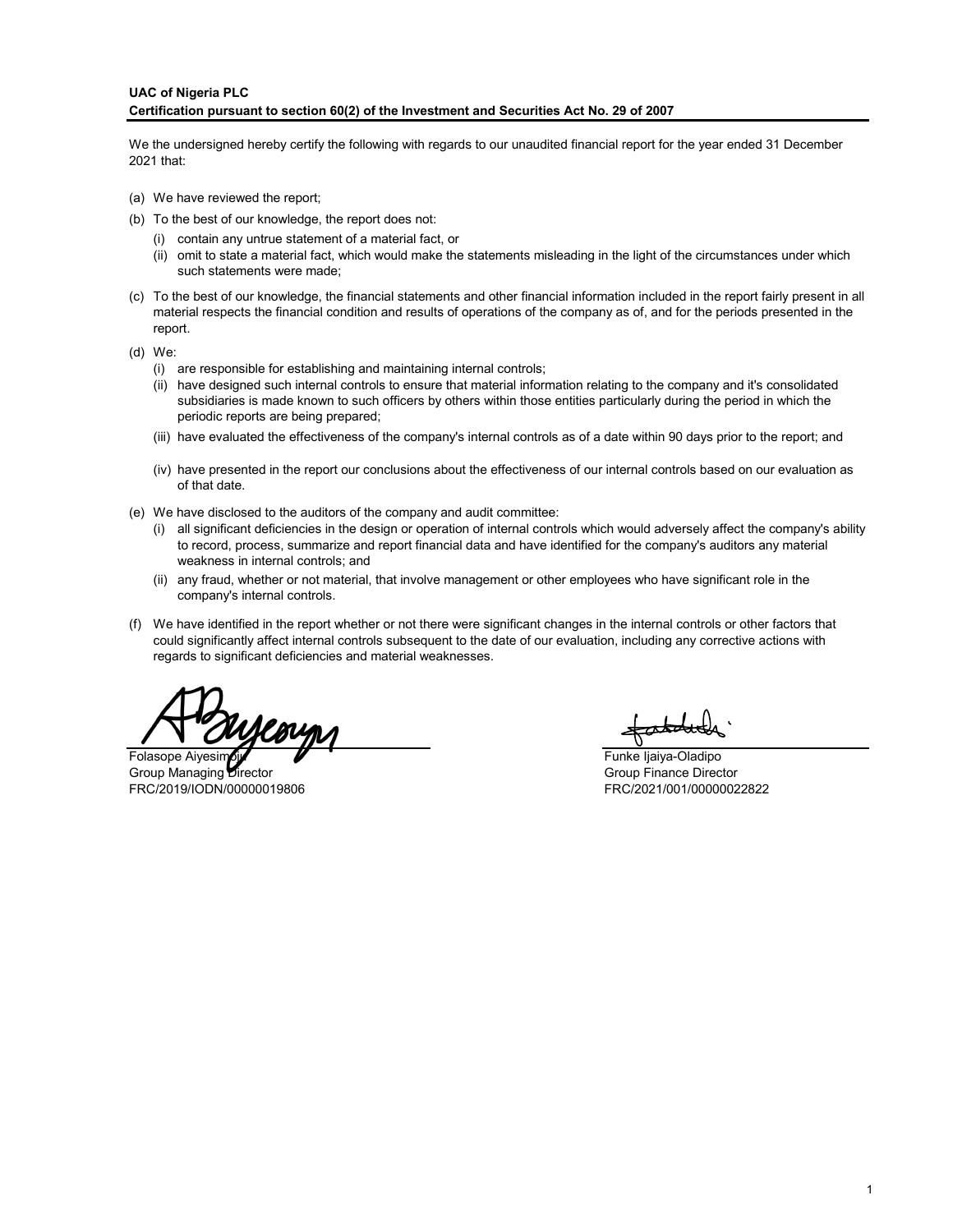# **UAC of Nigeria PLC**

#### **Statement on Investor Relations**

UAC of Nigeria PLC has a dedicated investors' portal on its corporate website which can be accessed via this link: https://www.uacnplc.com. The Company's Group Finance Director can also be reached through electronic mail at: investorrelations@uacnplc.com; or telephone on: +234 906 269 2908 for any investment related enquiry.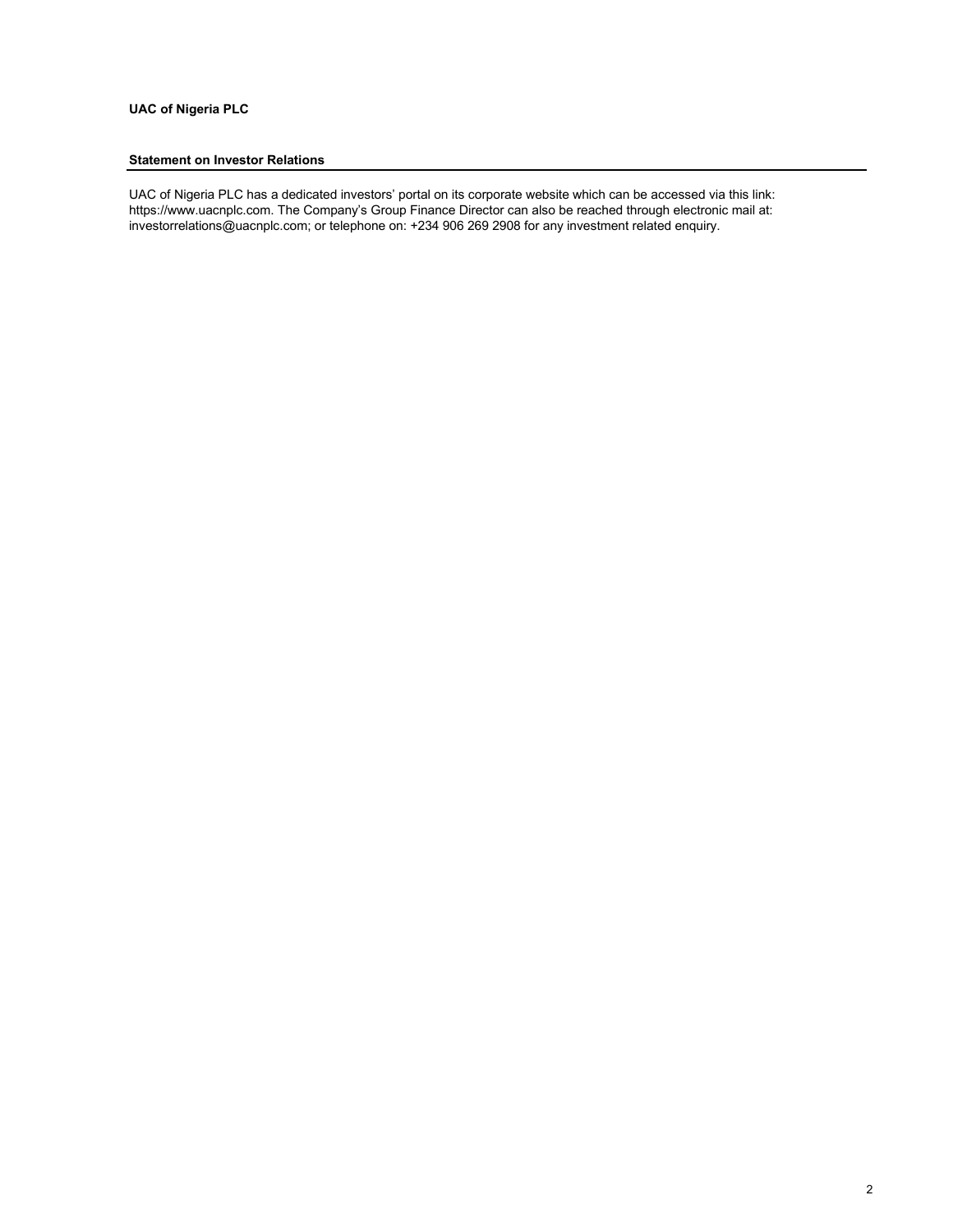# **UAC of Nigeria PLC Condensed Consolidated Statement of Profit or Loss and Other Comprehensive Income for the year ended 31 December 2021**

|                                                                                                                  |                | 3 months to                  |                               | 3 months to                | 12 months to                 |
|------------------------------------------------------------------------------------------------------------------|----------------|------------------------------|-------------------------------|----------------------------|------------------------------|
|                                                                                                                  |                | <b>December</b>              | 12 months to                  | December 2020              | December 2020                |
|                                                                                                                  |                | 2021                         | December 2021                 | <b>Restated</b>            | <b>Restated</b>              |
|                                                                                                                  | <b>Notes</b>   | <b>N'000</b>                 | <b>N'000</b>                  | <b>N'000</b>               | <b>N' 000</b>                |
| <b>Continuing operations</b>                                                                                     |                |                              |                               |                            |                              |
| Revenue<br>Cost of sales                                                                                         | 3<br>6         | 29,739,052<br>(24, 562, 735) | 101,106,788<br>(83, 572, 828) | 23,560,238<br>(18,965,040) | 81,357,960<br>(65, 367, 532) |
|                                                                                                                  |                |                              |                               |                            |                              |
| <b>Gross profit</b>                                                                                              |                | 5,176,317                    | 17,533,960                    | 4,595,198                  | 15,990,428                   |
| Dividend income                                                                                                  | 4              | 246,931                      | 260,093                       | (286)                      | 9,675                        |
| Other operating income                                                                                           | 5              | 2,248,128                    | 2,647,220                     | 787,635                    | 1,184,631                    |
| Other operating losses                                                                                           | 5i             | (80, 031)                    | (118, 510)                    | (51,900)                   | (120, 487)                   |
| Selling and distribution expenses<br>Administrative expenses                                                     | 6<br>6         | (1,804,452)<br>(2, 173, 300) | (6,347,721)<br>(8,223,612)    | (1,314,256)<br>(2,436,525) | (5,776,661)<br>(7,690,277)   |
| <b>Operating profit</b>                                                                                          |                | 3,613,593                    | 5,751,431                     | 1,579,867                  | 3,597,309                    |
| Finance income                                                                                                   | $\overline{7}$ | 273,356                      | 1,194,159                     | 262,420                    | 1,052,050                    |
| Finance cost                                                                                                     | 7              | (379, 159)                   | (1, 447, 663)                 | (53, 491)                  | (501, 830)                   |
| Net finance (cost)/income                                                                                        |                | (105, 803)                   | (253, 504)                    | 208,929                    | 550,220                      |
|                                                                                                                  |                |                              |                               |                            |                              |
| Share of (loss)/profit from associates                                                                           | 15             | (291, 866)                   | (904, 272)                    | 857,898                    | 973,316                      |
| <b>Profit before tax</b>                                                                                         |                | 3,215,923                    | 4,593,655                     | 2,646,694                  | 5,120,845                    |
| Income tax expense                                                                                               | 8              | (513, 471)                   | (1,325,979)                   | (673,007)                  | (1,696,583)                  |
|                                                                                                                  |                |                              |                               |                            |                              |
| Profit after tax for the period/year from continuing operations                                                  |                | 2,702,452                    | 3,267,676                     | 1,973,687                  | 3,424,262                    |
| <b>Discontinued operations</b>                                                                                   |                |                              |                               |                            |                              |
|                                                                                                                  |                |                              |                               |                            |                              |
| (Loss)/profit after tax for the period/year from discontinued                                                    | 31             |                              |                               | 18,476                     | 469,662                      |
| operations                                                                                                       |                |                              | (2, 105)                      |                            |                              |
| Profit for the period/year                                                                                       |                | 2,702,452                    | 3,265,571                     | 1,992,163                  | 3,893,924                    |
|                                                                                                                  |                |                              |                               |                            |                              |
| Other comprehensive income:                                                                                      |                |                              |                               |                            |                              |
| Items not to be subsequently recycled to profit or loss                                                          |                |                              |                               |                            |                              |
| Net changes in fair value of financial assets                                                                    | 14             | 21,875                       | 40,000                        | 153,209                    | 159,354                      |
| Share of other comprehensive income of associates and joint                                                      |                | (65, 743)                    | (60, 026)                     | 71,460                     | 71,460                       |
| ventures using the equity method                                                                                 |                |                              |                               |                            |                              |
| Other comprehensive (loss)/income for the period/year net of tax                                                 |                | (43, 868)                    | (20, 026)                     | 224,669                    | 230,814                      |
|                                                                                                                  |                |                              |                               |                            |                              |
| Total comprehensive income for the period/year net of tax                                                        |                | 2,658,584                    | 3,245,545                     | 2,216,832                  | 4,124,738                    |
| <b>Profit attributable to:</b>                                                                                   |                |                              |                               |                            |                              |
| Equity holders of the parent                                                                                     |                | 2,477,523                    | 2,387,846                     | 1,263,775                  | 2,617,429                    |
| Non controlling interests                                                                                        |                | 224,930                      | 877,725                       | 728,388                    | 1,276,495                    |
|                                                                                                                  |                | 2,702,453                    | 3,265,571                     | 1,992,163                  | 3,893,924                    |
| Total comprehensive income attributable to:                                                                      |                |                              |                               |                            |                              |
|                                                                                                                  |                | 2,433,655                    | 2,367,820                     | 1,488,444                  | 2,848,243                    |
| Equity holders of the parent<br>Non controlling interests                                                        |                | 224,930                      | 877,725                       | 728,388                    | 1,276,495                    |
|                                                                                                                  |                |                              |                               |                            |                              |
|                                                                                                                  |                | 2,658,585                    | 3,245,545                     | 2,216,832                  | 4,124,738                    |
| Earnings per share attributable to owners of the parent during the<br>period/year (expressed in Kobo per share): |                |                              |                               |                            |                              |
|                                                                                                                  |                |                              |                               |                            |                              |
| <b>Basic earnings per share</b>                                                                                  |                |                              |                               |                            |                              |
| From continuing operations (Kobo)                                                                                | 9              | 86                           | 83                            | 46                         | 70                           |
| From discontinued operations (Kobo)                                                                              | 9              |                              | (0)                           | (2)                        | 21                           |
|                                                                                                                  |                | 86                           | 83                            | 44                         | 91                           |
| From profit for the period/year (Kobo)                                                                           |                |                              |                               |                            |                              |
| <b>Diluted earnings per share</b>                                                                                |                |                              |                               |                            |                              |
| From continuing operations (Kobo)                                                                                | 9              | 86                           | 83                            | 46                         | 70                           |
| From discontinued operations (Kobo)                                                                              | 9              |                              | (0)                           | (2)                        | 21                           |
| From profit for the period/year (Kobo)                                                                           |                | 86                           | 83                            | 44                         | 91                           |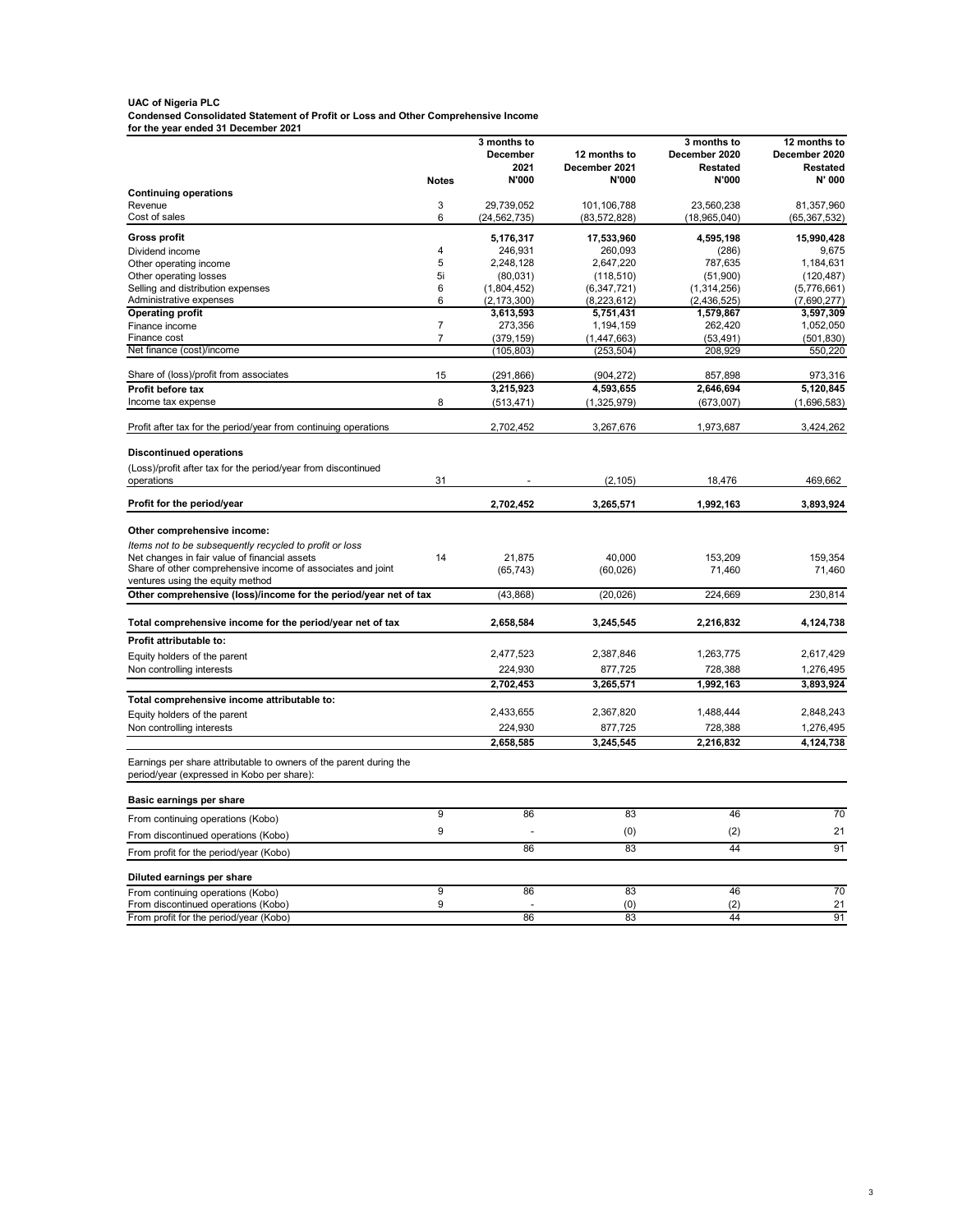# **UAC of Nigeria PLC Condensed Consolidated Statement of Financial Position as at 31 December 2021**

|                                                                    |              | 31 December  | 31 December                     | 1 January 2020                  |  |
|--------------------------------------------------------------------|--------------|--------------|---------------------------------|---------------------------------|--|
|                                                                    |              | 2021         | 2020                            |                                 |  |
|                                                                    | <b>Notes</b> | <b>N'000</b> | <b>Restated</b><br><b>N'000</b> | <b>Restated</b><br><b>N'000</b> |  |
| <b>Assets</b>                                                      |              |              |                                 |                                 |  |
| <b>Non-current assets</b>                                          |              |              |                                 |                                 |  |
| Property, plant and equipment                                      | 10           | 21,853,500   | 21,011,834                      | 18,919,587                      |  |
| Intangible assets and goodwill                                     | 11           | 1,348,036    | 1,373,223                       | 1,417,604                       |  |
| Investment properties                                              | 12           | 4,171,300    | 2,634,999                       | 2,400,336                       |  |
| Investments in associates                                          | 15           | 8,482,609    | 13,018,568                      |                                 |  |
| Finance lease receivable                                           | 20.1         | 8,766        | 8,766                           |                                 |  |
| Right of use assets                                                | 18           | 575,872      | 488,989                         | 1,116,407                       |  |
| Debt instrument at amortised cost                                  | 16           | 2,279,268    | 2,174,304                       | 1,991,907                       |  |
| Equity instrument at fair value through other comprehensive income | 14           | 449,975      | 188,125                         | 28,771                          |  |
| Prepayment                                                         | 20           | 171,882      | 48,126                          | 132,960                         |  |
| Deferred tax asset                                                 | 23           |              | 38,653                          | 11,619                          |  |
| <b>Total non-current assets</b>                                    |              | 39,341,208   | 40,985,587                      | 26,019,191                      |  |
| <b>Current assets</b>                                              |              |              |                                 |                                 |  |
| <b>Inventories</b>                                                 | 19           | 36,370,356   | 20,123,071                      | 16,290,212                      |  |
| Trade and other receivables                                        | 20           | 11,824,296   | 6,031,921                       | 4,580,952                       |  |
| Finance lease receivable                                           | 20.1         | 1,606        | 1,606                           |                                 |  |
| Cash and cash equivalents                                          | 21           | 11,240,968   | 24,272,314                      | 23,891,135                      |  |
| Refund asset                                                       | 17           | 12,162       | 14,330                          | 7,384                           |  |
| <b>Total current assets</b>                                        |              | 59,449,387   | 50,443,242                      | 44,769,683                      |  |
| Non-current assets held for sale                                   | 31a          | 242,282      | 265,496                         |                                 |  |
| Assets of disposal group classified as held for distribution       | 31c          | 3,865        | 3,865                           | 36,372,022                      |  |
| <b>Total assets</b>                                                |              | 99,036,742   | 91,698,190                      | 107,160,896                     |  |
|                                                                    |              |              |                                 |                                 |  |
| <b>Equity and Liabilities</b><br>Ordinary share capital            | 29           | 1,440,648    | 1,440,648                       | 1,440,648                       |  |
| Share premium                                                      |              | 14,174,606   | 18,071,545                      | 18,451,844                      |  |
| Contingency reserve                                                |              | 69,571       | 69,571                          | 69,571                          |  |
| Fair value reserve                                                 |              | 238,557      | 258,584                         | 27,770                          |  |
| Other reserve                                                      |              | 91,923       | 91,923                          | 91,923                          |  |
| Retained earnings                                                  |              | 30,620,379   | 32,241,637                      | 29,563,457                      |  |
| Equity attributable to equity holders of the Parent                |              | 46,635,684   | 52,173,908                      | 49,645,213                      |  |
| Non controlling interests                                          |              | 5,014,201    | 8,729,588                       | 10,461,832                      |  |
|                                                                    |              | 51,649,885   | 60,903,496                      | 60,107,045                      |  |
| <b>Total equity</b>                                                |              |              |                                 |                                 |  |
| <b>Liabilities</b>                                                 |              |              |                                 |                                 |  |
| <b>Non-current liabilities</b>                                     |              |              |                                 |                                 |  |
| <b>Borrowings</b>                                                  | 22           | 339,724      | 1,735,284                       | 1,850,583                       |  |
| Government grant                                                   | 25           |              | 209,040                         |                                 |  |

| <b>Total equity and liabilities</b>                                         |     | 99,036,742 | 91,698,190 | 107,160,896 |
|-----------------------------------------------------------------------------|-----|------------|------------|-------------|
| <b>Total liabilities</b>                                                    |     | 47,386,857 | 30,794,694 | 47,053,851  |
| Liabilities of disposal group classified as held for distribution to owners | 31c | 42,094     | 42,094     | 14,654,876  |
| <b>Total current liabilities</b>                                            |     | 42,332,713 | 24,091,190 | 25,935,050  |
| <b>Refund liabilities</b>                                                   | 17  | 13,532     | 17,195     | 8,093       |
| <b>Provisions</b>                                                           | 28  | 92,948     | 192,018    | 95,948      |
| Lease liability                                                             | 18  | 248,847    | 250,926    |             |
| Government grant                                                            | 25  |            | 58,343     | 50,107      |
| Dividend payable                                                            | 27  | 5,945,721  | 6,084,307  | 5,517,803   |
| Bank overdrafts and current portion of borrowings                           | 22  | 19,262,176 | 2,503,673  | 4,595,937   |
| Current income tax liabilities                                              | 8   | 3,712,100  | 3,814,160  | 4,510,936   |
| <b>Contract liabilities</b>                                                 | 26  | 1,690,180  | 1,340,627  | 869,259     |
| Trade and other payables                                                    | 24  | 11,367,209 | 9,829,941  | 9,760,344   |
| <b>Current liabilities</b>                                                  |     |            |            |             |
| <b>Total non-current liabilities</b>                                        |     | 5,012,050  | 6,661,410  | 6,463,925   |
| Provisions                                                                  | 28  | 10,726     | 6,357      | 7,387       |
| Lease liability                                                             | 18  | 213,915    | 224,391    | 455,494     |
| Deferred tax liabilities                                                    | 23  | 4,447,685  | 4,486,338  | 4,150,461   |
| Government grant                                                            | 25  |            | 209,040    |             |
| <b>Borrowings</b>                                                           | 22  | 339,724    | 1,735,284  | 1,850,583   |

The financial statements and the notes on pages 6 to 32 were approved and authorised before issue by the board of directors on 28 January 2022 and were signed on its behalf by:

 $\boldsymbol{O}$ 

Mr. Dan Agbor **Chairman FRC/2013/NBA/00000001748**

M

Mr. Folasope Aiyesimoju **Group Managing Director FRC/2019/IODN/00000019806**

fatales.

Mrs. Funke Ijaiya-Oladipo **Group Finance Director FRC/2021/001/00000022822**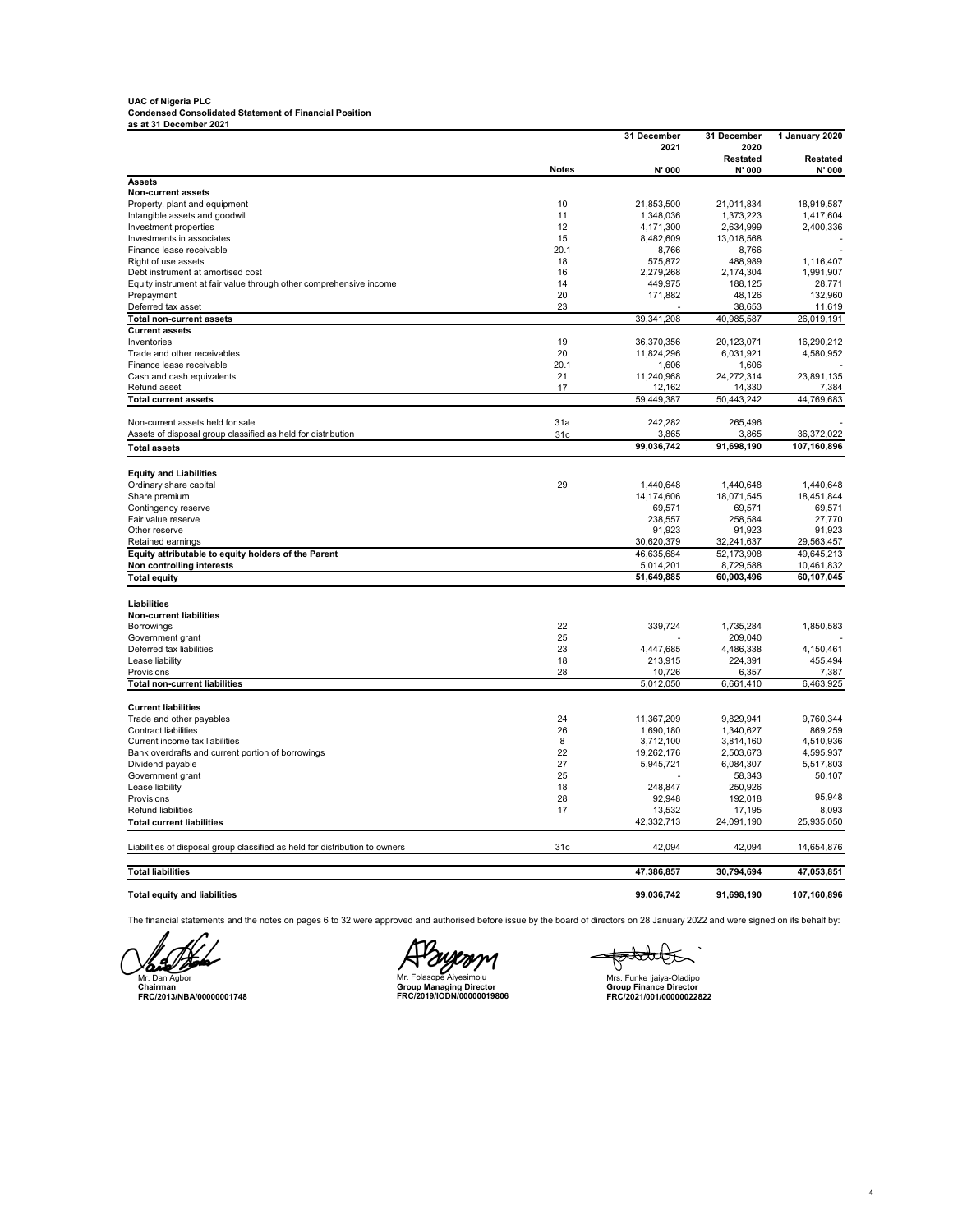|                                                                       |                 | <b>Share</b>             | <b>Share</b>   | <b>Contingency</b> | <b>Fair value</b> | <b>Other</b>             | <b>Retained</b>          |              | <b>Non controlling</b> |              |
|-----------------------------------------------------------------------|-----------------|--------------------------|----------------|--------------------|-------------------|--------------------------|--------------------------|--------------|------------------------|--------------|
|                                                                       | <b>Notes</b>    | <b>Capital</b>           | <b>Premium</b> | <b>Reserve</b>     | <b>Reserve</b>    | <b>Reserve</b>           | <b>Earnings</b>          | <b>Total</b> | <b>Interest</b>        | <b>Total</b> |
|                                                                       |                 | <b>N'000</b>             | <b>N'000</b>   | <b>N'000</b>       | <b>N'000</b>      | <b>N'000</b>             | <b>N'000</b>             | <b>N'000</b> | <b>N'000</b>           | <b>N'000</b> |
| Total equity at 1 January 2020                                        |                 | 1,440,648                | 18,451,844     | 69,571             | 27,770            | 91,923                   | 29,997,823               | 50,079,579   | 10,461,833             | 60,541,412   |
| Restatement of comparatives                                           | 32              |                          |                |                    |                   |                          | (434, 367)               | (434, 367)   |                        | (434, 367)   |
| Restated balance as at 1 January 2020                                 |                 | 1,440,648                | 18,451,844     | 69,571             | 27,770            | 91,923                   | 29,563,456               | 49,645,212   | 10,461,833             | 60,107,045   |
| Profit for the year                                                   |                 |                          |                |                    |                   |                          | 2,617,429                | 2,617,429    | 1,276,495              | 3,893,924    |
| Other comprehensive income                                            |                 |                          |                |                    |                   |                          |                          |              |                        |              |
| Net changes in fair value of assets                                   |                 |                          |                |                    | 159,354           |                          |                          | 159,354      |                        | 159,354      |
| Share of net chagnges in fair value of financial assets in associates |                 |                          |                |                    | 71,460            |                          |                          | 71,460       |                        | 71,460       |
| <b>Transactions with Equity holders</b>                               |                 |                          |                |                    |                   |                          |                          |              |                        |              |
| Acquisition of shares from NCI                                        |                 |                          |                |                    |                   |                          | (1, 258)                 | (1, 258)     | (10, 126)              | (11, 384)    |
| Dividend accruing to UPDC                                             |                 |                          |                |                    |                   |                          |                          |              | 4,901                  | 4,901        |
| Right issue cost                                                      |                 | $\overline{\phantom{a}}$ | (380, 299)     |                    |                   |                          |                          | (380, 299)   |                        | (380, 299)   |
| Dividend declared                                                     | 27              | $\overline{\phantom{a}}$ |                |                    |                   | $\overline{\phantom{0}}$ | (288, 130)               | (288, 130)   | (141, 130)             | (429, 260)   |
| Elimination of NCI after disposal of subsidiaries                     | 31              |                          |                |                    |                   |                          |                          |              | (3,992,971)            | (3,992,971)  |
| Additional investment by NCI                                          |                 |                          |                |                    |                   |                          |                          |              | 39,200                 | 39,200       |
| Disposal of 5.1% shareholding of UPDC                                 |                 |                          |                |                    |                   |                          | (85, 797)                | (85, 797)    | 744,863                | 659,066      |
| Right issue subscribed                                                |                 |                          |                |                    |                   |                          |                          |              | 204,961                | 204,961      |
| Disposal of First Choice Facility Management                          |                 |                          |                |                    |                   |                          | 435,939                  | 435,939      | 28,567                 | 464,506      |
| Acquisition of shares in First Choice Facility Management             |                 |                          |                |                    |                   |                          |                          |              | 112,996                | 112,996      |
| <b>Balance at 31 December 2020</b>                                    |                 | 1,440,648                | 18,071,545     | 69,571             | 258,584           | 91,923                   | 32,241,637               | 52,173,908   | 8,729,588              | 60,903,496   |
| <b>Total equity at 1 January 2021</b>                                 |                 | 1,440,648                | 18,071,545     | 69,571             | 258,584           | 91,923                   | 32,241,637               | 52,173,908   | 8,729,588              | 60,903,496   |
| Profit for the year                                                   |                 |                          |                |                    |                   |                          | 2,387,846                | 2,387,846    | 877,725                | 3,265,571    |
| Other comprehensive income                                            |                 |                          |                |                    |                   |                          |                          |              |                        |              |
| Share of net changes in fair value of financial assets of associates  | 15              |                          |                |                    | (60, 026)         |                          |                          | (60, 026)    |                        | (60, 026)    |
| Net changes in fair value of financial assets                         | 14              |                          |                |                    | 40,000            |                          |                          | 40,000       |                        | 40,000       |
| <b>Transaction with Equity holders</b>                                |                 |                          |                |                    |                   |                          |                          |              |                        |              |
| Acquisition of shareholdings in subsidiaries                          | 13(b)8(c)       |                          |                |                    |                   |                          | (61, 548)                | (61, 548)    | (3,893,625)            | (3,955,173)  |
| Dividend declared                                                     | 27              |                          |                |                    |                   |                          | (3,457,556)              | (3,457,556)  | (930, 727)             | (4,388,283)  |
| UPDC REIT units unbundled to shareholders                             | 31 <sub>b</sub> | $\overline{\phantom{a}}$ | (3,896,939)    |                    |                   |                          | $\overline{\phantom{a}}$ | (3,896,939)  |                        | (3,896,939)  |
| Share issue cost                                                      | 13(a)           |                          |                |                    |                   |                          | (3,096)                  | (3,096)      | (2,380)                | (5, 476)     |
| Change in NCI due to CAP/PPNP merger                                  | 13(a)           |                          |                |                    |                   |                          | (486, 905)               | (486, 905)   | 233,619                | (253, 285)   |
| <b>Balance at 31 December 2021</b>                                    |                 | 1,440,648                | 14,174,606     | 69,571             | 238,558           | 91,923                   | 30,620,378               | 46,635,684   | 5,014,200              | 51,649,885   |

# **Attributable to owners of the Company**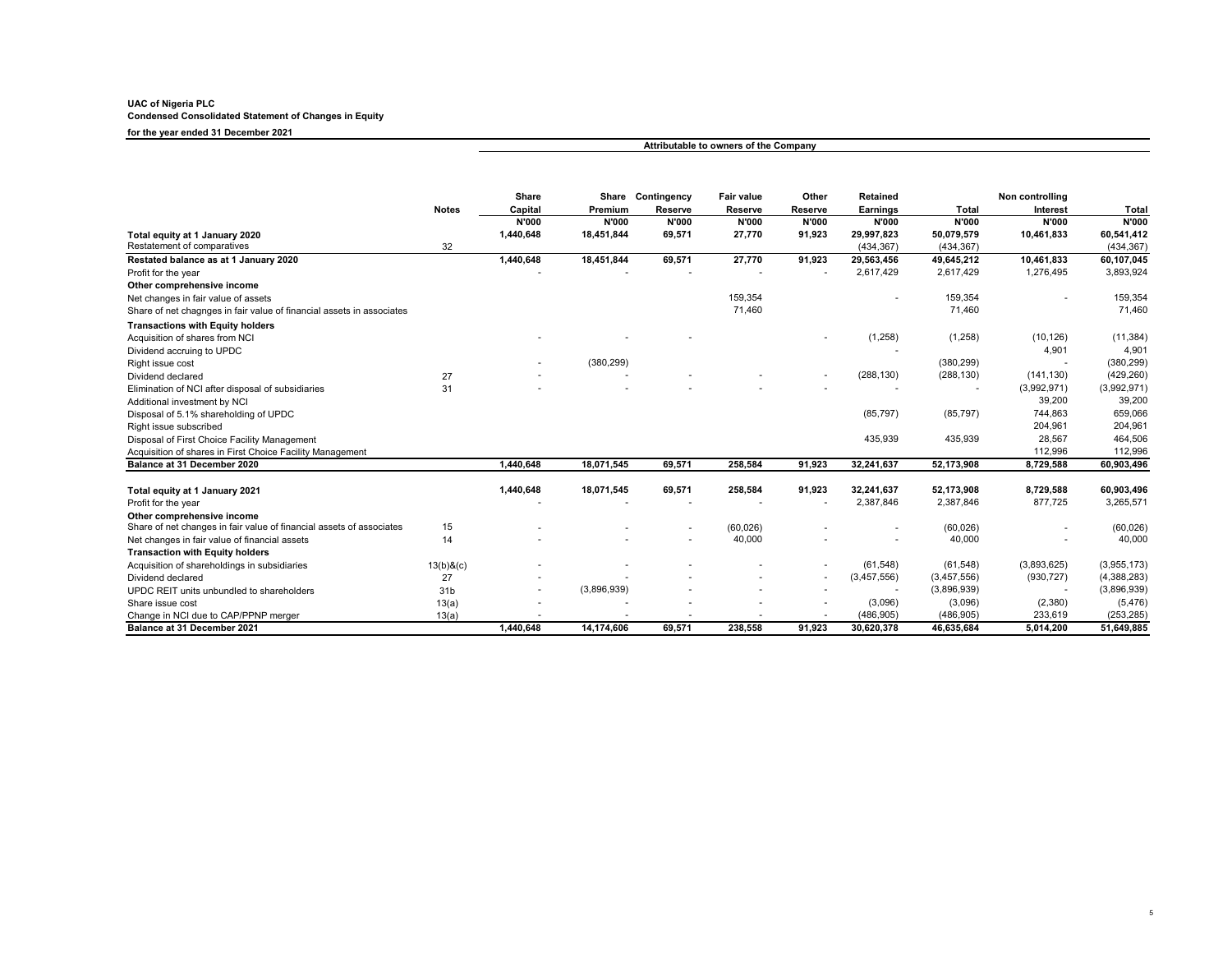# **UAC of Nigeria PLC Condensed Consolidated Statement of Cash Flows for the year ended 31 December 2021**

|                                                                                               |              | <b>31 December 2021</b> | 31 December<br>2020             |
|-----------------------------------------------------------------------------------------------|--------------|-------------------------|---------------------------------|
|                                                                                               | <b>Notes</b> | N' 000                  | <b>Restated</b><br><b>N'000</b> |
| <b>Cash flows from operating activities</b>                                                   |              |                         |                                 |
| Cash generated (used in)/generated from operations                                            | 30           | (14, 619, 995)          | 3,066,165                       |
| Corporate tax paid                                                                            | 8            | (1,278,403)             | (1,724,384)                     |
| Net cash flows (used in)/generated from operating activities                                  |              | (15,898,397)            | 1,341,781                       |
| <b>Cash flows from investing activities</b>                                                   |              |                         |                                 |
| Purchase of intangible assets                                                                 | 11           | (3,709)                 | (8, 729)                        |
| Purchase of property, plant and equipment                                                     | 10           | (3,062,729)             | (4,495,865)                     |
| Proceeds from sale of property, plant and equipment                                           |              | 63,989                  | 119,219                         |
| Proceeds on disposal of non-current asset held for sale                                       |              | 166,842                 |                                 |
| Investment in equity instruments measured at fair value through<br>other comprehensive income |              | (221, 850)              |                                 |
| Purchase of investment properties                                                             | 12           |                         | (393)                           |
| Lease prepayment                                                                              | 18           | (132,902)               | (81,901)                        |
|                                                                                               |              |                         | 4,556,855                       |
| Proceeds from disposal of subsidiaries<br>Investment in debt instrument                       | 16           | (1,802,991)             |                                 |
| Proceeds from mature debt instrument                                                          | 16           | 1,902,273               |                                 |
| Dividend received                                                                             |              | 258,631                 | 14,576                          |
| Interest received                                                                             |              | 1,132,887               | 1,102,262                       |
| Share issue cost                                                                              | 15           | (5, 476)                |                                 |
| Net cash flows (used in)/generated from investing activities                                  |              | (1,705,035)             | 1,206,022                       |
| <b>Cash flows from financing activities</b>                                                   |              |                         |                                 |
| Dividends paid to non-controlling interests                                                   | 27           | (936, 327)              | (130, 404)                      |
| Dividends paid to Company shareholders                                                        | 27           | (3,457,556)             | (288, 130)                      |
| Proceeds from borrowings                                                                      | 22           | 45,199,706              | 5,941,270                       |
| Dividend refund (to)/from registrar                                                           | 27           | (132, 985)              | 566,456                         |
| Proceeds of capital injection from NCI                                                        |              |                         | 244,161                         |
| Right issue subscription cost                                                                 |              |                         | (380, 299)                      |
| Repayment of borrowings                                                                       | 22           | (30, 126, 798)          | (7,926,033)                     |
| Interest paid on loans                                                                        | 22           | (1,335,455)             | (315, 532)                      |
| Repayment of lease liability principal                                                        | 18           | (433, 731)              | (387, 350)                      |
| Interest paid on lease liability                                                              |              |                         | (74, 259)                       |
| Proceeds from disposal of shares                                                              |              |                         | 577,500                         |
| Purchase of NCI shares                                                                        |              | (4,208,459)             | (11, 384)                       |
| Net cash flows generated from/(used in) financing activities                                  |              | 4,568,399               | (2, 184, 005)                   |
| Cash & cash equivalents at the beginning of the year                                          |              | 24,302,566              | 23,938,769                      |
| Net (decrease)/increase in cash & cash equivalents                                            |              | (13,035,034)            | 363,797                         |
| Cash & cash equivalents at the end of the year                                                | 21           | 11,267,532              | 24,302,566                      |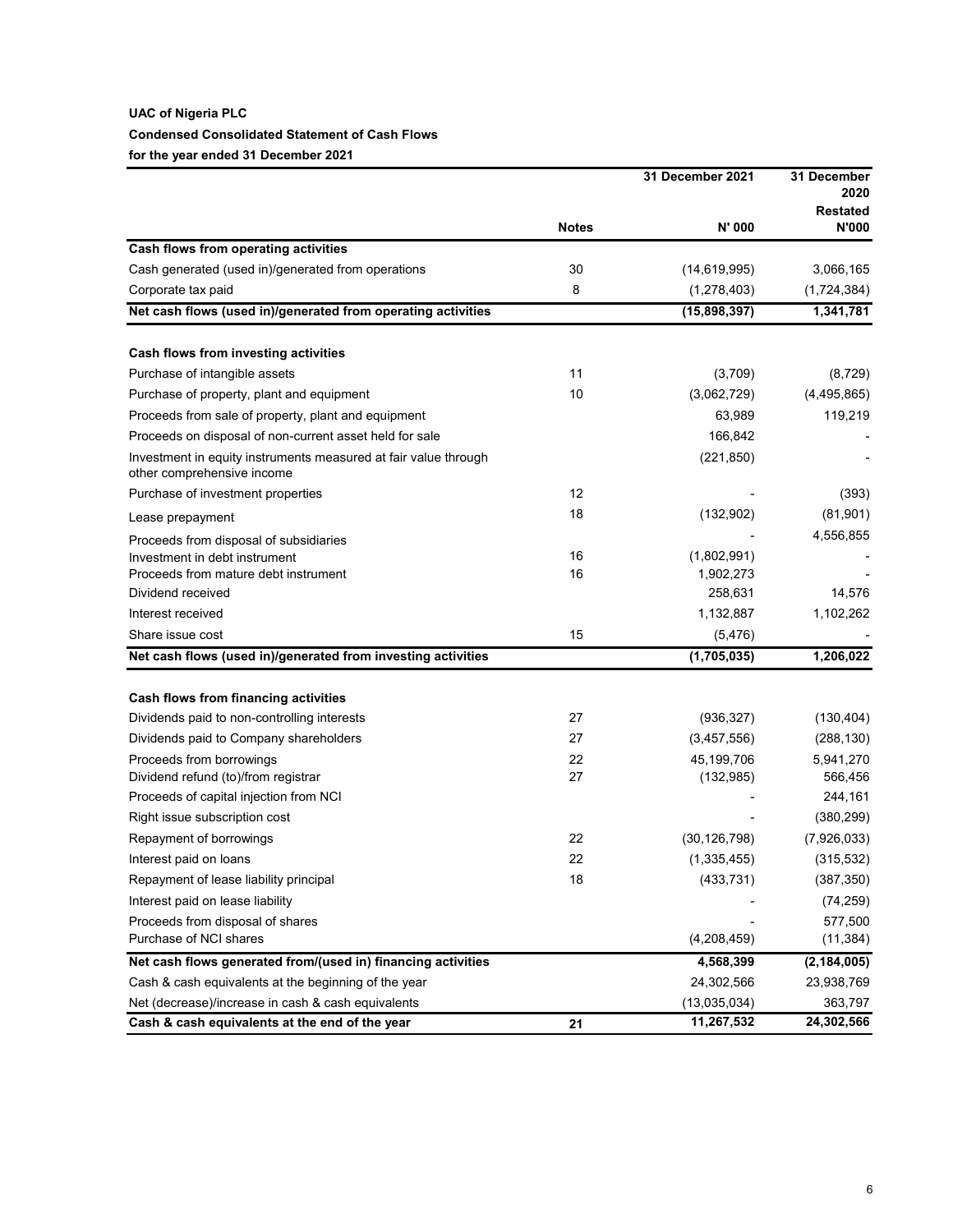# **1. General information**

UAC of Nigeria PLC ("the Company") is a company incorporated and domiciled in Nigeria. The Company is a public limited company listed on The Nigerian Exchange Limited and its registered office is at 1-5 Odunlami Street, Marina, Lagos

UAC of Nigeria PLC and its subsidiaries (together "the Group") is a diversified business with activities in the following principal sectors: Animal Feeds and Other Edibles, Paints, Packaged Foods and Beverages, Quick Service Restaurants, Logistics and Real Estate.

### **2. Summary of Significant Accounting Policies**

### **2.1 Basis of Preparation**

This condensed consolidated financial report for the year ended 31 December 2021 has been prepared in accordance with IAS 34 Interim Financial Reporting. The financial statements have been prepared on a historical cost basis except for investment property measured at fair value and financial instruments measured at fair value through other comprehensive income.

# **2.2 Accounting Policies**

The accounting policies adopted are consistent with those for the year ended 31 December 2020.

### **2.3 Estimates**

The preparation of interim financial statements requires management to make judgements, estimates and assumptions that affect the application of accounting policies and the reported amounts of assets and liabilities, income and expense. Actual results may differ from these estimates.

In preparing these condensed consolidated financial statements, the significant judgements made by management in applying the Group's accounting policies and the key sources of estimation uncertainty were the same as those that applied to the consolidated financial statements for the year ended 31 December 2020.

### **2.4 Financial Risk Management**

The Group's activities expose it to a variety of financial risks: market risk (including currency risk, fair value interest rate risk, cash flow interest rate risk and price risk), credit risk and liquidity risk. The Group's overall risk management programme focuses on the unpredictability of financial markets and seeks to minimise potential adverse effects on the Group's financial performance. This condensed consolidated financial statements do not include all financial risk management information and disclosures required in the annual financial statements; they should be read in conjunction with the company's annual financial statements as at 31 December 2020. There have been no changes in the risk management structure since year end or in any risk management policy.

### **2.5 Securities Trading Policy**

In compliance with Rule 17.15 Disclosure of Dealings in Issuers' Shares, Rulebook of the Exchange 2015 (Issuers Rule) UAC of Nigeria PLC maintains an effective Security Trading Policy which guides Directors, Audit Committee members, employees and all individuals categorized as insiders as to their dealing in the Company's shares. The Policy is regularly reviewed and updated by the Board. The Company has made specific inquiries of all the directors and other insiders and is not aware of any infringement of the policy during the year.

### **2.6 Management Assessment of Internal Control**

The management of UAC of Nigeria PLC and its subsidiary companies are responsible for establishing and maintaining adequate internal control over financial reporting. The group's internal control system was designed to provide reasonable assurance to the Board of Directors regarding the preparation and fair representation of published financial statements. The Group's internal controls were assessed within the reporting year and were deemed to be effective as of 31 December 2021.

### **2.7 New standards, interpretations and amendments adopted by the Group**

The accounting policies adopted in the preparation of the condensed consolidated financial statements are consistent with those followed in the preparation of the Group's annual consolidated financial statements for the year ended 31 December 2020, except for the adoption of new standards effective as of 1 January 2021. The Group has not early adopted any standard, interpretation or amendment that has been issued but is not yet effective. Several amendments apply for the first time in 2021, but do not have an impact on the condensed consolidated financial statements of the Group.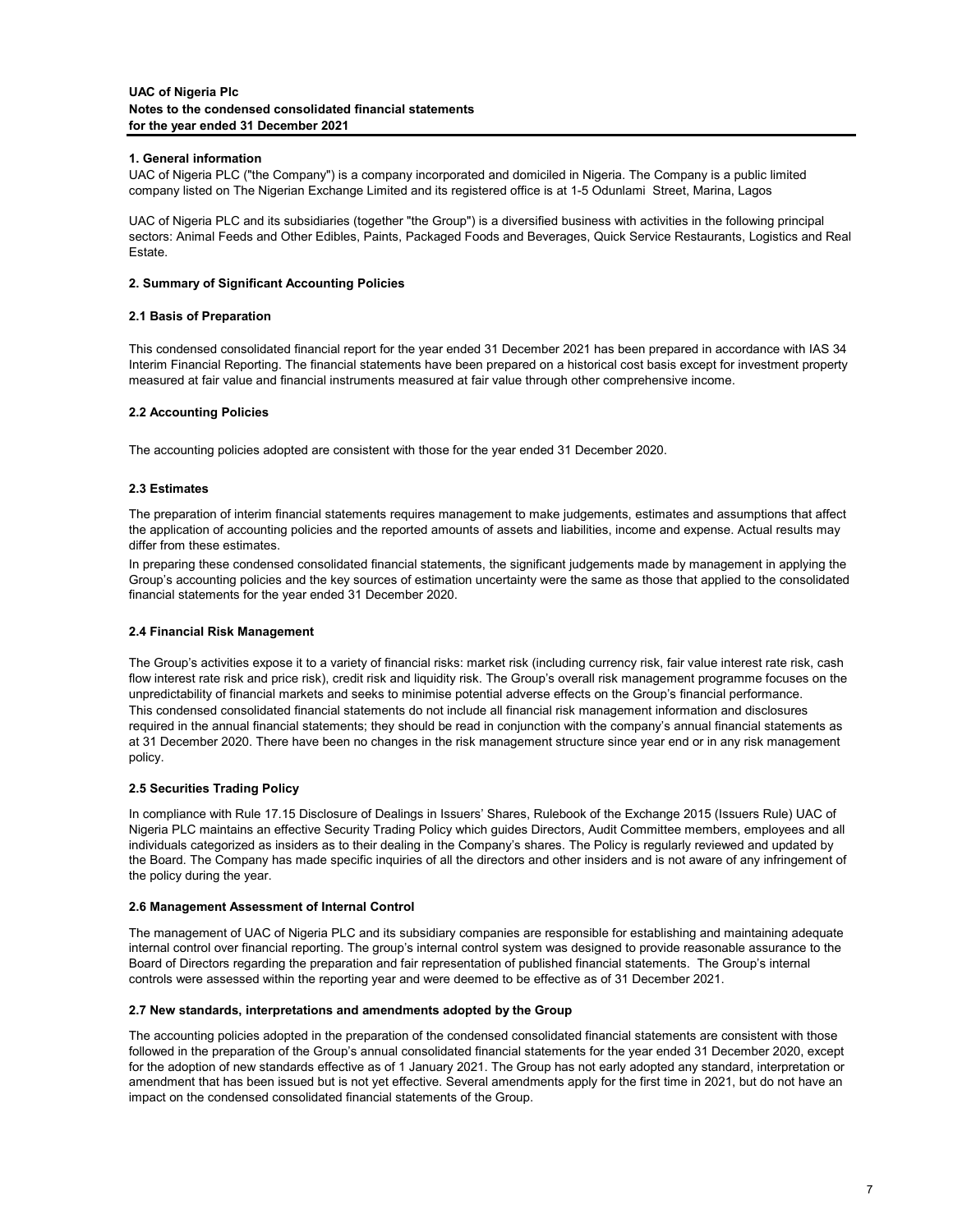## **3. Segment Analysis**

# **The Group**

Management has determined the operating segments based on these reports.

The Group has identified the following as segments:

**Paints** - Made up of a business unit involved in the manufacturing and sale of decorative and protective paints.

The following measures are reviewed by Exco; with **Profit Before Tax** taken as the segment profit.

- Revenue from third parties
- Operating profit
- Profit before tax
- Property, plant and equipment
- Net assets

The chief operating decision-maker has been identified as the Executive Committee (Exco), made up of the management of the Company. The Exco reviews the Group's internal reporting in order to assess performance and allocate resources.

| <b>Animal Feeds</b><br>& | <b>Paints</b>                      | & Beverages   | <b>QSR</b>                         | <b>Logistics</b>         | <b>Real Estate</b> | <b>Others</b> | <b>Total</b>                  |
|--------------------------|------------------------------------|---------------|------------------------------------|--------------------------|--------------------|---------------|-------------------------------|
| N' 000                   | <b>N' 000</b>                      | <b>N' 000</b> | N' 000                             | N' 000                   | N' 000             | N' 000        | N' 000                        |
|                          |                                    |               |                                    |                          |                    |               | 104,396,135                   |
|                          |                                    |               |                                    |                          |                    |               | 228,432                       |
| 62,731,252               | 15,052,077                         | 23,750,689    | 2,213,165                          |                          |                    |               | 104,624,566                   |
| (2,750,119)              | (6, 137)                           | (116, 634)    |                                    |                          |                    | (644, 888)    | (3, 517, 778)                 |
| 59,981,133               | 15,045,940                         | 23,634,056    | 2,213,165                          | $\overline{\phantom{a}}$ | $\sim$             | 232,495       | 101,106,788                   |
| 2,552,529                | 1,355,913                          | 1,483,646     | (284, 508)                         |                          |                    | 643,851       | 5,751,431                     |
| 1,219,921                | 1,529,811                          | 1,449,814     | (336, 324)                         |                          | $\sim$             | 730,432       | 4,593,654                     |
|                          |                                    |               |                                    |                          |                    | (2, 105)      | (2, 105)                      |
| 12,173,523               | 1,933,900                          | 6,466,742     | 362,282                            |                          | $\sim$             | 917,053       | 21,853,500                    |
| 18,399,317               | 4,361,165                          | 8,383,209     | 21,544                             |                          |                    | 20,484,650    | 51,649,886                    |
|                          | <b>Other Edibles</b><br>62,731,252 | 15,052,077    | <b>Packaged Food</b><br>23,750,689 | 2,213,165                |                    |               | 648,952<br>228,432<br>877,383 |

**Others** - This is a non-reportable segment made up of the corporate head office.

**Real Estate** - Made up of a business unit involved in real estate development and hospitality. **Logistics** - Made up of a business unit involved in rendering logistics and supply chain services including warehousing, transportation and redistribution services.

**Animal Feeds & Other Edibles**- Made up of business units involved in the manufacturing and sale of livestock feeds and edible oil.

**Packaged Food & Beverages** - Made up of a business unit involved in the manufacturing and sale of bottled water, snacks and ice-cream. **QSR (Quick Service Restaurants)** - Made up of a business unit involved in the making and sale of snacks and meals.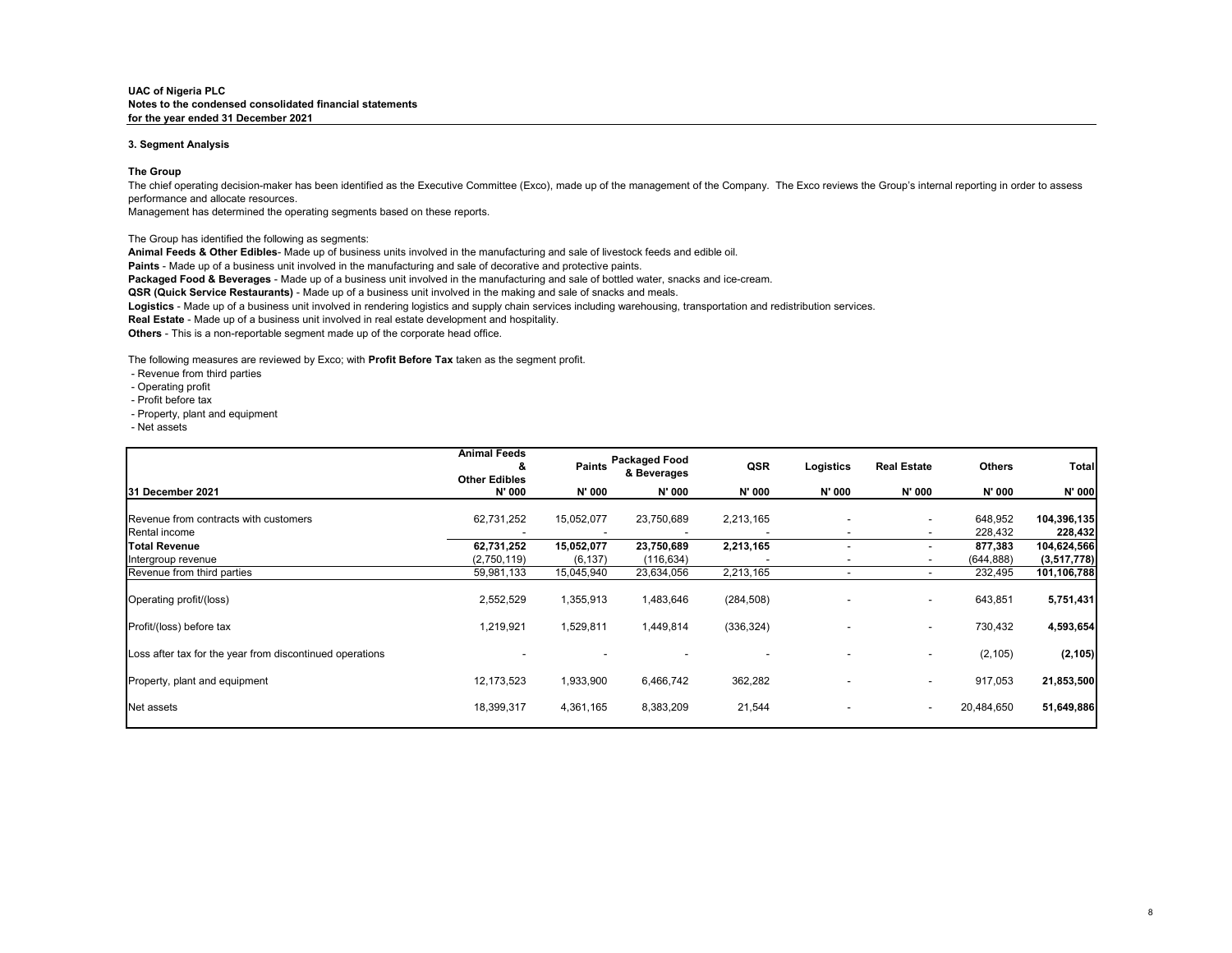|                                                                     | <b>Animal Feeds</b><br>&<br><b>Other Edibles</b> | <b>Paints</b> | <b>Packaged Food</b><br>& Beverages | <b>QSR</b>               | <b>Logistics</b> | <b>Real Estate</b> | <b>Others</b> | <b>Total</b> |
|---------------------------------------------------------------------|--------------------------------------------------|---------------|-------------------------------------|--------------------------|------------------|--------------------|---------------|--------------|
| 31 December 2020                                                    | <b>N'000</b>                                     | <b>N' 000</b> | <b>N' 000</b>                       | <b>N' 000</b>            | N' 000           | <b>N' 000</b>      | <b>N' 000</b> | N' 000       |
| Revenue from contract with customers                                | 54,223,556                                       | 10,425,485    | 17,853,406                          | 1,527,878                |                  |                    | 527,259       | 84,557,584   |
| Rental income                                                       |                                                  |               |                                     |                          |                  |                    | 231,188       | 231,188      |
| <b>Total Revenue</b>                                                | 54,223,556                                       | 10,425,485    | 17,853,406                          | 1,527,878                |                  |                    | 758,447       | 84,788,772   |
| Intergroup revenue                                                  | (2,748,231)                                      | (96, 964)     | (49, 128)                           |                          |                  |                    | (536, 489)    | (3,430,812)  |
| Revenue from third parties                                          | 51,475,325                                       | 10,328,521    | 17,804,278                          | 1,527,878                |                  |                    | 221,958       | 81,357,960   |
| Operating profit/(loss)                                             | 2,085,657                                        | 1,226,849     | 1,352,521                           | (47, 613)                |                  |                    | (1,020,105)   | 3,597,309    |
| Profit / (Loss) before tax                                          | 1,747,453                                        | 1,469,746     | 1,377,278                           | (57, 115)                |                  |                    | 583,483       | 5,120,845    |
| Profit / (Loss) after tax for the year from discontinued operations |                                                  |               |                                     | $\overline{\phantom{a}}$ | 3,146,244        | (2,678,049)        | 1,467         | 469,662      |
| Property, plant and equipment                                       | 12,416,349                                       | 1,369,319     | 6,019,281                           | 318,741                  |                  |                    | 888,144       | 21,011,834   |
| Net assets                                                          | 18,206,294                                       | 5,013,721     | 7,439,756                           | 357,867                  |                  |                    | 30,354,227    | 61,371,865   |

# **Entity wide information**

| Analysis of revenue by category:              | 31 December<br>2021<br><b>N'000</b> | 31 December<br>2020<br><b>N'000</b> |
|-----------------------------------------------|-------------------------------------|-------------------------------------|
| Revenue from contracts with customers         | 100,878,357                         | 81,126,772                          |
| Rental income                                 | 228,432                             | 231,188                             |
|                                               | 101,106,788                         | 81,357,960                          |
| Analysis of revenue by geographical location: | 31 December<br>2021<br><b>N'000</b> | 31 December<br>2020<br><b>N'000</b> |
| Nigeria<br><b>Others</b>                      | 101,106,788                         | 81,357,960                          |
|                                               | 101,106,788                         | 81,357,960                          |

# **Concentration risk**

The Group is not exposed to any concentration risk, as there is no single customer with a contribution to revenue of more than 10%.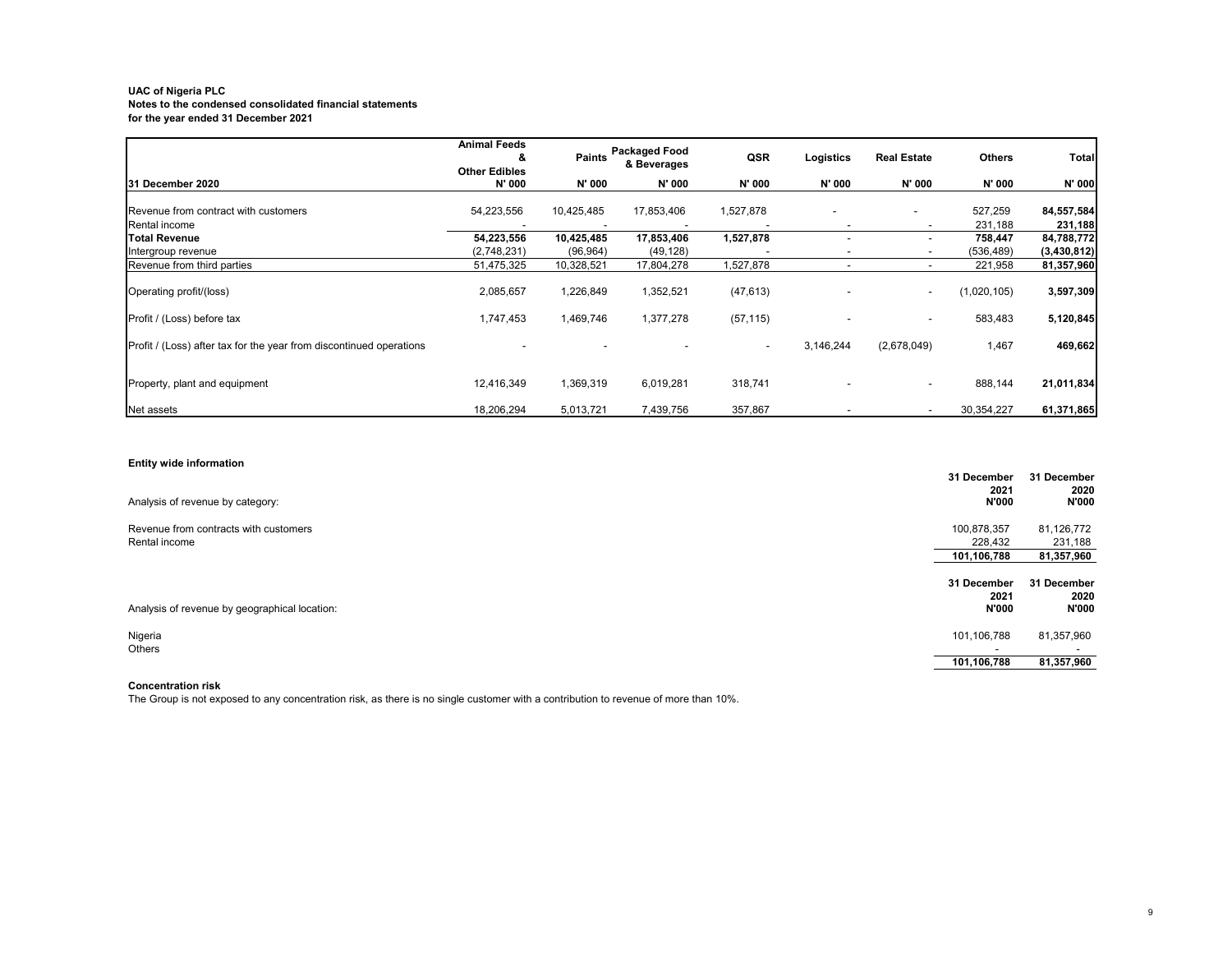# **Disaggregated Revenue Group**

|                                                                                                    | For the year ended 31 December 2021              |                                      |                                        |                                       |                          |                                                      |                                     |                              |  |
|----------------------------------------------------------------------------------------------------|--------------------------------------------------|--------------------------------------|----------------------------------------|---------------------------------------|--------------------------|------------------------------------------------------|-------------------------------------|------------------------------|--|
| <b>Segments</b>                                                                                    | <b>Animal Feeds</b><br>&<br><b>Other Edibles</b> | <b>Paints</b>                        | <b>Packaged Food</b><br>& Beverages    | <b>QSR</b>                            | <b>Logistics</b>         | <b>Real Estate</b>                                   | <b>Others</b>                       | <b>Total</b>                 |  |
|                                                                                                    | <b>N'000</b>                                     | <b>N'000</b>                         | <b>N'000</b>                           | <b>N'000</b>                          | <b>N'000</b>             | <b>N'000</b>                                         | <b>N'000</b>                        | <b>N'000</b>                 |  |
| Revenue from contracts with customers                                                              |                                                  |                                      |                                        |                                       |                          |                                                      |                                     |                              |  |
| Sale of goods<br>Rendering of service                                                              | 59,981,133<br>$\overline{\phantom{0}}$           | 15,045,940                           | 23,634,056                             | 2,213,165                             | $\overline{\phantom{a}}$ | $\overline{\phantom{a}}$<br>$\overline{\phantom{0}}$ | Ξ.<br>232,495                       | 100,874,293<br>232,495       |  |
| <b>Total</b>                                                                                       | -------------<br>59,981,133<br>=======           | 15,045,940<br>======                 | -------------<br>23,634,056<br>======= | -------------<br>2,213,165<br>======= | $\overline{\phantom{a}}$ | -------------<br>$\overline{\phantom{a}}$            | 232,495                             | 101,106,788                  |  |
| <b>Geographical Markets</b><br>Nigeria<br>Outside Nigeria                                          | 59,981,133                                       | 15,045,940                           | 23,634,056                             | 2,213,165                             |                          | $\overline{\phantom{a}}$                             | 232,495                             | 101,106,788                  |  |
| <b>Total</b>                                                                                       | -------------<br>59,981,133<br>=======           | ------------<br>15,045,940<br>222222 | -------------<br>23,634,056<br>======= | -------------<br>2,213,165<br>======= | ------------<br>=======  | ------------<br>=======                              | -------------<br>232,495<br>======= | -------------<br>101,106,788 |  |
| <b>Timing of revenue</b><br>Goods transferred at a point in time<br>Services transferred over time | 59,981,133<br>-------------                      | 15,045,940<br>-------------          | 23,634,056<br>-------------            | 2,213,165<br>-------------            | -------------            | $\overline{\phantom{a}}$<br>-------------            | 232,495<br>                         | 100,874,293<br>232,495       |  |
|                                                                                                    | 59,981,133<br>=======                            | 15,045,940<br>=======                | 23,634,056<br>=======                  | 2,213,165<br>=======                  | =======                  | =======                                              | 232,495<br>=======                  | 101,106,788<br>=======       |  |

| <b>Segments</b>                                                                                    | <b>Animal Feeds</b><br>&<br><b>Other Edibles</b> | <b>Paints</b>                          | <b>Packaged Food</b><br>& Beverages    | <b>QSR</b>                            | <b>Logistics</b>                                     | <b>Real Estate</b>                         | <b>Others</b>                       | <b>Total</b>                          |
|----------------------------------------------------------------------------------------------------|--------------------------------------------------|----------------------------------------|----------------------------------------|---------------------------------------|------------------------------------------------------|--------------------------------------------|-------------------------------------|---------------------------------------|
|                                                                                                    | <b>N'000</b>                                     | <b>N'000</b>                           | <b>N'000</b>                           | <b>N'000</b>                          | <b>N'000</b>                                         | <b>N'000</b>                               | <b>N'000</b>                        | <b>N'000</b>                          |
| Revenue from contracts with customers                                                              |                                                  |                                        |                                        |                                       |                                                      |                                            |                                     |                                       |
| Sale of goods<br>Rendering of service                                                              | 51,475,325                                       | 10,328,521                             | 17,804,278                             | 1,527,878                             |                                                      | $\sim$                                     | $\sim$<br>221,958                   | 81,136,002<br>221,958                 |
| <b>Total</b>                                                                                       | -------------<br>51,475,325<br>=======           | -------------<br>10,328,521<br>======= | -------------<br>17,804,278<br>======= | -------------<br>1,527,878<br>======= | -------------<br>$\overline{\phantom{0}}$<br>======= | -------------<br>$\blacksquare$<br>======= | -------------<br>221,958<br>======= | ------------<br>81,357,960<br>======= |
| <b>Geographical Markets</b><br>Nigeria<br>Outside Nigeria                                          | 51,475,325                                       | 10,328,521                             | 17,804,278                             | 1,527,878                             |                                                      | $\sim$                                     | 221,958                             | 81,357,960                            |
| <b>Total</b>                                                                                       | -------------<br>51,475,325<br>=======           | -------------<br>10,328,521<br>======= | -------------<br>17,804,278<br>222222  | -------------<br>1,527,878<br>======= | ------------<br>≡≡≡≡≡≡≡                              | -------------                              | -------------<br>221,958<br>======= | ------------<br>81,357,960<br>======  |
| <b>Timing of revenue</b><br>Goods transferred at a point in time<br>Services transferred over time | 51,475,325<br>-------------                      | 10,328,521<br>------------             | 17,804,278<br>------------             | 1,527,878<br>-------------            | ------------                                         | $\sim$<br>-------------                    | $\sim$<br>221,958<br>-------------  | 81,136,002<br>221,958<br>------------ |
|                                                                                                    | 51,475,325<br>=======                            | 10,328,521<br>=======                  | 17,804,278<br>=======                  | 1,527,878<br>=======                  | $\overline{\phantom{0}}$<br>=======                  | $\blacksquare$                             | 221,958<br>=======                  | 81,357,960<br>=======                 |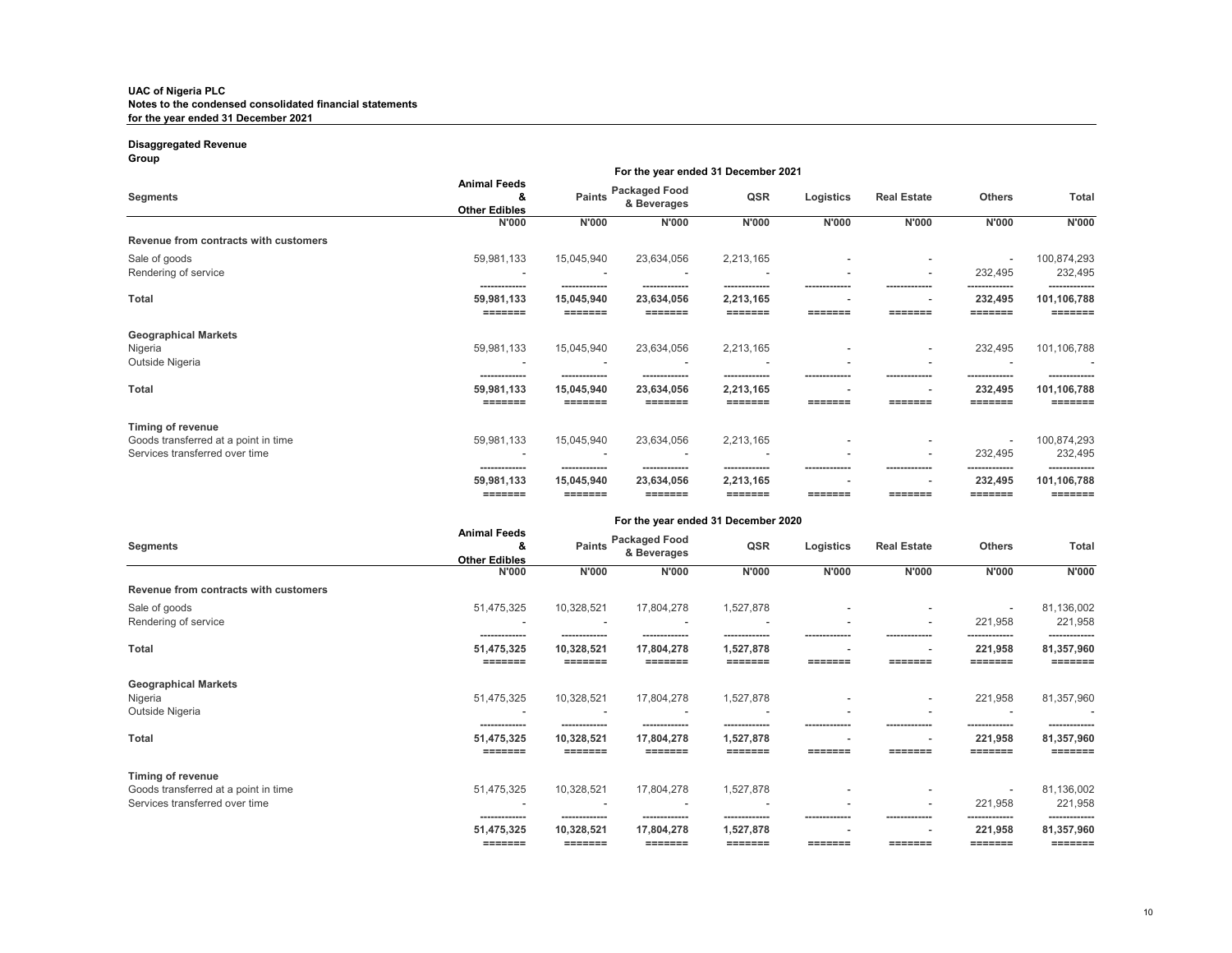#### **4 Dividend income**

|                                    | 31 December   | 31 December |
|------------------------------------|---------------|-------------|
|                                    | 2021          | 2020        |
|                                    | <b>N' 000</b> | N' 000      |
| Dividend income from third parties | 260,093       | 9,675       |
| <b>Total dividend income</b>       | 260,093       | 9,675       |

# **5 Other operating income**

|                                                               | 31 December   | 31 December |  |
|---------------------------------------------------------------|---------------|-------------|--|
|                                                               | 2021          | 2020        |  |
|                                                               | <b>N' 000</b> | N' 000      |  |
| (Loss)/profit on sales of property, plant and equipment       | (32, 400)     | 2,205       |  |
| Profit on sale of non current asset held for sale (Note31(a)) | 160,068       |             |  |
| Rental income (a)                                             | 3,300         | 12,473      |  |
| Government grant (Note 25)                                    |               | 66,355      |  |
| Net fair value gain on investment properties (Note 12)        | 1,536,301     | 234,270     |  |
| Fair value gain on unbundling UPDC REIT (b)                   | 324,725       |             |  |
| Write back of statute barred unclaimed dividend (Note 30)     |               | 10,677      |  |
| Exchange gain                                                 | 79,820        | 332,636     |  |
| Other income (c)                                              | 575,405       | 526,015     |  |
| <b>Total other operating income</b>                           | 2,647,220     | 1,184,631   |  |

#### **(a) Rental Income**

Rental income represents income earned on investment properties at Chemical and Allied Products PLC.

### **(b) Fair value gain on unbundling UPDC REIT**

#### **(c) Other income**

#### **5i Other operating losses**

|                                                               | 31 December  | 31 December  |
|---------------------------------------------------------------|--------------|--------------|
|                                                               | 2021         | 2020         |
|                                                               | <b>N'000</b> | <b>N'000</b> |
| Expected credit loss allowance on trade receivables (Note 20) | 121,998      | 51,841       |
| Impairment (writeback)/loss on debt securites                 | (23, 832)    | 7,759        |
| Impairment (writeback)/loss on financial assets               | (12, 420)    | 78,269       |
| Impairment of withholding tax receivables                     | 36,452       |              |
| Impairment write back on short term deposits                  | (3,688)      | (17, 382)    |
| <b>Total other operating losses</b>                           | 118,510      | 120,487      |

#### **6 (a) Expenses by nature**

|                                                               | 31 December | 31 December   |
|---------------------------------------------------------------|-------------|---------------|
|                                                               | 2021        | 2020          |
|                                                               | N' 000      | <b>N' 000</b> |
| Changes in inventories of finished goods and work in progress | 73,166,024  | 56,128,392    |
| Write off of inventories to net realisable value              | 143,109     | 94,878        |
| Personnel expenses                                            | 9,554,625   | 8,414,718     |
| Depreciation charge on property, plant and equipment          | 2,138,972   | 2,021,109     |
| Depreciation charge on right-of-use asset                     | 377,639     | 471,191       |
| Amortisation of intangibles                                   | 29,323      | 53,110        |
| Royalty fees                                                  | 461,607     | 324,399       |
| Rents & rates                                                 | 301,510     | 350,084       |
| Electricity & power                                           | 2,462,445   | 2,192,780     |
| Vehicles repairs, maintenance & fueling                       | 508,154     | 375,885       |
| Other repairs & maintenance                                   | 1,151,602   | 1,018,121     |
| Auditors' remuneration                                        | 131,127     | 129,979       |
| Information technology charge                                 | 440,814     | 265,685       |
| Legal and professional expenses                               | 1,008,708   | 887,342       |
| Donations & subscriptions                                     | 223,715     | 256,453       |
| Insurance                                                     | 244,357     | 207,195       |

Other income comprises of management fees, income from sale of sacks, scraps and other by-products, and other miscellaneous income.

Fair value gain on unbundling UPDC REIT resulted from the difference between the carrying amount N3.57billion of the asset held for distribution and the fair value of the liabilties N3.9billion (see note 15 and note 31).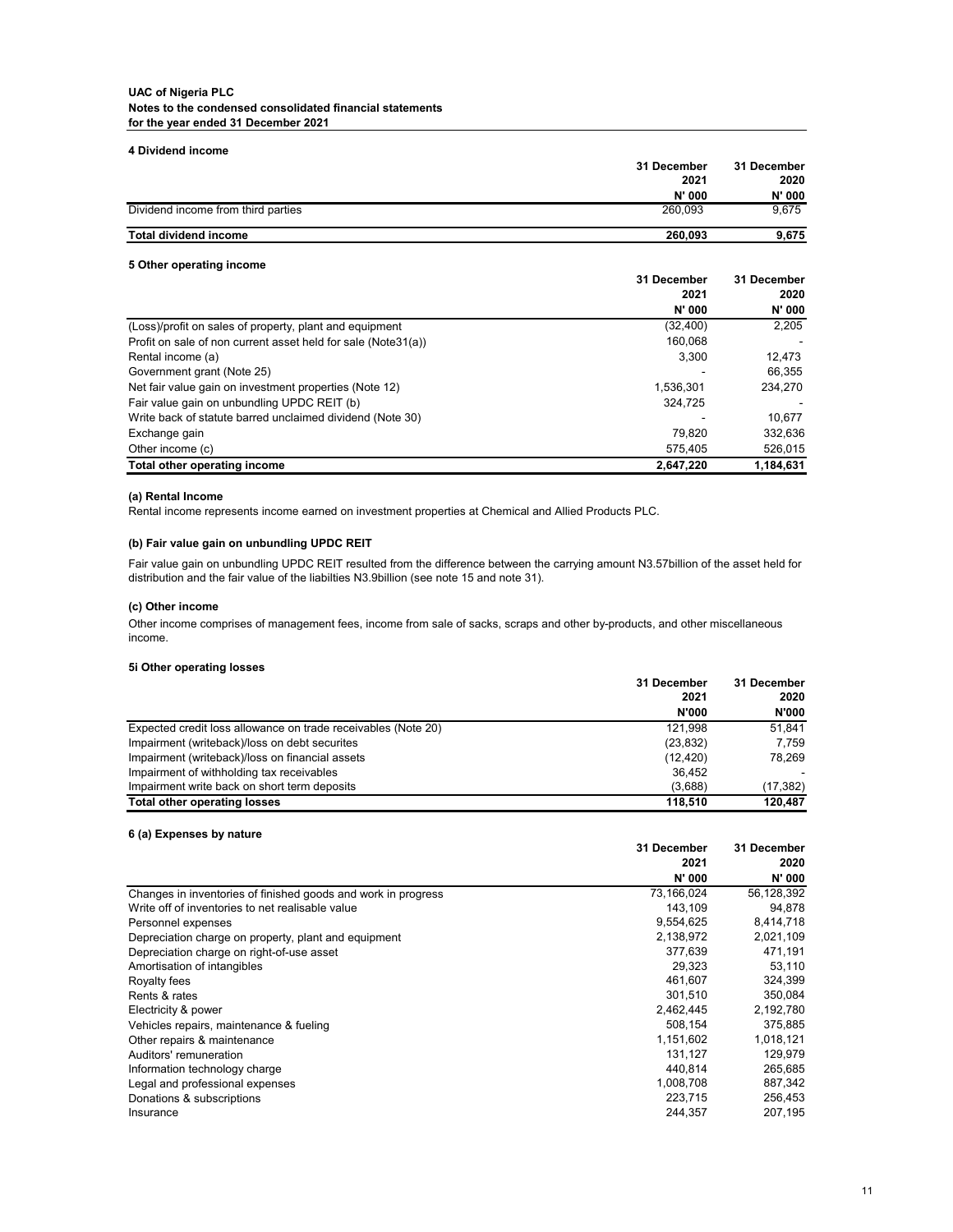### **6(a) Expenses by nature (continued)**

|                                        | 31 December | 31 December |  |
|----------------------------------------|-------------|-------------|--|
|                                        | 2021        | 2020        |  |
|                                        | N' 000      | N' 000      |  |
| <b>Distribution expenses</b>           | 2,721,051   | 2,724,496   |  |
| Marketing, Advertising & Communication | 1,101,027   | 921,673     |  |
| Hire of equipment                      | 133,245     | 147,842     |  |
| Catering expenses                      | 251,291     | 178,830     |  |
| Cleaning, laundry & sanitation         | 170,724     | 149,031     |  |
| Levies, licenses & permit              | 81,682      | 37,609      |  |
| Security                               | 259,634     | 207,980     |  |
| Travelling expenses                    | 330,132     | 300,887     |  |
| <b>AGM</b> expenses                    | 69,352      | 57,263      |  |
| <b>Bank charges</b>                    | 91,173      | 208,386     |  |
| Amortisation of Premium on Eurobond    | 95,433      | 104,419     |  |
| Stationery and printing                | 106,548     | 158,861     |  |
| Uniform and safety kit                 | 33,340      | 21,161      |  |
| Casual wages                           |             | 37,577      |  |
| Traning and recruitment expenses       | 40,279      | 25,535      |  |
| Project expense                        | 28,738      | 51,395      |  |
| <b>Entertainment expense</b>           | 33,747      | 24,300      |  |
| Corporate gifts                        | 71,381      | 64,484      |  |
| Provision for WHT receivables(c)       | 62,961      |             |  |
| Sundry office expenses (d)             | 118,691     | 221,419     |  |
|                                        | 98,144,160  | 78,834,470  |  |
|                                        |             |             |  |
| (b) Expenses by Function               |             |             |  |
| Analysed as:                           |             |             |  |
| Cost of sales                          | 83,572,828  | 65,367,532  |  |
| Selling and distribution expenses      | 6,347,721   | 5,776,661   |  |
| Administrative expenses                | 8,223,612   | 7,690,277   |  |
|                                        | 98,144,160  | 78,834,470  |  |

#### **(c) Provision for WHT receivables**

(d) Sundry office expenses comprise of the following:

|                                | 31 December | 31 December |
|--------------------------------|-------------|-------------|
|                                | 2021        | 2020        |
|                                | N' 000      | N' 000      |
| VAT on commercial service fees | 47,406      | 28,991      |
| Exchange losses                | 1,334       | 45,574      |
| Other miscellaneous expenses   | 69.951      | 146,854     |
|                                | 118,691     | 221,419     |

|                                                                                   | 2021                     | 2020                     |
|-----------------------------------------------------------------------------------|--------------------------|--------------------------|
|                                                                                   | N' 000                   | <b>N' 000</b>            |
| Interest income on short-term bank deposits                                       | 906,816                  | 1,052,050                |
| Interest income on bonds                                                          | 287,342                  |                          |
| <b>Finance Income</b>                                                             | 1,194,158                | 1,052,050                |
| Interest on bank loans (Note 22)<br>Interest expense on lease liability (Note 18) | (1,358,106)<br>(89, 557) | (376, 363)<br>(124, 497) |
| Unwinding of discount (Note 31)                                                   |                          | (970)                    |
| <b>Finance Cost</b>                                                               | (1,447,663)              | (501, 830)               |
| Net finance (cost)/income                                                         | (253, 505)               | 550,220                  |

Provision for WHT receivables relates to the impairment of WHT receivables at Portland Paints & Products Nigeria PLC (PPPNP) prior to the CAP/PPPNP merger, based on the directive received from FIRS that the unutilised WHT credit notes in PPPNP cannot be used by the enlarged post-merger CAP to settle its pre or post merger tax liability.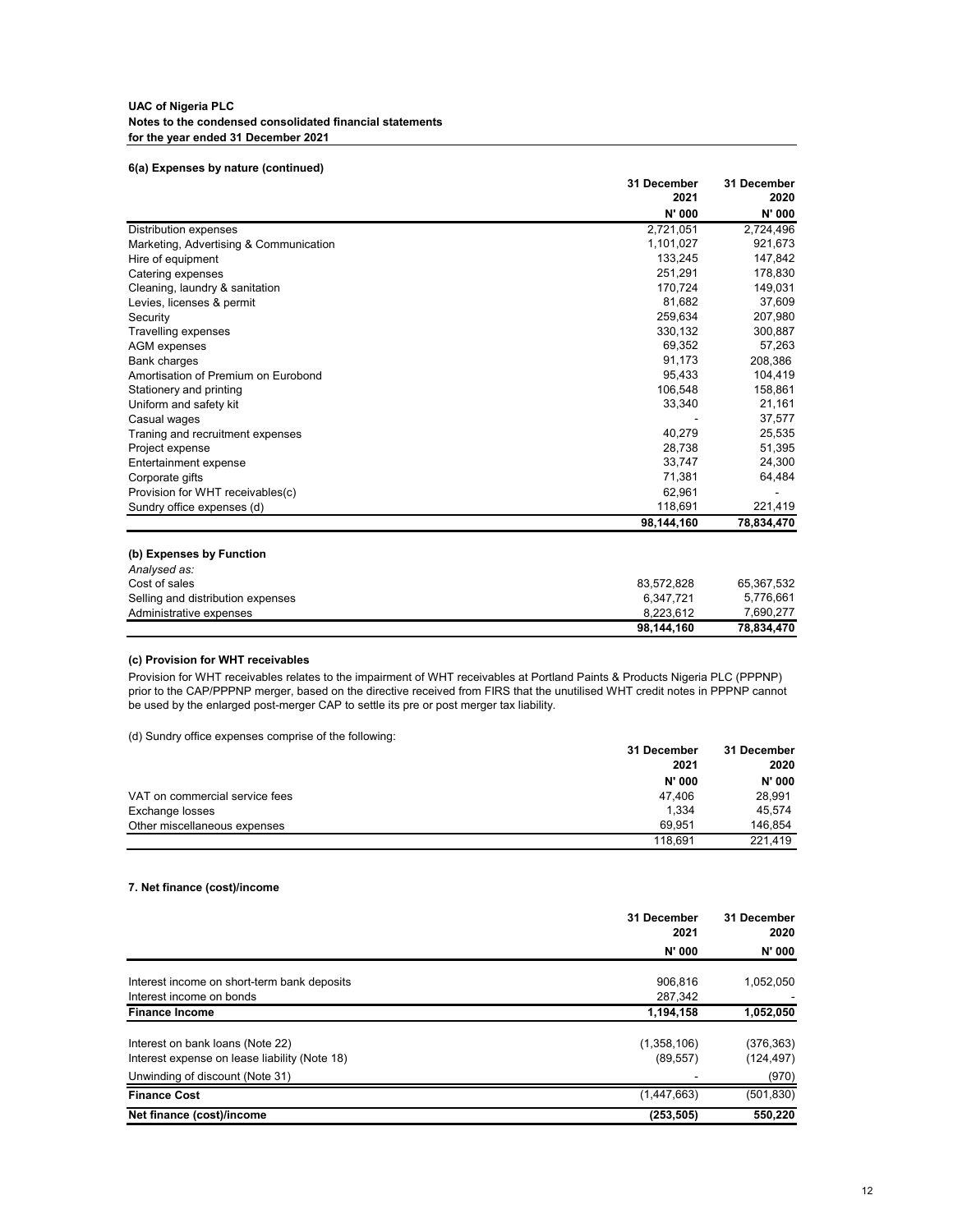#### **8. Taxation**

|                                              | 31 December  | 31 December             | 1 January 2020  |
|----------------------------------------------|--------------|-------------------------|-----------------|
|                                              | 2021         | 2020<br><b>Restated</b> | <b>Restated</b> |
|                                              | <b>N'000</b> | <b>N'000</b>            | <b>N'000</b>    |
| Opening balance                              | 3,814,160    | 4,510,936               | 6,327,649       |
| Income tax expense                           | 1,325,979    | 1,387,740               | 2,241,482       |
| Withholding tax credit notes utilised        | (149, 637)   | (360, 132)              | (188, 845)      |
| Reclassified to Disposal group held for sale |              |                         | (1,999,843)     |
| Write back of over-provision                 |              |                         | (89, 801)       |
| Payment during the year                      | (1,278,403)  | (1,724,384)             | (1,779,706)     |
|                                              | 3,712,100    | 3,814,160               | 4,510,936       |

#### **9. Earnings Per Share**

### **(a) Basic**

Basic earnings per share is calculated by dividing the profit attributable to equity holders of the company by the weighted average number of ordinary shares in issue during the year.

|                                                                                                           | 31 December<br>2021 | 31 December<br>2020 |
|-----------------------------------------------------------------------------------------------------------|---------------------|---------------------|
|                                                                                                           | N' 000              | <b>N' 000</b>       |
| Profit attributable to ordinary equity shareholders:                                                      |                     |                     |
| Profit from continuing operations                                                                         | 2,389,670           | 2,022,927           |
| (Loss)/profit from discontinued operations                                                                | (1,824)             | 594,502             |
| Profit for the year                                                                                       | 2,387,846           | 2,617,429           |
| Earnings per share attributable to owners of the parent during the year<br>(expressed in kobo per share): |                     |                     |
| <b>Basic earnings per share</b>                                                                           |                     |                     |
| From continuing operations (Kobo)                                                                         | 83                  | 70                  |
| From discontinued operations (Kobo)                                                                       | (0)                 | 21                  |
| From profit for the year (Kobo)                                                                           | 83                  | 91                  |

### **(b) Diluted**

Diluted earnings per share is the same as basic earnings per share because there are no potential ordinary shares during the year.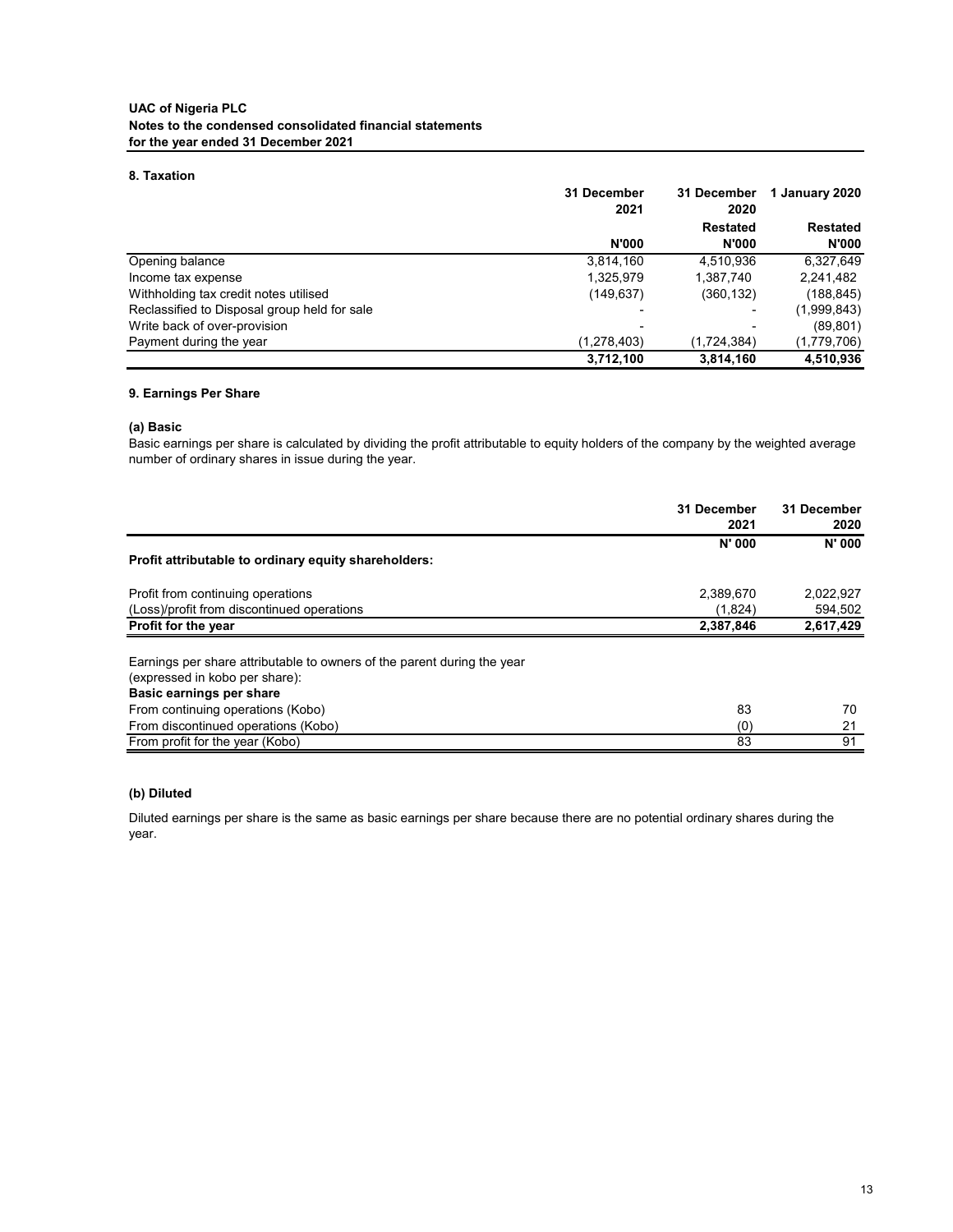#### **10. Property, plant and equipment**

| Cost:                                   | <b>Leasehold land</b><br>and buildings | <b>Plant and</b><br><b>Machinery</b> | Computer<br><b>Equipment</b> |            | <b>Motor Vehicles Office Furniture</b> | <b>Capital Work in</b><br>progress | <b>Total</b> |
|-----------------------------------------|----------------------------------------|--------------------------------------|------------------------------|------------|----------------------------------------|------------------------------------|--------------|
|                                         | N'000                                  | N'000                                | N'000                        | N'000      | N'000                                  | N'000                              | N'000        |
| At 1 January 2020                       | 8,791,199                              | 19,276,743                           | 1,228,370                    | 2,422,286  | 871,501                                | 588,125                            | 33, 178, 225 |
| Additions                               | 57,820                                 | 991,108                              | 135,383                      | 971,890    | 61,668                                 | 2,277,996                          | 4,495,865    |
| <b>Disposals</b>                        |                                        | (260, 770)                           | (6, 441)                     | (312, 181) | (5,649)                                | (2,966)                            | (588,007)    |
| Assets held for sale                    | (223, 225)                             | (362, 267)                           | (10, 329)                    |            | (7, 710)                               |                                    | (603, 531)   |
| Reclassifications                       | 6,861                                  | 276,379                              |                              | 14,255     | 1,712                                  | (299, 207)                         |              |
| At 31 December 2020                     | 8,632,655                              | 19,921,193                           | 1,346,983                    | 3,096,251  | 921,522                                | 2,563,948                          | 36,482,552   |
| At 1 January 2021                       | 8,632,655                              | 19,921,193                           | 1,346,983                    | 3,096,251  | 921,522                                | 2,563,948                          | 36,482,552   |
| Additions                               | 252,108                                | 1,272,050                            | 134,760                      | 596,768    | 90,332                                 | 716,710                            | 3,062,729    |
| <b>Disposals</b>                        | (126, 565)                             | (103, 779)                           | (32, 118)                    | (253, 548) | (20,067)                               | (6, 814)                           | (542,890)    |
| Transfer from assets held for sale      |                                        | 11,507                               | 2,464                        |            | 408                                    |                                    | 14,379       |
| Reclassifications*                      | 110,806                                | 123,656                              | 38,544                       | 19,599     | 96,798                                 | (390, 595)                         | (1, 192)     |
| Write-off                               |                                        | (41, 542)                            | (321, 844)                   |            | (45, 627)                              |                                    | (409, 012)   |
| At 31 December 2021                     | 8,869,004                              | 21,183,086                           | 1,168,790                    | 3,459,070  | 1,043,367                              | 2,883,250                          | 38,606,566   |
| Accumulated depreciation and impairment |                                        |                                      |                              |            |                                        |                                    |              |
| At 1 January 2020                       | 1,887,895                              | 9,345,714                            | 1,002,984                    | 1,349,184  | 660,859                                | 12,000                             | 14,258,637   |
| Charge for the year                     | 279,271                                | 1,206,886                            | 107,089                      | 377,987    | 49,876                                 |                                    | 2,021,109    |
| <b>Disposals</b>                        |                                        | (211, 725)                           | (4,829)                      | (248, 896) | (5, 543)                               |                                    | (470, 993)   |
| Write off                               | (24, 197)                              | (301, 119)                           | (5,741)                      |            | (6,978)                                |                                    | (338,035)    |
| At 31 December 2020                     | 2,142,969                              | 10,039,757                           | 1,099,503                    | 1,478,275  | 698,214                                | 12,000                             | 15,470,718   |
| At 1 January 2021                       | 2,142,969                              | 10,039,757                           | 1,099,503                    | 1,478,275  | 698,214                                | 12,000                             | 15,470,718   |
| Charge for the year                     | 163,403                                | 1,339,613                            | 112,342                      | 455,031    | 68,583                                 |                                    | 2,138,971    |
| Disposals**                             | (105, 418)                             | (94, 805)                            | (30, 175)                    | (200, 608) | (18, 781)                              |                                    | (449, 787)   |
| Transfer from asset held for sale       |                                        |                                      | 1,227                        |            |                                        |                                    | 1,227        |
| Write -off                              |                                        | (41,508)                             | (321, 237)                   |            | (45, 317)                              |                                    | (408, 062)   |
| At 31 December 2021                     | 2,200,954                              | 11,243,056                           | 861,660                      | 1,732,698  | 702,698                                | 12,000                             | 16,753,066   |
| Net book values:                        |                                        |                                      |                              |            |                                        |                                    |              |
| At 31 December 2021                     | 6,668,050                              | 9,940,030                            | 307,129                      | 1,726,372  | 340,669                                | 2,871,250                          | 21,853,500   |
| At 31 December 2020                     | 6,489,686                              | 9,881,437                            | 247,480                      | 1,617,976  | 223,308                                | 2,551,948                          | 21,011,834   |

\*\* Included in disposals is the sum of N3,286,000 which relates to impairment charge on asset (Land) previously classified as held for sale which was not recognised as part of the carrying value of the asset. The profit on disposal has been computed on the carrying amount of the asset and has been disclosed in Notes 5 & 31.

\*Reclassifications comprises of the sum of N764,000 which relates to the transfer of IT software and the sum of N428,000 relating to a retail POS system used by the QSR business from capital work in progress to intangible asset.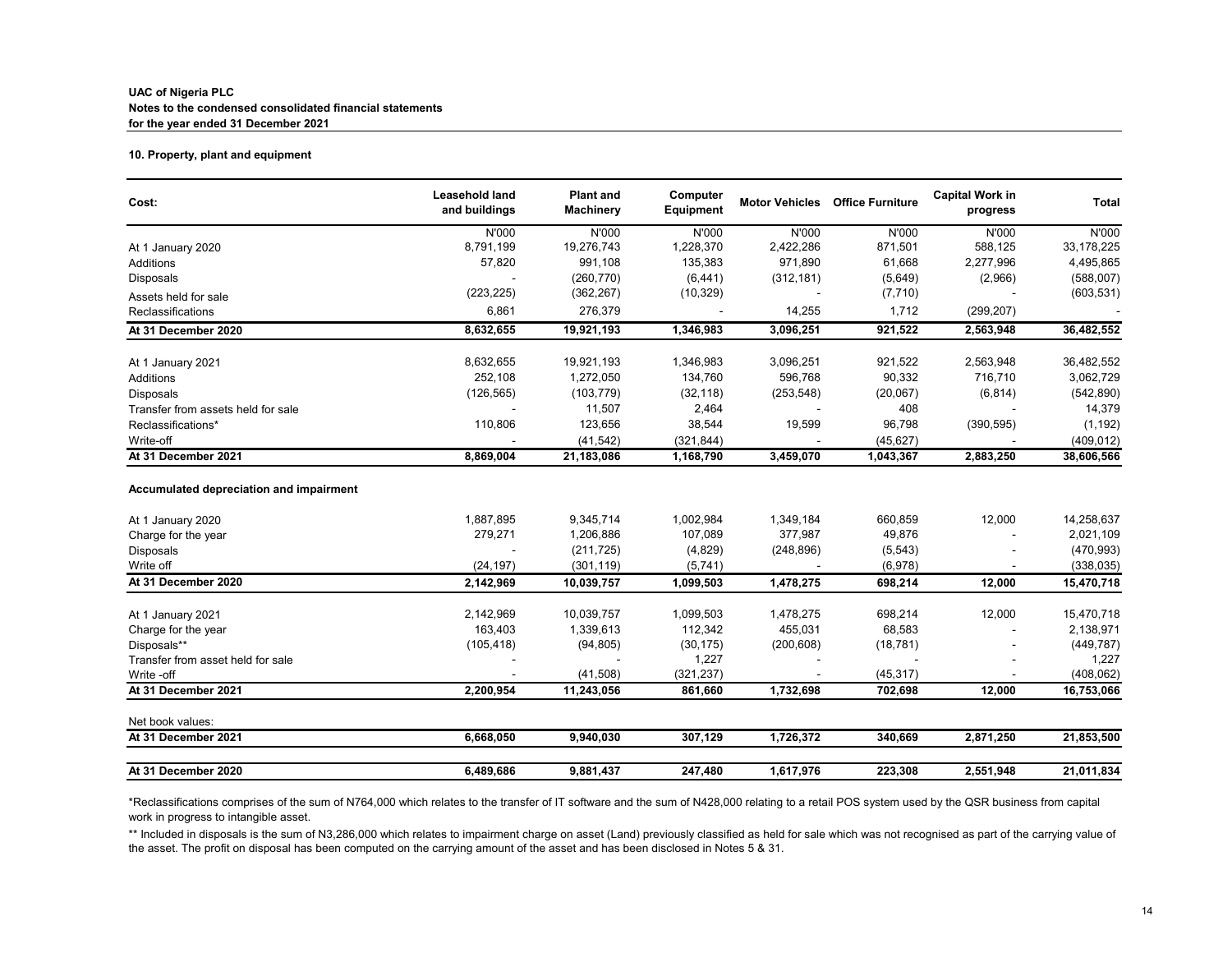# **11. Intangible assets and goodwill**

|                                                                    |               | <b>Goodwill Brands &amp; Trade</b> | <b>Software</b> | <b>Capital Work in</b>   | <b>Total</b> |
|--------------------------------------------------------------------|---------------|------------------------------------|-----------------|--------------------------|--------------|
| Cost                                                               | <b>N' 000</b> | <b>Marks</b><br>N' 000             | <b>N' 000</b>   | progress<br>N' 000       | N' 000       |
| At 1 January 2020                                                  | 548,747       | 1,070,185                          | 840,771         |                          | 2,459,703    |
| Additions - externally acquired during the year<br><b>Transfer</b> |               |                                    | 8,729           |                          | 8,729        |
| At 31 December 2020                                                | 548,747       | 1,070,185                          | 849,499         | $\blacksquare$           | 2,468,432    |
| At 1 January 2021                                                  | 548,747       | 1,070,185                          | 849,499         |                          | 2,468,432    |
| Additions - externally acquired during the year                    |               |                                    | 3,709           |                          | 3,709        |
| <b>Transfers</b>                                                   |               |                                    | 1,192           |                          | 1,192        |
| Reclassified to Profit or Loss                                     |               |                                    | (764)           |                          | (764)        |
| At 31 December 2021                                                | 548,747       | 1,070,185                          | 853,637         |                          | 2,472,569    |
| Accumulated amortisation                                           |               |                                    |                 |                          |              |
| At 1 January 2020                                                  |               | 288,439                            | 753,661         |                          | 1,042,100    |
| Amortisation for the year                                          |               |                                    | 53,110          |                          | 53,110       |
| At 31 December 2020                                                |               | 288,439                            | 806,771         |                          | 1,095,210    |
| At 1 January 2021                                                  |               | 288,439                            | 806,771         |                          | 1,095,210    |
| Amortisation for the year                                          |               |                                    | 29,323          |                          | 29,323       |
| Reclassified to Profit or Loss                                     |               |                                    |                 |                          |              |
| At 31 December 2021                                                |               | 288,439                            | 836,095         |                          | 1,124,533    |
| Net book values                                                    |               |                                    |                 |                          |              |
| At 31 December 2021                                                | 548,747       | 781,747                            | 17,542          | $\blacksquare$           | 1,348,036    |
| At 31 December 2020                                                | 548,747       | 781,747                            | 42,728          | $\overline{\phantom{0}}$ | 1,373,223    |

# **UAC of Nigeria PLC Notes to the condensed consolidated financial statements for the year ended 31 December 2021**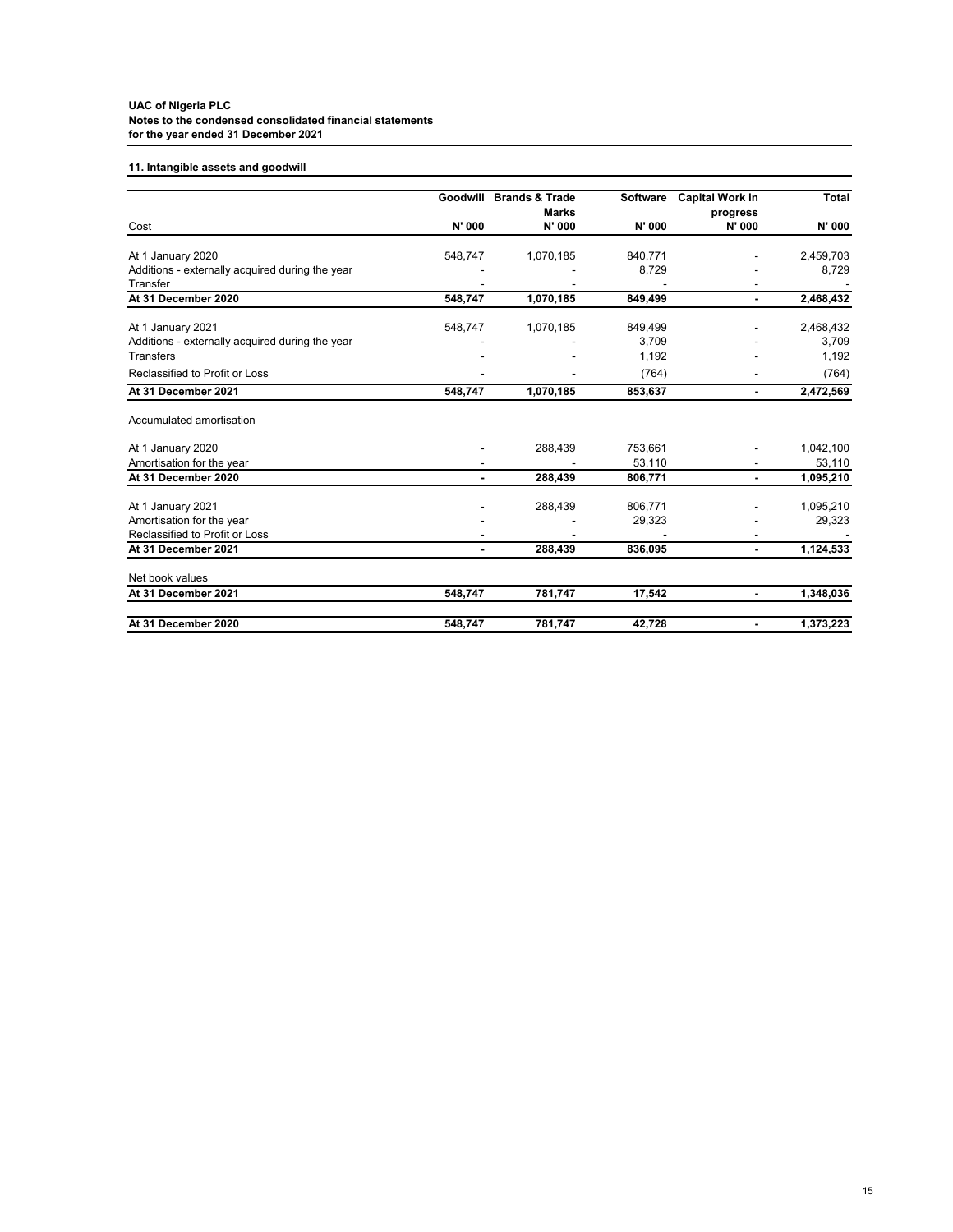#### **12 . Investment properties**

| <b>Fair value</b>                                             | <b>Freehold</b><br>building<br><b>N' 000</b> | Leasehold<br>building<br><b>N' 000</b> | <b>Total</b><br>investment<br>properties<br><b>N'000</b> |
|---------------------------------------------------------------|----------------------------------------------|----------------------------------------|----------------------------------------------------------|
| At 1 January 2020                                             | 303,712                                      | 2,096,624                              | 2,400,336                                                |
| Additions during the year                                     |                                              | 393                                    | 393                                                      |
| Net gain from fair value adjustments on investment properties |                                              | 234,270                                | 234,270                                                  |
| At 31 December 2020                                           | 303,712                                      | 2,331,287                              | 2,634,999                                                |
| At 1 January 2021                                             | 303,712                                      | 2,331,287                              | 2,634,999                                                |
| Additions during the year                                     |                                              |                                        |                                                          |
| Net gain from fair value adjustments on investment properties |                                              | 1,536,301                              | 1,536,301                                                |
| At 31 December 2021                                           | 303,712                                      | 3,867,588                              | 4,171,300                                                |

Fair value of investment properties is categorised as follows:

|                           |                 |           | <b>Total</b>  |
|---------------------------|-----------------|-----------|---------------|
|                           | <b>Freehold</b> | Leasehold | investment    |
| 31 December 2020          | building        | building  | properties    |
|                           | N' 000          | N' 000    | <b>N' 000</b> |
| <b>External valuation</b> | 303,712         | 2,331,287 | 2,634,999     |
|                           | 303,712         | 2,331,287 | 2,634,999     |

Fair value of investment properties is categorised as follows:

|                           |                 |           | <b>Total</b>  |
|---------------------------|-----------------|-----------|---------------|
|                           | <b>Freehold</b> | Leasehold | investment    |
| 31 December 2021          | building        | building  | properties    |
|                           | <b>N' 000</b>   | N' 000    | <b>N' 000</b> |
| <b>External valuation</b> | 303,712         | 3,867,588 | 4,171,300     |
|                           | 303,712         | 3,867,588 | 4,171,300     |

#### **13. Investment in subsidiaries**

The Group's investment properties were valued at 31 December 2021 by Ibukun Efuntayo & Co (FRC/2013/NIESV/00000003663), an independent professionally qualified valuer who holds recognised relevant professional qualifications and has recent experience in the locations and categories of the investment properties valued. (2020: Messrs Steve Akhigbemidu & Co. (FRC/2013/NIESV/000000001442).)

|                                                              | 31 December 31 December |           | 31 December | 31 December |
|--------------------------------------------------------------|-------------------------|-----------|-------------|-------------|
|                                                              | 2021                    | 2020      | 2021        | 2020        |
|                                                              | N' 000                  | N' 000    | % ownership | % ownership |
| <b>Quoted shares:</b>                                        |                         |           |             |             |
| Chemical and Allied Products PLC (Note 13(a))                | 2,444,351               | 494.684   | 56.54       | 51.49       |
| 445,696, 097 (2020: 360,427,061) ordinary shares of 50k each |                         |           |             |             |
| Livestock Feeds PLC                                          | 2,246,401               | 2,246,401 | 73.29       | 73.29       |
| 2,198,745,272 ordinary shares of 50k each                    |                         |           |             |             |
| Portland Paints and Products Nigeria PLC (Note 13(a))        |                         | 1,949,667 |             | 85.98       |
| (2020: 682, 152, 275) ordinary shares of 50k each            |                         |           |             |             |

**Unquoted shares:** *Grand Cereals Limited* 7,259,495 7,259,495 71.43 71.43 1,360,081,786 ordinary shares of N1 each *UAC Foods Limited (Note 13(c))* 6,334,414 2,414,414 100.00 51.00 200,000,000 (2020: 102,000,000) ordinary shares of 50k each *UAC Restaurants Limited* 251,290 251,290 51.00 51.00 220,830,000 (2020: 139,230,000) ordinary shares of 50k each  **18,535,951 14,615,951**

**The Group**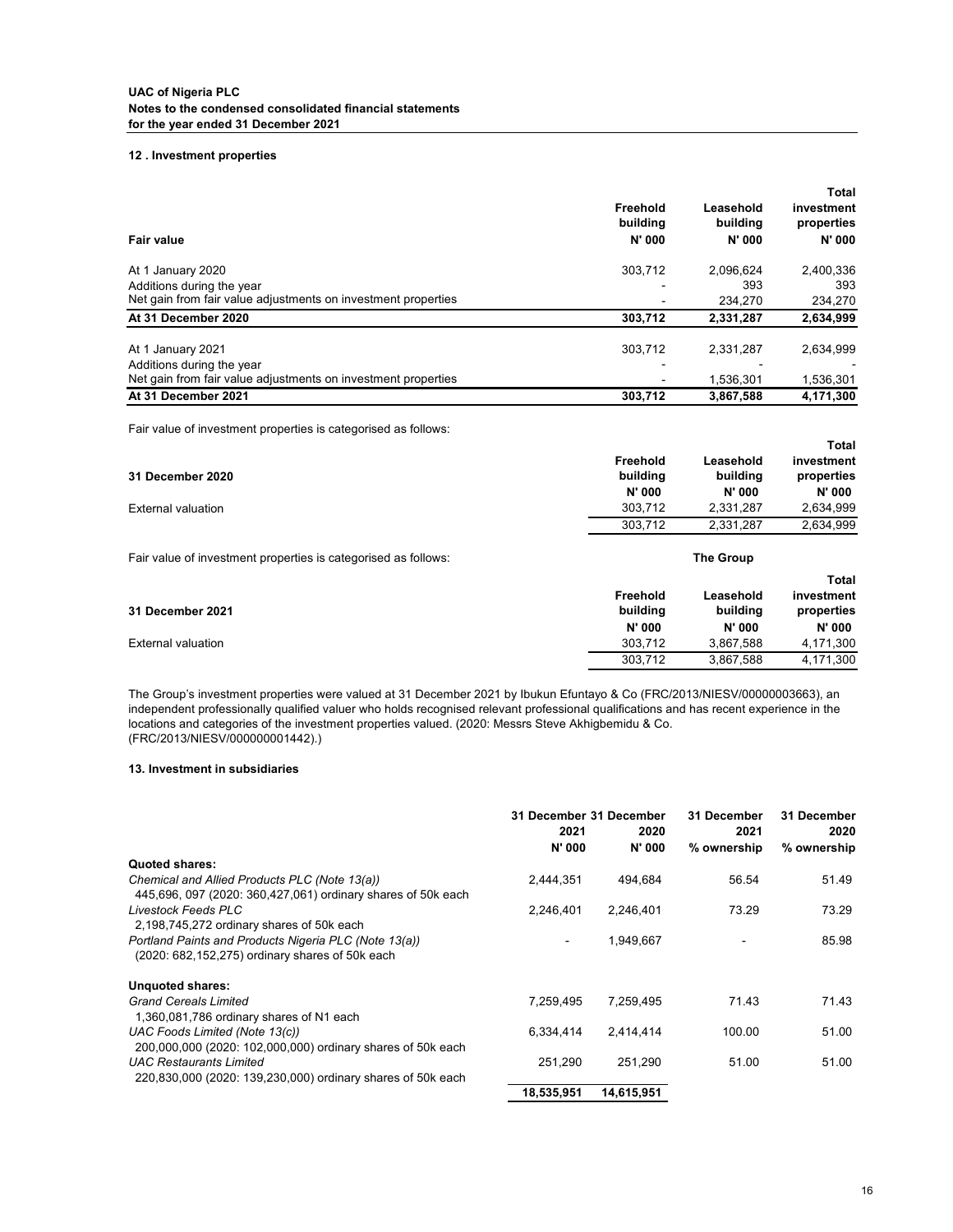#### **13(a). Chemical & Allied Products PLC and Portland Paints & Products Nigeria PLC merger**

#### **13(b). Purchase of additional Spring Waters Nigeria Limited shares**

## **13(c). Purchase of additional UAC Foods Limited shares**

#### **14. Equity instrument at fair value through other comprehensive income**

*The details and carrying amount of Equity instrument at fair value through other comprehensive income are as follows:*

|                        | 31 December | 31 December   |
|------------------------|-------------|---------------|
|                        | 2021        | 2020          |
|                        | N' 000      | <b>N' 000</b> |
| Opening balance        | 188,125     | 28,771        |
| Additions              | 221,850     |               |
| Fair value gain (a)    | 40,000      | 159,354       |
| <b>Closing balance</b> | 449,975     | 188,125       |

|                                                                   | <b>N' 000</b> |
|-------------------------------------------------------------------|---------------|
| Net asset attributed to owners of SWAN as at 31 May 2021          | 1,543,924     |
| Share of Net asset Non Controlling Interest disposed (1.76%)      | 27,173        |
| Purchase consideration paid by UACN                               | (35, 173)     |
| Negative movement in equity attributed to owners of UFL           | (8,000)       |
| UACN share of negative movement in equity attributed to UFL (51%) | (4,080)       |

|                                                             | 31 December<br>2021 | Fair value as at Fair value as at<br>31 December<br>2020 | <b>Dividend</b><br><b>Income</b><br><b>Recognised in</b><br>2021 | <b>Dividend</b><br><b>Income</b><br><b>Recognised in</b><br>2020 |
|-------------------------------------------------------------|---------------------|----------------------------------------------------------|------------------------------------------------------------------|------------------------------------------------------------------|
| Investment in Central Securities Clearing System (CSCS) PLC | 228,125             | 188,125                                                  | 14,625                                                           | 9,675                                                            |
| Investment in Kandua                                        | 108,750             | $\overline{\phantom{0}}$                                 | $\overline{\phantom{0}}$                                         | $\overline{\phantom{0}}$                                         |
| Investment in Unicorn Growth Capital LLC                    | 113.100             |                                                          | $\overline{\phantom{0}}$                                         | $\sim$                                                           |
|                                                             | 449,975             | 188,125                                                  | 14,625                                                           | 9,675                                                            |

#### **(a) Fair value gain**

In June 2021, UAC Foods Limited (UFL) acquired an additional 1.76% equity in Spring Waters Nigeria Limited (SWAN) for a cash consideration of N35.17 million, consequently UFL now holds 99.64% equity in SWAN. The effect of the change in ownership interest in SWAN on the equity attributable to the equity holders of UFL is as shown below:

|                                                                    | <b>PPNP</b> | <b>CAP</b> |
|--------------------------------------------------------------------|-------------|------------|
|                                                                    | N' 000      | N' 000     |
| Net asset attributed to owners as at 30 June 2021                  | 1,271,159   | 2,784,362  |
| Cash consideration paid to NCI                                     |             | (253, 285) |
| Share of interest (disposed)/acquired                              | (374, 229)  | 140,610    |
| Negative movement in equity attributed to the owners of the parent |             |            |
|                                                                    | (374, 229)  | (112,675)  |
| Net impact on change in equity on NCI                              | (486,904)   |            |

Equity instruments designated as at fair value through other comprehensive income represent UAC's investment in the following entities:

|                                                                    | <b>N'000</b> |
|--------------------------------------------------------------------|--------------|
| Net asset attributed to owners of UFL as at 31 August 2021         | 7,882,718    |
| Share of Net asset held by Tiger Brands Limited                    | 3,862,532    |
| Purchase consideration paid by UACN                                | (3,920,000)  |
| Negative movement in equity attributed to the owners of the parent | (57, 468)    |

On 1 July 2021, the merger between Chemical and Allied Products PLC (CAP) and Portland Paints and Products Nigeria PLC (PPNP) took effect with CAP emerging as the surviving entity. The merger was consummated by a share for share exchange in the ratio of 1 CAP share for every 8 shares previously held in PPNP. Shareholders of Portland Paints and Products Nigeria PLC were given the option to either hold shares in the post-merger entity or to forfeit their shares for a cash consideration. 10.63% of the pre-existing shareholders in PPNP opted for the cash consideration option and were paid the sum of N253,286,476. For the purpose of the share exchange, CAP issued an additional 88,259,520 of 50 kobo each and incurred share issue cost of N5,475,703.36. UACN opted for CAP shares and UACN's shareholding in the combined entity post-merger is 56.54%. The effect of the change in ownership in the combined entity is as follows:

The fair value gain represents a fair value gain on the Company's investment in CSCS PLC. The fair value was determined using level 1 inputs in accordance with IFRS 13, and the fair value measurement was derived from quoted prices on National Association of Security Dealers (NASD Plc).

In September 2021, UACN acquired Tiger Brands Limited's minority equity interest (49%) in UAC Foods Limited (UFL) for a cash consideration of N3.92 billion. Following the acquisition, UFL has become a wholly owned subsidiary of UACN. The effect of the change in ownership interest in UFL on the equity attributable to the equity holders of UACN is as shown below: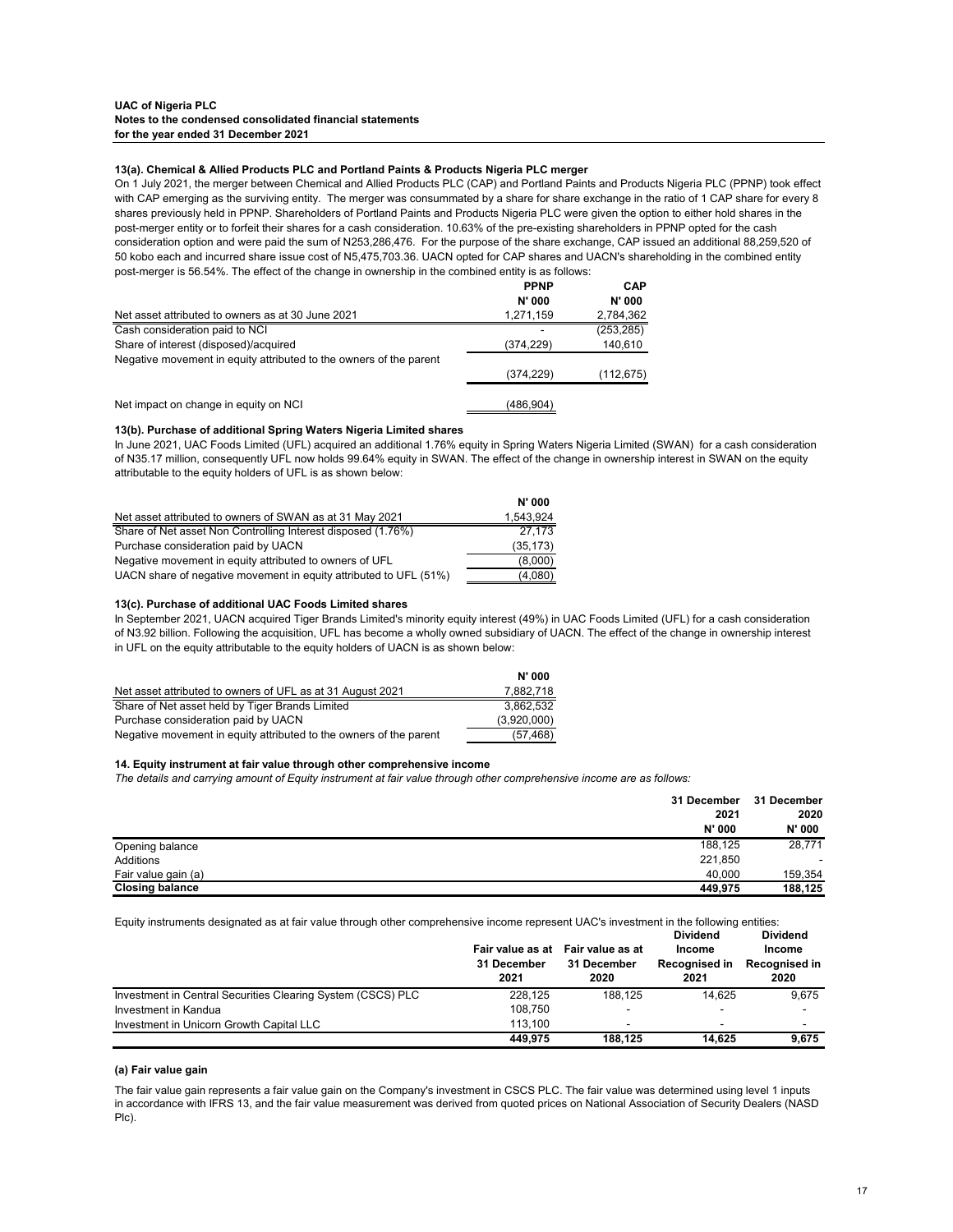#### **15. Investment in associates**

Nature of investment in associates:

|                      |                   | 31 December  | 31 December  |  |
|----------------------|-------------------|--------------|--------------|--|
|                      | <b>Country of</b> | 2021         | 2020         |  |
|                      | incorporation     | <b>N'000</b> | <b>N'000</b> |  |
| <b>UPDC REIT</b>     | Nigeria           |              | 24.34%       |  |
| UPDC PLC             | Nigeria           | 42.85%       | 42.85%       |  |
| <b>MDS Logistics</b> | Nigeria           | 43%          | 43%          |  |

The movement in the investment in associates during the year is stated below:

|                                                                   | 31 December  | 31 December  |  |
|-------------------------------------------------------------------|--------------|--------------|--|
|                                                                   | 2021         | 2020         |  |
|                                                                   | <b>N'000</b> | <b>N'000</b> |  |
| Opening balance                                                   | 13,018,568   |              |  |
| Addition                                                          |              | 11,973,792   |  |
| Share of (loss)/profit                                            | (904, 272)   | 973,316      |  |
| Share of other comprehensive (loss)/income                        | (60, 026)    | 71,460       |  |
| Reclassified to non-current assets held for sale/distribution (a) | (3,571,660)  |              |  |
| <b>Closing balance</b>                                            | 8,482,609    | 13,018,568   |  |

Investment in associate is measured at cost in the separate financial statements.

#### **(a) Reclassification to non-current assets held for sale/distribution**

#### **(b) Summarised financial information for associates**

Set out below are the summarised financial information for the associates accounted for using the equity method.

|                      | <b>Non-current</b>     |                                       | <b>Non-current</b>          | <b>Current</b>              |
|----------------------|------------------------|---------------------------------------|-----------------------------|-----------------------------|
| 31 December 2021     | assets<br><b>N'000</b> | <b>Current assets</b><br><b>N'000</b> | liabilities<br><b>N'000</b> | liabilities<br><b>N'000</b> |
| <b>UPDC PLC</b>      | 790,768                | 19,113,680                            | 5,918,054                   | 6,370,231                   |
| <b>MDS Logistics</b> | 5,950,199              | 3,320,549                             | 2,993,873                   | 1,491,216                   |
|                      |                        |                                       |                             | <b>Interest</b>             |
|                      | <b>Revenue</b>         | <b>Depreciation</b>                   | Interest income             | expense                     |
| 31 December 2021     | <b>N'000</b>           | <b>N'000</b>                          | <b>N'000</b>                | <b>N'000</b>                |
| <b>UPDC PLC</b>      | 814,322                | 18,889                                | 44,947                      | (705, 888)                  |
| <b>MDS Logistics</b> | 8,567,941              | 1,166,683                             | $\overline{2}$              | (456, 364)                  |
|                      | <b>Non-current</b>     |                                       | <b>Non-current</b>          | <b>Current</b>              |
|                      | asset                  | <b>Current asset</b>                  | liabilities                 | liabilities                 |
| 31 December 2020     | <b>N'000</b>           | <b>N'000</b>                          | <b>N'000</b>                | <b>N'000</b>                |
| <b>UPDC REIT</b>     | 26,634,571             | 5,392,755                             |                             | 1,108,781                   |
| <b>UPDC PLC</b>      | 2,688,812              | 19,603,860                            | 4,345,562                   | 8,305,323                   |
| <b>MDS Logistics</b> | 6,818,801              | 3,553,299                             | 3,871,206                   | 1,551,435                   |
|                      |                        |                                       |                             | <b>Interest</b>             |
|                      | <b>Revenue</b>         | <b>Depreciation</b>                   | Interest income             | expense                     |
| 31 December 2020     | <b>N'000</b>           | <b>N'000</b>                          | <b>N'000</b>                | <b>N'000</b>                |
| <b>UPDC REIT</b>     | 1,566,896              | $\overline{\phantom{a}}$              | 332,041                     |                             |
| <b>UPDC PLC</b>      | 1,662,487              | 8,414                                 | 35,172                      | (1,512,946)                 |
| <b>MDS Logistics</b> | 7,969,861              | 957,166                               | 4,428                       | (491, 841)                  |

Set out below are the associates of the Group as at 31 December 2021. The associates as listed below have share capital consisting solely of ordinary shares, which are directly held by the Group. The country of incorporation or registration is also their principal place of business.

On 24 February 2021, the Board of Directors of UACN passed a resolution, subject to the approval of shareholders and the appropriate regulatory authorities, to effect the transfer of units held by UACN in UPDC REIT to shareholders in proportion to their respective shareholding. Consequently, the Company's investment was reclassified to non-current assets held for distribution. The investment was unbundled to shareholders in November 2021, following the approval of shareholders in a court ordered meeting (see note 31).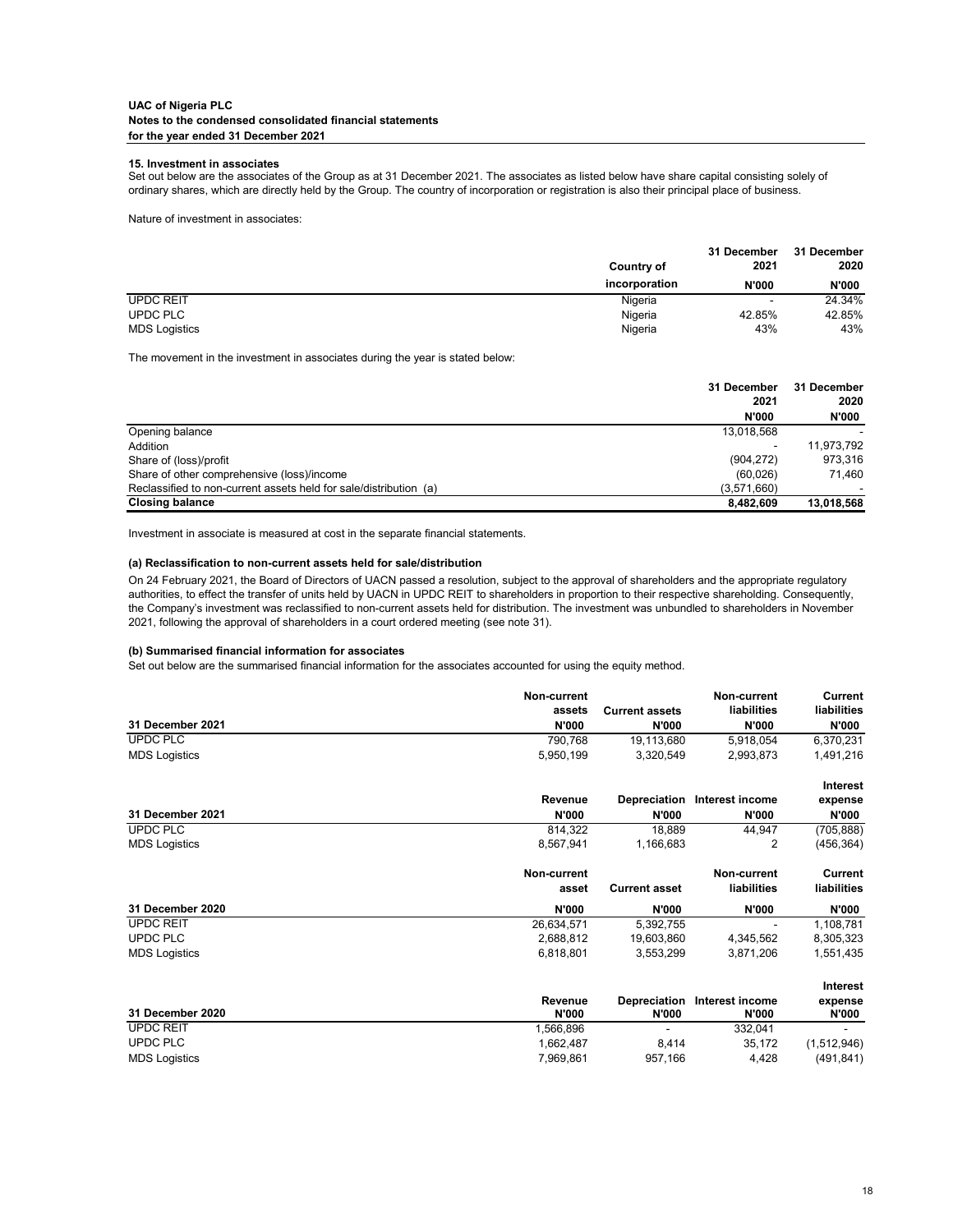|                                        | 31 December<br>2021 | 31 December<br>2020 |
|----------------------------------------|---------------------|---------------------|
| 16. Debt instruments at amortised cost | <b>N' 000</b>       | <b>N' 000</b>       |
| Opening balance                        | 2,205,374           | 2,015,218           |
| Additions during the year              | 1,802,991           |                     |
| Settlements during the year            | (1,902,273)         |                     |
| Coupon accrued                         | 287,342             | 102,582             |
| Coupon received                        | (226, 071)          | (152, 794)          |
| Exchange gain on revaluation           | 119,143             | 240,368             |
| Gross investment in debt               | 2,286,505           | 2,205,374           |
| Expected credit loss                   | (7, 238)            | (31,070)            |
| <b>Closing balance</b>                 | 2,279,268           | 2,174,304           |

**31 December 2021**

|                                     | Stage 1      | Stage 2      | Stage 3       | Total         |
|-------------------------------------|--------------|--------------|---------------|---------------|
| <b>Bond type</b>                    | <b>N'000</b> | <b>N'000</b> | <b>N' 000</b> | <b>N' 000</b> |
| B-/Fitch ETI 2031                   | 83,363       |              |               | 83,363        |
| B-/S&P B-/Fitch Ecobank 2026        | 472,701      |              |               | 472,701       |
| B-/S&P B-/FitchUBA 2022             | 223,873      |              |               | 223,873       |
| B-/S&P B-/Fitch SEPLAT 2023         | 229,643      |              |               | 229,643       |
| B-/S&P B-/Fitch FIDBAN 2022         | 369,630      | -            |               | 369,630       |
| B2/Moody's; B/S&P B+/Fitch FGN 2025 | 907,295      |              |               | 907,295       |
| Total                               | 2,286,506    |              |               | 2,286,506     |

#### **31 December 2020**

The Group invests only in quoted debt securities with low credit risk. The Group's debt instruments at amortised cost comprised solely of quoted eurobonds that are rated by reputable Credit Rating Agencies. The Group recognised provision for expected credit losses on its debt instruments at amortised cost of N7.237,853 (2020: N31,070,040).

|                                               | Stage 1      | Stage 2        | Stage 3                  | Total         |
|-----------------------------------------------|--------------|----------------|--------------------------|---------------|
| <b>Bond type</b>                              | <b>N'000</b> | <b>N'000</b>   | <b>N'000</b>             | <b>N'000</b>  |
| BB- (Fitch)/BB- (S&P) FGN 2021                | 1,453,926    |                | $\overline{\phantom{a}}$ | 1,453,926     |
| B- (Fitch) FIDBAN 2022                        | 305,167      |                |                          | 305,167       |
| B- (Fitch)/B- (S&P) SEPLAT 2023               | 446,281      |                |                          | 446,281       |
| Total                                         | 2,205,374    |                |                          | 2,205,374     |
|                                               | Stage 1      | Stage 2        | Stage 3                  | Total         |
| <b>Movement in Expected Credit Loss (ECL)</b> | <b>N'000</b> | <b>N'000</b>   | <b>N'000</b>             | <b>N' 000</b> |
| At 1 January 2020                             | 23,311       | ۰              |                          | 23,311        |
| New asset purchased                           | 7,759        |                |                          | 7,759         |
| At 31 December 2020                           | 31,070       | $\blacksquare$ | $\blacksquare$           | 31,070        |
| At 1 January 2021                             | 31,070       |                |                          | 31,070        |
| Additions in the year                         |              |                |                          |               |
| Impairment loss no longer required            | (23, 832)    | ۰              |                          | (23, 832)     |
| At 31 December 2021                           | 7,238        | $\blacksquare$ |                          | 31,070        |

#### **17. Right of return assets and refund liabilities**

|                                         | 31 December  | 31 December  |
|-----------------------------------------|--------------|--------------|
|                                         | 2021         | 2020         |
|                                         | <b>N'000</b> | <b>N'000</b> |
| Right of return assets                  | 12,162       | 14,330       |
| Refund liabilities                      |              |              |
| Arising from rights of return<br>$\sim$ | 13,532       | 17,195       |
|                                         | 13,532       | 17,195       |

The Group invested in eurobond assets with the business model of solely holding for principal and interest payment and designated as debt instrument at amortised cost.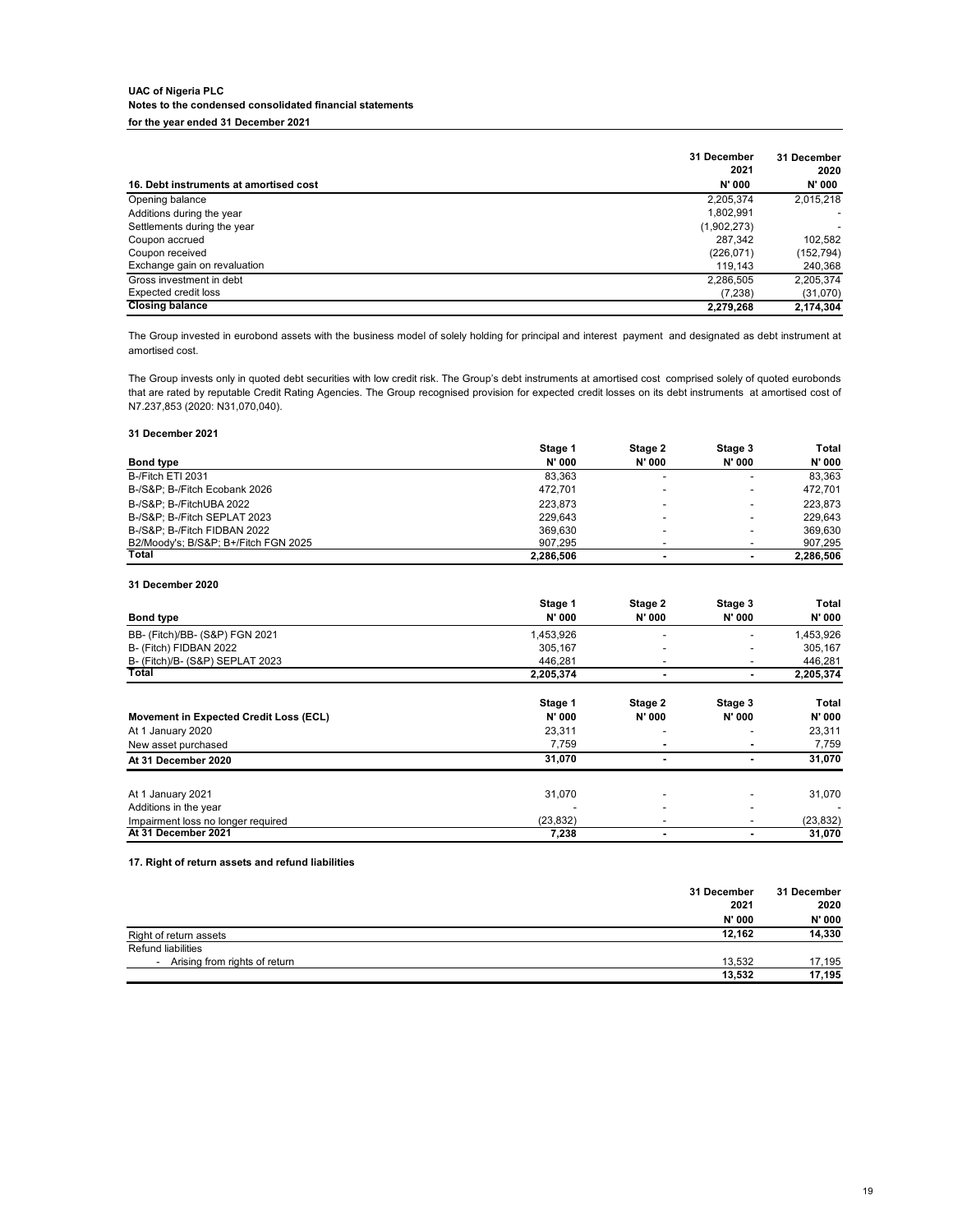#### **17. Right of return assets and refund liabilities (continued)**

#### **Right of return of assets**

#### **Refund liabilities**

#### **18. Right of use assets**

|                            | <b>Land and</b> | <b>Plant and</b> |               |
|----------------------------|-----------------|------------------|---------------|
| <b>Right of use assets</b> | <b>Building</b> | <b>Machinery</b> | <b>Total</b>  |
|                            | <b>N'000</b>    | N' 000           | <b>N' 000</b> |
| At 1 January 2020          | 941,799         | 174,608          | 1,116,407     |
| Additions                  | 246,469         |                  | 246,469       |
| Depreciation expenses      | (337, 470)      | (133, 721)       | (471, 191)    |
| Lease termination          | (402, 696)      |                  | (402, 696)    |
| At 31 December 2020        | 448,102         | 40,887           | 488,989       |
| At 1 January 2021          | 448,102         | 40,887           | 488,989       |
| Additions                  | 232,246         | 248,057          | 480,303       |
| Depreciation expenses      | (252, 803)      | (124, 836)       | (377, 639)    |
| Lease termination          | (15, 781)       |                  | (15,781)      |
| At 31 December 2021        | 411,764         | 164,108          | 575,872       |

Set out below are the carrying amounts of lease liabilities and the movements during the year;

|                           | 31 December   | 31 December   |
|---------------------------|---------------|---------------|
|                           | 2021          | 2020          |
| 18. Lease Liability       | <b>N' 000</b> | <b>N' 000</b> |
| Opening balance           | 475,317       | 982,117       |
| <b>Accretion interest</b> | 89,557        | 124,497       |
| Additions during the year | 347,401       | 164,568       |
| Payment of principal      | (433, 731)    | (387, 350)    |
| Interest payment          |               | (74, 259)     |
| Lease terminated          | (15, 781)     | (334, 256)    |
| <b>Closing balance</b>    | 462,762       | 475,317       |
| Current                   | 248,847       | 250,926       |
| Non-current               | 213,915       | 224,391       |
|                           | 462,762       | 475,317       |

Right of return asset represents the Group's right to recover the goods expected to be returned by customers. The asset is measured at the former carrying amount of the inventory, less any expected costs to recover the goods, including any potential decreases in the value of the returned goods. The Group updates the measurement of the asset recorded for any revisions to its expected level of returns, as well as any additional decreases in the value of the returned products.

**19. Inventories**

|                                     | 31 December   | 31 December<br>2020<br><b>N'000</b> |
|-------------------------------------|---------------|-------------------------------------|
|                                     | 2021          |                                     |
|                                     | <b>N' 000</b> |                                     |
| Raw materials and consumables       | 29,369,207    | 16,496,939                          |
| Technical stocks and spares         | 1,813,722     | 1,425,162                           |
| Finished goods and goods for resale | 5,652,023     | 2,548,278                           |
|                                     | 36,834,952    | 20,470,379                          |
| Write down to net realisable value  | (464, 596)    | (347, 308)                          |
|                                     | 36,370,356    | 20,123,071                          |

The Group has lease contracts for various items of land and building and machinery and other equipment used in its operations. Leases of land and building generally have lease terms between 1 and 45 years, while machinery and other equipment generally have lease terms between 3 months and 5 years.

A refund liability is the obligation to refund some or all of the consideration received (or receivable) from the customer and is measured at the amount the Group ultimately expects it will have to return to the customer. The Group updates its estimates of refund liabilities (and the corresponding change in the transaction price) at the end of each reporting year. Refer to above accounting policy on variable consideration.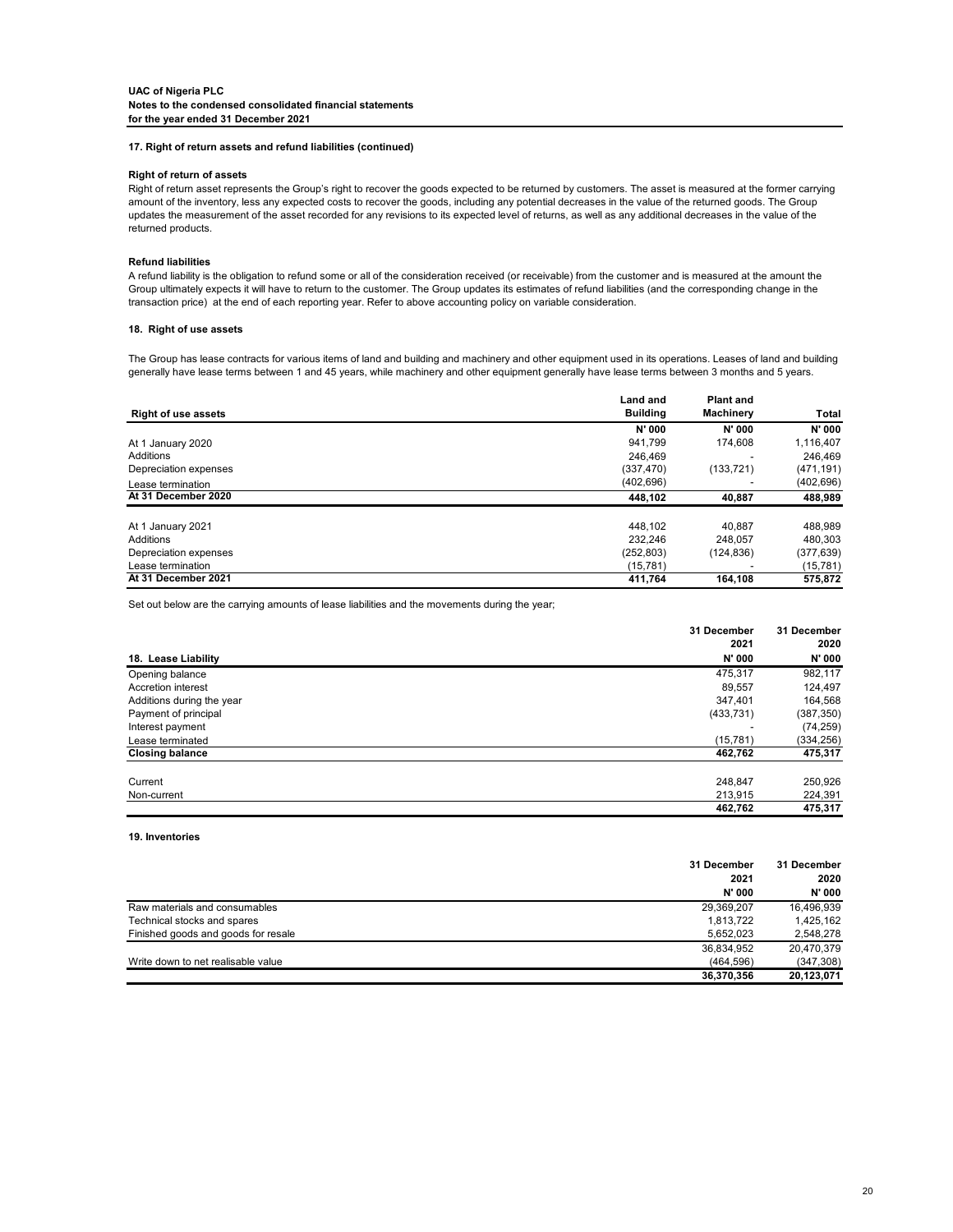#### **20. Trade and other receivables**

| Receivables due within one year                     | 31 December<br>2021 | 31 December<br>2020 | 1 January 2020  |
|-----------------------------------------------------|---------------------|---------------------|-----------------|
|                                                     |                     | <b>Restated</b>     | <b>Restated</b> |
|                                                     | <b>N'000</b>        | <b>N'000</b>        | <b>N'000</b>    |
| Trade receivables                                   | 1,851,481           | 3,892,028           | 3,126,356       |
| Less: allowance for impairment of trade receivables | (722,947)           | (1, 191, 031)       | (1,230,771)     |
| Net trade receivables                               | 1,128,535           | 2,700,997           | 1,895,584       |
| Receivables from associates                         | 57,088              | 42,366              |                 |
| Loan receivable from associate                      | 2,668,944           | 1,143,354           |                 |
| Allowance for impairment of receivables from        | (16, 651)           | (29,071)            |                 |
| associates                                          |                     |                     |                 |
| Other receivables                                   | 952,876             | 229,219             | 1,149,965       |
| Advance payments                                    | 3,931,720           | 315,364             |                 |
| WHT receivable                                      | 675,346             | 699,063             | 636,015         |
| Prepayments - staff grants                          | 61,243              | 96,986              | 168,084         |
| Prepayments-Other                                   | 2,365,194           | 833,643             | 731,303         |
|                                                     | 11,824,296          | 6,031,921           | 4,580,951       |

|                              | 31 December | 31 December  |
|------------------------------|-------------|--------------|
|                              | 2021        | 2020         |
|                              | N' 000      | <b>N'000</b> |
| <b>Prepayments - Current</b> | 2,426,437   | 930,629      |
| Prepayments - Non-current    | 171,882     | 48,126       |
| <b>Total prepayments</b>     | 2,598,319   | 978,755      |

Movements in the allowance for impairment of trade receivables are as follows:

|                                | 31 December   | 31 December   |
|--------------------------------|---------------|---------------|
|                                | 2021          | 2020          |
|                                | <b>N' 000</b> | <b>N' 000</b> |
| Opening balance                | 1,191,031     | 1,230,771     |
| Expected credit loss allowance | 121,998       | 77,747        |
| Amount written off             | (590, 083)    | (117, 487)    |
| <b>Closing balance</b>         | 722,947       | 1,191,031     |

Movements in the allowance for impairment of receivables from associates

|                                       | 31 December  | 31 December   |
|---------------------------------------|--------------|---------------|
|                                       | 2021         | 2020          |
|                                       | N' 000       | <b>N'000</b>  |
| Opening balance                       | 29,071       |               |
| Impairment charge for the year        |              | 29,071        |
| Impairment loss no longer required    | (12, 420)    |               |
| <b>Closing balance</b>                | 16,651       | 29,071        |
|                                       |              |               |
|                                       | 31 December  | 31 December   |
| 20.1 Finance lease receivable         | 2021         | 2020          |
|                                       | N' 000       | <b>N' 000</b> |
| Gross investment in lease             | 91,601       | 91,601        |
| Unearned finance income               | (81, 229)    | (81, 229)     |
|                                       | 10,372       | 10,372        |
|                                       | 31 December  | 31 December   |
|                                       | 2021         | 2020          |
|                                       | <b>N'000</b> | <b>N' 000</b> |
| <b>Current asset</b>                  | 1,606        | 1,606         |
| Non-current asset                     | 8,766        | 8,766         |
| <b>Total finance lease receivable</b> | 10,372       | 10,372        |

Trade receivables are non-interest bearing and are generally due for settlement within 30 days and therefore are all classified as current.They are amounts due from customers for goods sold or services performed in the ordinary course of business.

Other receivables relate to transactions such as advances to staff and VAT receivables. Interest may be charged at commercial rates where the terms of repayment exceed six months. Collateral is not normally obtained. If collection of the amounts is expected in one year or less they are classified as current assets. If not, they are presented as non-current assets.

Advance payments are mobilisation fees made to contractors for the supply of goods and services.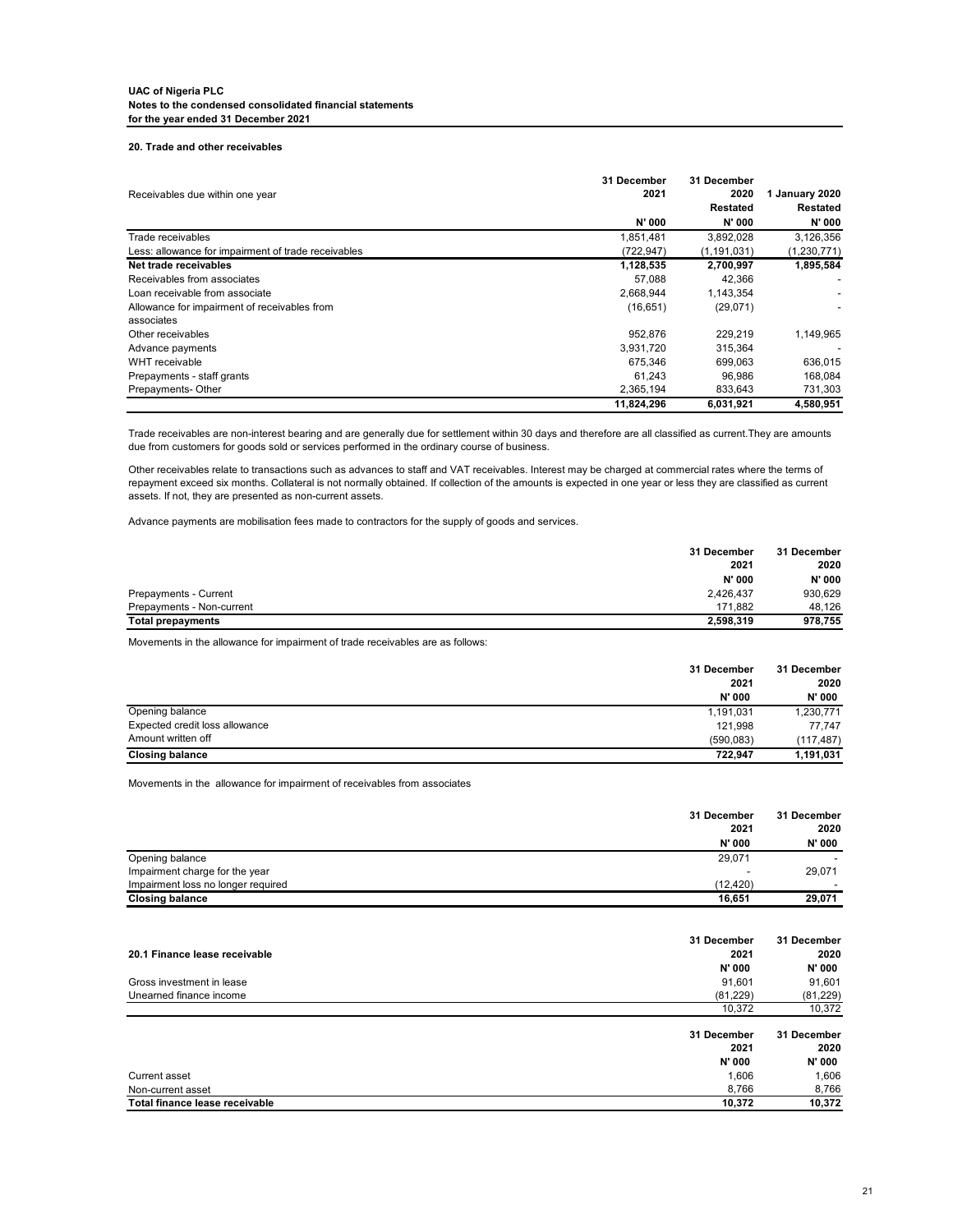#### **21. Cash and cash equivalents**

|                                                                                  | 31 December<br>2021 | 31 December<br>2020<br><b>N' 000</b> |
|----------------------------------------------------------------------------------|---------------------|--------------------------------------|
|                                                                                  | <b>N' 000</b>       |                                      |
| Cash at bank and in hand                                                         | 1,487,828           | 1,436,443                            |
| Short-term deposits                                                              | 9,537,998           | 22,622,311                           |
| Expected credit loss on short term deposit                                       | (26, 564)           | (30, 252)                            |
| Cash at banks and short term deposits attributable<br>to discontinued operations | 241,706             | 243,812                              |
| Cash and short-term deposits                                                     | 11,240,968          | 24,272,314                           |

#### *(i) Reconciliation to statement of cash flow*

|                                                                                  | 31 December | 31 December<br>2020<br><b>N' 000</b> |
|----------------------------------------------------------------------------------|-------------|--------------------------------------|
|                                                                                  | 2021        |                                      |
|                                                                                  | N' 000      |                                      |
| Cash at bank and in hand                                                         | 1,487,828   | 1,436,443                            |
| Short-term deposits                                                              | 9,537,998   | 22,622,311                           |
| Cash at banks and short term deposits attributable<br>to discontinued operations | 241,706     | 243,812                              |
| Balances per statement of cash flow                                              | 11,267,532  | 24,302,566                           |

#### **22. Borrowings**

|                                        | 31 December<br>2021 | 31 December<br>2020 |
|----------------------------------------|---------------------|---------------------|
|                                        | N' 000              | <b>N' 000</b>       |
| <b>Current borrowings</b>              |                     |                     |
| Loans due within one year (note 22(i)) | 19,262,176          | 2,503,673           |
|                                        | 19,262,176          | 2,503,673           |
| <b>Non-current borrowings</b>          |                     |                     |
| Loans due after one year (note 22(ii)) | 339,724             | 1,735,284           |
| <b>Total borrowings</b>                | 19,601,900          | 4,238,957           |

In 2015, The Securities and Exchange Commission directed all Registrars to return all unclaimed dividends, which have been in their custody for fifteen months and above, to the paying companies. Included in the cash and short-term deposits is N3.35 bn which represents unclaimed dividends received from the registrars as at 31 December 2021 (2020:  $\text{H}3.38$  bn).

| Opening balance                        | 4,238,957      | 6,446,520   |
|----------------------------------------|----------------|-------------|
| Repayment of borrowing during the year | (30, 126, 798) | (7,926,033) |
| Initial fair value of grant            | -              | (283, 631)  |
| Government grant no longer required    | 267,383        |             |
| Interest on loans                      | 1,358,106      | 376,363     |
| Interest paid                          | (1,335,455)    | (315, 532)  |
| Additions                              | 45,199,706     | 5,941,270   |
| <b>Closing balance</b>                 | 19,601,900     | 4,238,957   |

The above borrowings are denominated in Naira

The Finance Act 2020, which became effective on 1 January 2021, requires public limited liability companies quoted on the Nigerian Exchange Limited to transfer any unclaimed dividend that has remained unclaimed for a year not less than 6 years to the Unclaimed Funds Trust Fund (the "Trust Fund"). However, the modality for complying with this requirement is yet to be communicated by the Debt Management Office.

Cash at banks earns interest at floating rates based on daily bank deposit rates.

Short-term deposits are made for varying periods of between one day and three months, depending on the immediate cash requirements of the Group, and earn interest at the respective short-term deposit rates.

The above figures reconcile to the amount of cash shown in the statement of cash flows at the end of the financial year as follows: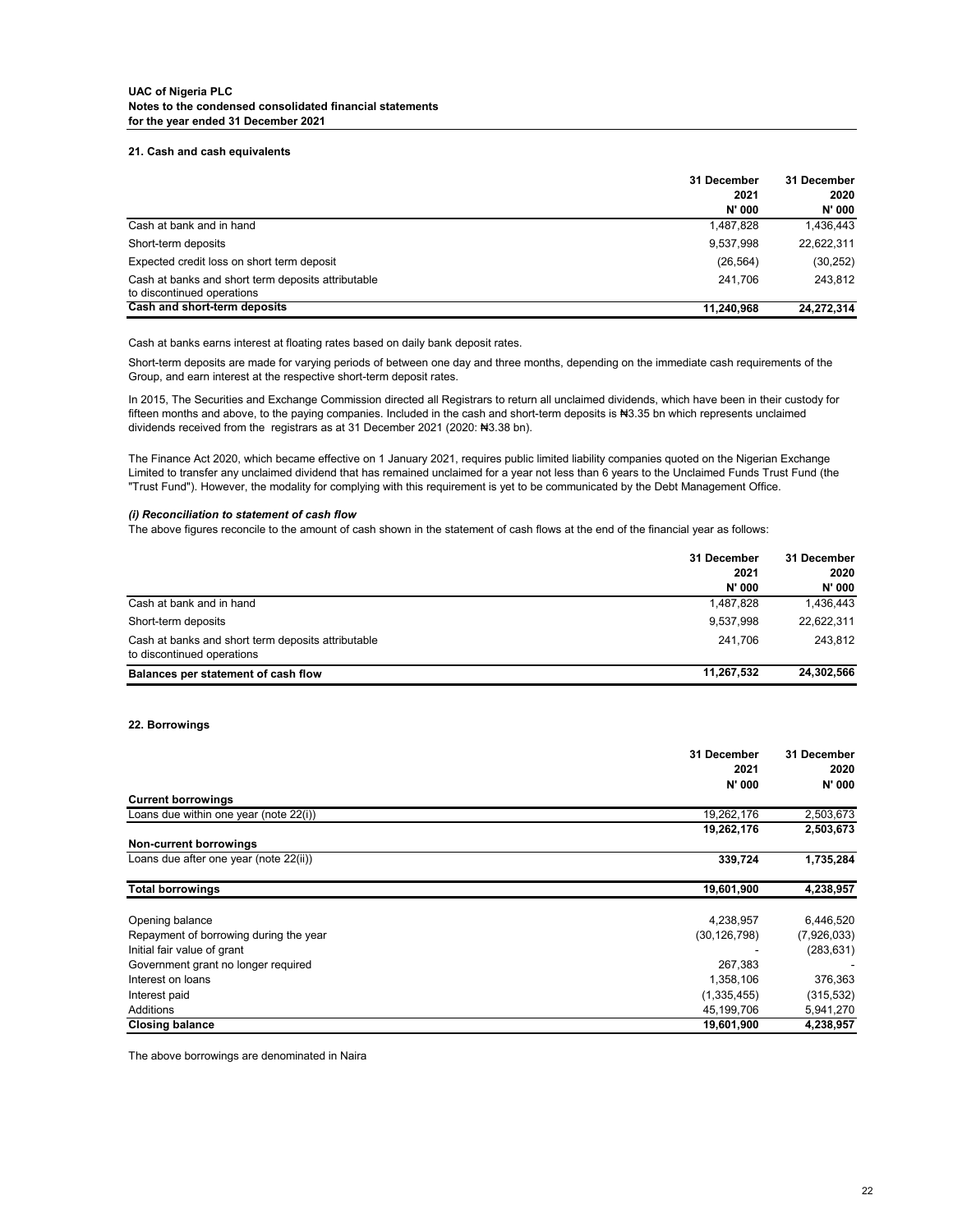# **22. Borrowings (continued)**

The borrowings are repayable as follows:

|                          | 31 December   | 31 December  |
|--------------------------|---------------|--------------|
|                          | 2021          | 2020         |
|                          | <b>N' 000</b> | <b>N'000</b> |
| Within one year          | 19,262,176    | 2,503,673    |
| Between one to two years | 339,724       | 1,735,284    |
|                          | 19,601,900    | 4,238,957    |

#### **(i) Loans due within one year**

|                                             |                                          | 31 December<br>2021 | 31 December<br>2020      |                                        |                 |
|---------------------------------------------|------------------------------------------|---------------------|--------------------------|----------------------------------------|-----------------|
| <b>Bank</b>                                 | <b>Effective</b><br><b>Interest Rate</b> | N' 000              | N' 000                   | <b>Maturity date</b>                   | <b>Security</b> |
| Eco Bank                                    | 8.0%                                     | 1,516,041           | $\overline{\phantom{a}}$ | Feb-22                                 | No security     |
| First Bank of Nigeria Ltd                   | $8\%(5\%)$                               | 10,089,266          | 435,203                  | Feb-22                                 | No security     |
| <b>FSDH</b>                                 | 8.0%                                     | 276,030             | $\overline{\phantom{a}}$ | Mar-22                                 | No security     |
| First Bank of Nigeria Ltd - Commercial Ioan | 11.5%                                    | 5,574,669           | 1,993,367                | Aug-22 to Oct-<br>2022                 | No security     |
| Zenith bank - Commercial loan               | 13.0%                                    | 1,800,000           |                          | - Feb-2022 to Sep- No security<br>2022 |                 |
| <b>FSDH</b>                                 | 0.0%                                     | 6,170               | 75,103                   | $Jan-22$                               | Negative pledge |
|                                             |                                          | 19,262,176          | 2,503,673                |                                        |                 |

The above borrowings are denominated in Naira

**(ii) Loans due after one year**

|                                                                      |                                          | 31 December<br>2021 | 31 December<br>2020 |                      |                 |
|----------------------------------------------------------------------|------------------------------------------|---------------------|---------------------|----------------------|-----------------|
| Details of the loan maturities due after one year<br>are as follows: | <b>Effective</b><br><b>Interest Rate</b> | N' 000              | <b>N' 000</b>       | <b>Maturity date</b> | <b>Security</b> |
| <b>Facility</b>                                                      |                                          |                     |                     |                      |                 |
| Grand Cereals Ltd: Sterling Bank PLC & BOI -                         |                                          |                     |                     |                      |                 |
| Agric loan*                                                          | 5.0%                                     |                     | 1,735,284           | <b>Jul-25</b>        | No Security     |
| <b>Famous Brands Limited**</b>                                       | 12.0%                                    | 339,724             | $\sim$              | $Mav-26$             | No Security     |
|                                                                      |                                          | 339,724             | 1,735,284           |                      |                 |

\*\*During the year, UAC of Nigeria PLC and Famous Brands disbursed a shareholder loan to UAC Restaurants Limited (UACR) to fund restaurant expansion. The loan provided by UAC of Nigeria PLC was eliminated upon consolidation.

\*The Sterling Bank PLC and BOI Agric loan was fully settled in December 2021.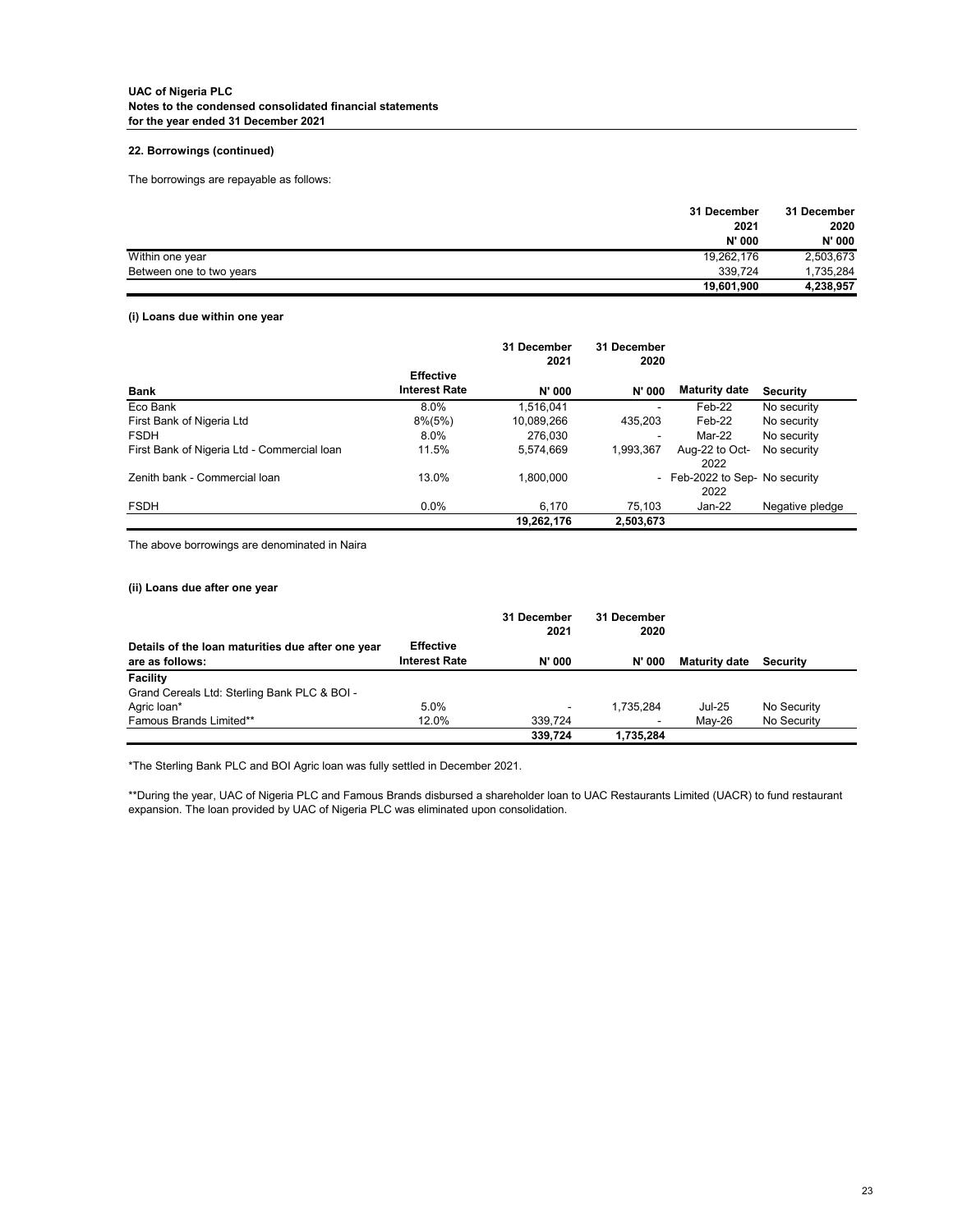#### **23. Deferred Tax**

| – Deferred tax asset to be recovered after more than 12 months     |               | 38,653        |
|--------------------------------------------------------------------|---------------|---------------|
| - Deferred tax asset to be recovered within 12 months              |               |               |
| Deferred tax assets                                                |               | 38,653        |
| Deferred tax liabilities:                                          |               |               |
| - Deferred tax liability to be recovered after more than 12 months | (4, 486, 338) | (4, 486, 338) |
| - Reclassification of deferred tax asset to deferred tax liability | 38,653        |               |
| - Deferred tax liability to be recovered within 12 months          |               |               |
| <b>Deferred tax liabilities</b>                                    | (4, 447, 685) | (4, 486, 338) |
| <b>Net Deferred tax liabilities</b>                                | (4.447.685)   | (4.486.338)   |

| The analysis of deferred tax assets and deferred tax liabilities is as follows: | 31 December<br>2021<br><b>N'000</b> | 31 December<br>2020<br><b>N'000</b> |
|---------------------------------------------------------------------------------|-------------------------------------|-------------------------------------|
| Deferred tax assets:                                                            |                                     |                                     |
| - Deferred tax asset to be recovered after more than 12 months                  |                                     | 38,653                              |
| - Deferred tax asset to be recovered within 12 months                           | $\sim$                              |                                     |
| Deferred tax assets                                                             | $\sim$                              | 38,653                              |
| Deferred tax liabilities:                                                       |                                     |                                     |
| - Deferred tax liability to be recovered after more than 12 months              | (4, 486, 338)                       | (4,486,338)                         |
| - Reclassification of deferred tax asset to deferred tax liability              | 38,653                              |                                     |
| - Deferred tax liability to be recovered within 12 months                       |                                     |                                     |
| <b>Deferred tax liabilities</b>                                                 | (4, 447, 685)                       | (4, 486, 338)                       |
| <b>Net Deferred tax liabilities</b>                                             | (4, 447, 685)                       | (4, 486, 338)                       |
| The gross movement on the deferred income tax account is as follows:            |                                     |                                     |
|                                                                                 | 31 December                         | 31 December                         |
|                                                                                 | 2021                                | 2020                                |
|                                                                                 | <b>N'000</b>                        | <b>N'000</b>                        |
| Opening balance                                                                 | (4, 486, 338)                       | (4, 138, 842)                       |
| Reclassification of deferred tax asset to deferred tax liability                | 38,653                              |                                     |
| Credited to profit or loss                                                      |                                     | (347, 496)                          |
| <b>Closing balance</b>                                                          | (4, 447, 685)                       | (4, 486, 338)                       |

| <b>Deferred tax assets</b>                   | Property, plant and<br>equipment<br><b>N'000</b> | <b>Allowance for</b><br>impairment on<br>receivables<br><b>N'000</b> | <b>Tax losses</b><br><b>N'000</b> | Leases<br><b>N'000</b> | <b>Exchange</b><br>difference<br><b>N'000</b> | properties<br><b>N'000</b> | <b>Investment</b> Capital Gains to<br>be reinvested<br><b>N'000</b> | <b>Total</b><br><b>N'000</b> |
|----------------------------------------------|--------------------------------------------------|----------------------------------------------------------------------|-----------------------------------|------------------------|-----------------------------------------------|----------------------------|---------------------------------------------------------------------|------------------------------|
| At 1 January 2020                            | (97, 652)                                        | 109,271                                                              |                                   |                        |                                               |                            |                                                                     | 11,619                       |
| Charged to profit or loss                    | 11,512                                           | 15,522                                                               |                                   |                        |                                               |                            |                                                                     | 27,034                       |
| At 31 December 2020                          | (86, 140)                                        | 124,793                                                              |                                   |                        |                                               |                            |                                                                     | 38,653                       |
| At 1 January 2021                            | (86, 140)                                        | 124,793                                                              |                                   |                        |                                               |                            |                                                                     | 38,653                       |
| Charged to profit or loss                    |                                                  |                                                                      |                                   |                        |                                               |                            |                                                                     |                              |
| Reclassification to deferred tax liabilities | 86,140                                           | (124, 793)                                                           |                                   |                        |                                               |                            |                                                                     | (38, 653)                    |
| At 31 December 2021                          | (86, 140)                                        | 124,793                                                              |                                   |                        |                                               |                            |                                                                     |                              |

The Group has tax losses of N156,869,000 (2020: N156,869,000) that are available indefinitely for offsetting against future taxable profits of the Company in which the losses arose. Deferred tax assets have not been recogn losses as they may not be used to offset taxable profits elsewhere in the Group, they have arisen in subsidiaries that have been loss-making for some time, and there are no other tax planning opportunities or other evidenc future. On this basis, the Group has determined that it cannot recognise deferred tax assets on the tax losses carried forward.

| Deferred tax liabilities              | Property, plant and<br>equipment<br><b>N'000</b> | <b>Allowance for</b><br>impairment on<br>receivables<br><b>N'000</b> | Tax losses<br><b>N'000</b> | Leases<br><b>N'000</b> | <b>Exchange</b><br>difference<br><b>N'000</b> | properties<br><b>N'000</b> | <b>Investment</b> Capital Gains to<br>be reinvested<br><b>N'000</b> | <b>Total</b><br><b>N'000</b> |
|---------------------------------------|--------------------------------------------------|----------------------------------------------------------------------|----------------------------|------------------------|-----------------------------------------------|----------------------------|---------------------------------------------------------------------|------------------------------|
| At 1 January 2020                     | 4,032,504                                        | (241, 678)                                                           |                            |                        | (12, 464)                                     | 786,687                    | (414,588)                                                           | 4,150,461                    |
| Charged/(credited) to profit or loss  | (10, 023)                                        | 78,088                                                               | (54, 134)                  | 8,119                  | 85,181                                        | 228,646                    |                                                                     | 335,877                      |
| At 31 December 2020                   | 4,022,481                                        | (163, 590)                                                           | (54, 134)                  | 8,119                  | 72,717                                        | 1,015,333                  | (414, 588)                                                          | 4,486,338                    |
| At 1 January 2021                     | 4,022,481                                        | (163, 590)                                                           | (54, 134)                  |                        | 72,717                                        | 1,015,333                  | (414,588)                                                           | 4,486,338                    |
| Charged to profit or loss             |                                                  |                                                                      |                            |                        |                                               | $\overline{\phantom{0}}$   |                                                                     |                              |
| Reclassified from deferred tax assets | 86,140                                           | (124, 793)                                                           |                            |                        |                                               |                            |                                                                     | (38, 653)                    |
| At 31 December 2021                   | 4,108,621                                        | (288, 383)                                                           | (54, 134)                  |                        | 72,717                                        | 1,015,333                  | (414,588)                                                           | 4,447,685                    |

The movement in deferred tax assets and liabilities during the year is as follows: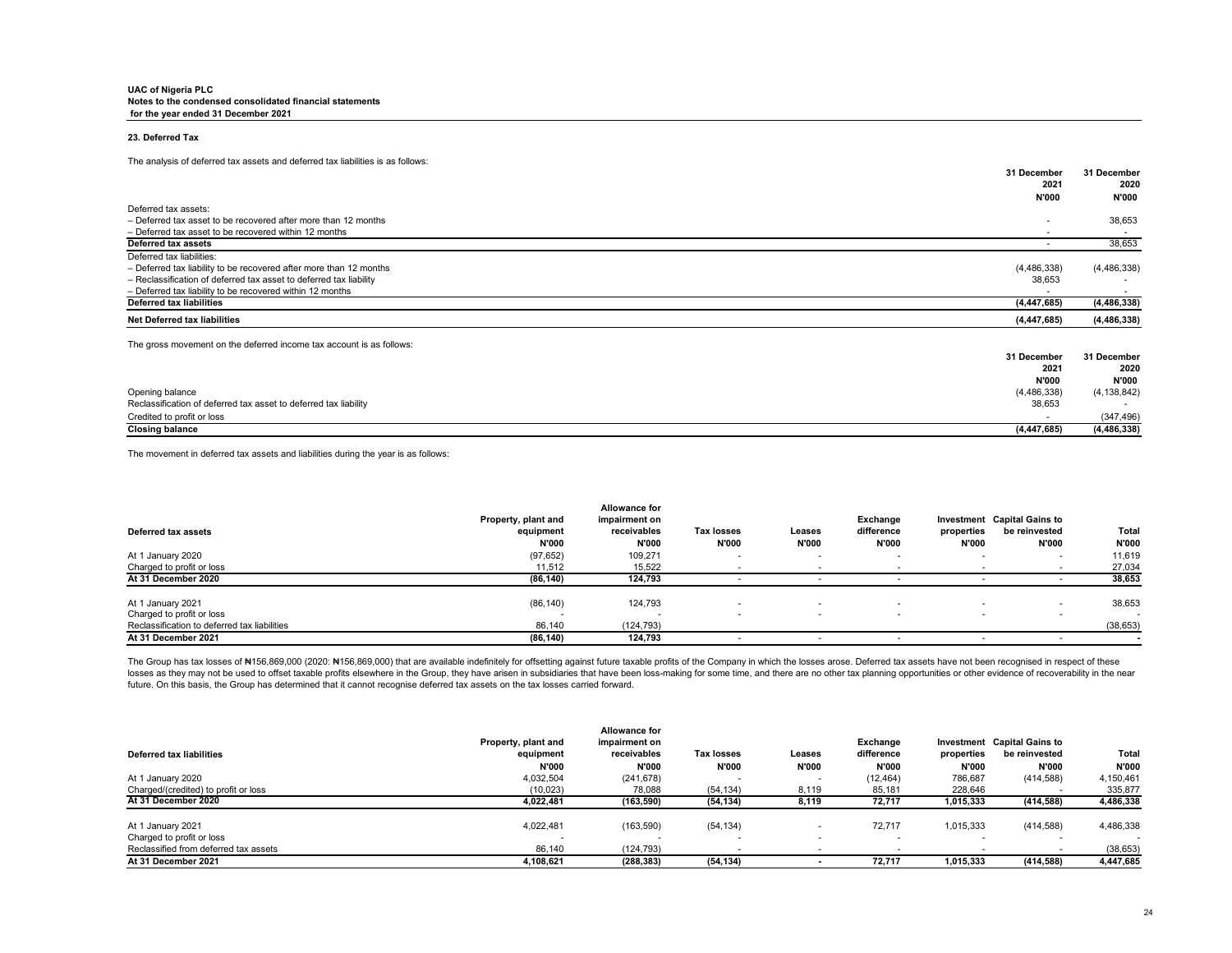#### **24. Trade and other payables**

|                                                  | 31 December          | 31 December          |
|--------------------------------------------------|----------------------|----------------------|
|                                                  | 2021<br><b>N'000</b> | 2020<br><b>N'000</b> |
| Trade payables                                   | 5,745,850            | 4,081,749            |
| Provision for employee leave                     |                      | 485                  |
| Defined contribution benefit owing to UNICO fund |                      | 56,612               |
| Other payables                                   | 2,223,544            | 2,145,394            |
| WHT payable                                      | 127,047              | 122,687              |
| VAT payable                                      | 260,042              | 371,888              |
| PAYE payable                                     | 34,971               | 55,801               |
| Accruals                                         | 2,975,756            | 2,995,325            |
| <b>Total</b>                                     | 11,367,209           | 9,829,941            |

#### *Terms and conditions of the above financial liabilities*

Accruals relates to accrued professional fees, accrued consultants fees, accrued audit fees and other accrued expenses.

#### **25. Government Grant**

|                                                         | 31 December | 31 December |
|---------------------------------------------------------|-------------|-------------|
|                                                         | 2021        | 2020        |
|                                                         | N' 000      | N' 000      |
| Opening balance                                         | 267,383     | 50,107      |
| Amount received during the year                         |             | 283,631     |
| Reversed on payment of Sterling Bank PLC/BOI Agric Loan | (267, 383)  | (66, 355)   |
| <b>Closing balance</b>                                  |             | 267,383     |
| Current                                                 |             | 58,343      |
| Non-current                                             |             | 209,040     |
|                                                         |             | 267,383     |

#### **26. Contract liabilities**

|                                             | 31 December   | 31 December  |
|---------------------------------------------|---------------|--------------|
|                                             | 2021          | 2020         |
|                                             | <b>N' 000</b> | <b>N'000</b> |
| Opening balance                             | 1,340,627     | 869,259      |
| Deferred during the year                    | 1,726,911     | 663,890      |
| Refund                                      | (190)         |              |
| Released to the statement of profit or loss | (1, 377, 168) | (192,522)    |
| <b>Closing balance</b>                      | 1,690,180     | 1,340,627    |

This relates to consideration paid by customers before the transfers of goods or services. Contract liabilities are recognised as revenue when the Group performs its obligations under the contract.

Other payables houses balances for trade creditors and payables to vendors.

Government grant relates to government facilities received by Livestock Feeds PLC and Grand Cereals Limited, at below-market rates of interest. The facilities are meant to assist in the procurement of certain items of plant and machinery. The grants are recognised as deferred income and amortised to profit or loss on a systematic basis over the useful life of the assets in line with their respective accounting policies.

Trade payables are non-interest bearing and are normally settled between 30 and 60-day terms. Other payables are non-interest bearing and have an average term of 6 months.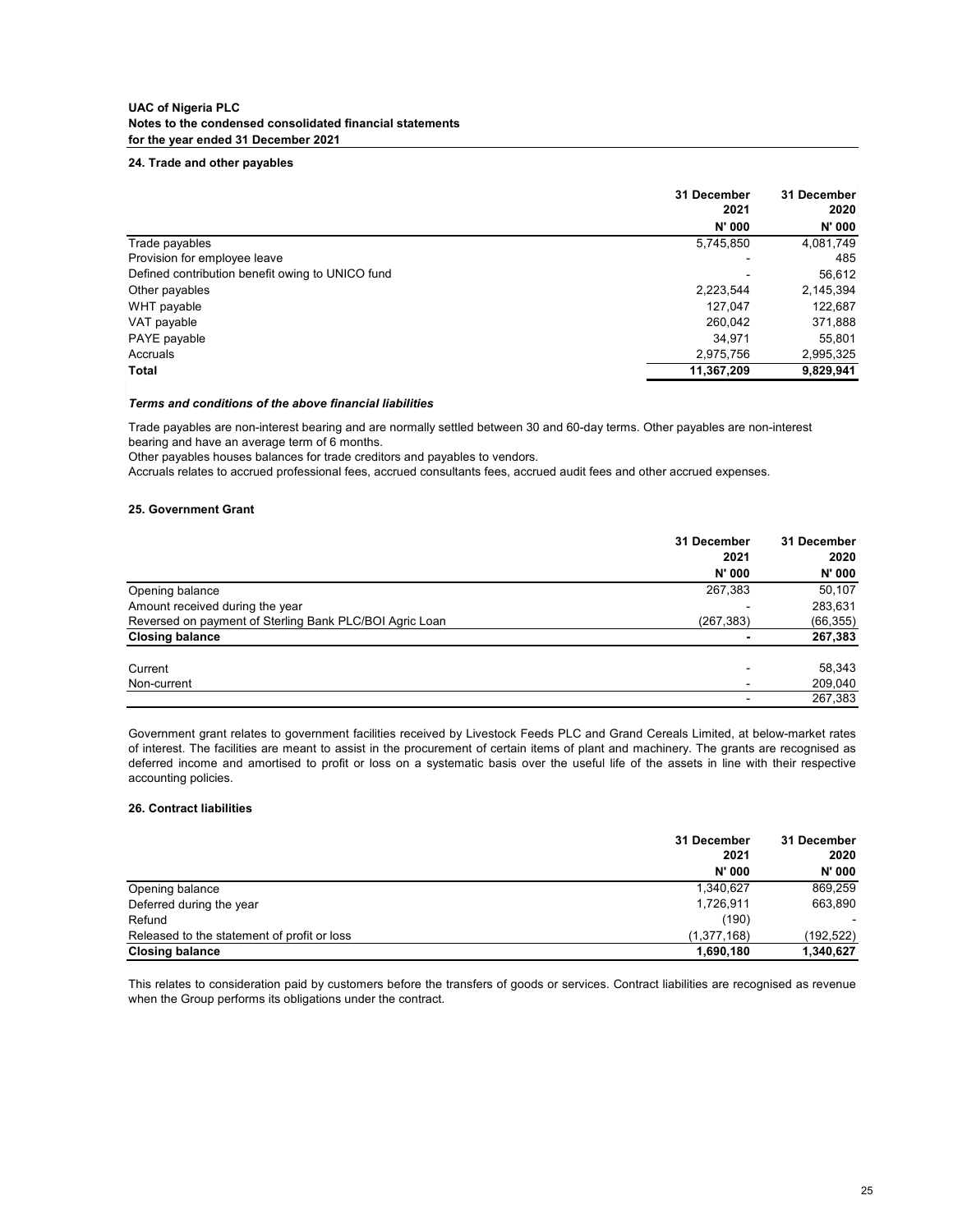#### **27. Dividend payable**

|                                                                       |                         | 31 December   |
|-----------------------------------------------------------------------|-------------------------|---------------|
|                                                                       | <b>31 December 2021</b> |               |
|                                                                       | N' 000                  | <b>N' 000</b> |
| Opening balance                                                       | 6,084,307               | 5,517,803     |
| Dividend declared                                                     | 4,388,283               | 429,260       |
| Dividend paid during the year to NCI                                  | (936, 327)              | (130,404)     |
| Dividend paid during the year to equity holders of the parent company | (3,457,556)             | (288, 130)    |
| Statute barred unclaimed dividend written back                        |                         | (10,677)      |
| Unclaimed dividend (refunded)/returned                                | (132,985)               | 566,456       |
| <b>Closing balance</b>                                                | 5,945,721               | 6,084,307     |

#### **28. Provisions**

|                          |                   |              | Decommisioning |               |
|--------------------------|-------------------|--------------|----------------|---------------|
| <b>The Group</b>         | <b>Provisions</b> | Legal claim  | liability      | <b>Total</b>  |
|                          | <b>N'000</b>      | <b>N'000</b> | <b>N' 000</b>  | <b>N' 000</b> |
| At 1 January 2020        | 6,000             | 89,948       | 7,387          | 103,335       |
| Unwinding of discount    |                   |              | 970            | 970           |
| Charge to profit or loss |                   | 99,070       |                | 99,070        |
| Derecognised on payment  |                   | (2,500)      | (2,000)        | (4,500)       |
| Provision write back     |                   | (500)        |                | (500)         |
| 31 December 2020         | 6,000             | 186,018      | 6,357          | 198,375       |
| Current                  | 6,000             | 186,018      |                | 192,018       |
| Non-current              |                   |              | 6,357          | 6,357         |
| At 1 January 2021        | 6,000             | 186,018      | 6,357          | 198,375       |
| Additions                |                   |              | 4,369          | 4,369         |
| Derecognised on payment  |                   | (99,070)     |                | (99,070)      |
| 31 December 2021         | 6,000             | 86,948       | 10,726         | 103,674       |
| Current                  | 6,000             | 86,948       |                | 92,948        |
| Non-current              |                   |              | 10,726         | 10,726        |

#### *Decommisioning liability*

#### *Contingent liabilities*

The Group is involved in some legal action in the ordinary course of the business. The Directors are of the opinion that it is not probable that an outflow of resources embodying economic benefits will be required to settle these obligations and accordingly no provision has been made in the condensed consolidated financial statements.

The discount rate is a pre-tax rate that reflects current market assessments of the time value of money and the risks specific to the liability. The discount rates did not reflect risks for which future cash flow estimates have been adjusted.

UAC Restaurants Limited has a number of leasehold properties converted to Restaurants, which are required by agreements to be restored back to their original condition upon the expiry of the leases. Decommissioning Liability relates to the provisions made for decommissioning costs relating to these properties. Management has applied its best judgement in determining the amount of the liability that will be incurred at the end of each lease term. Variables such as inflation rate and currency exchange rates amongst others, were considered in this estimate. 18% discount rate for the unwinding of the discount on the liability was determined using the "Capital Asset Pricing Model". The obligation is expected to crystalise in 2030.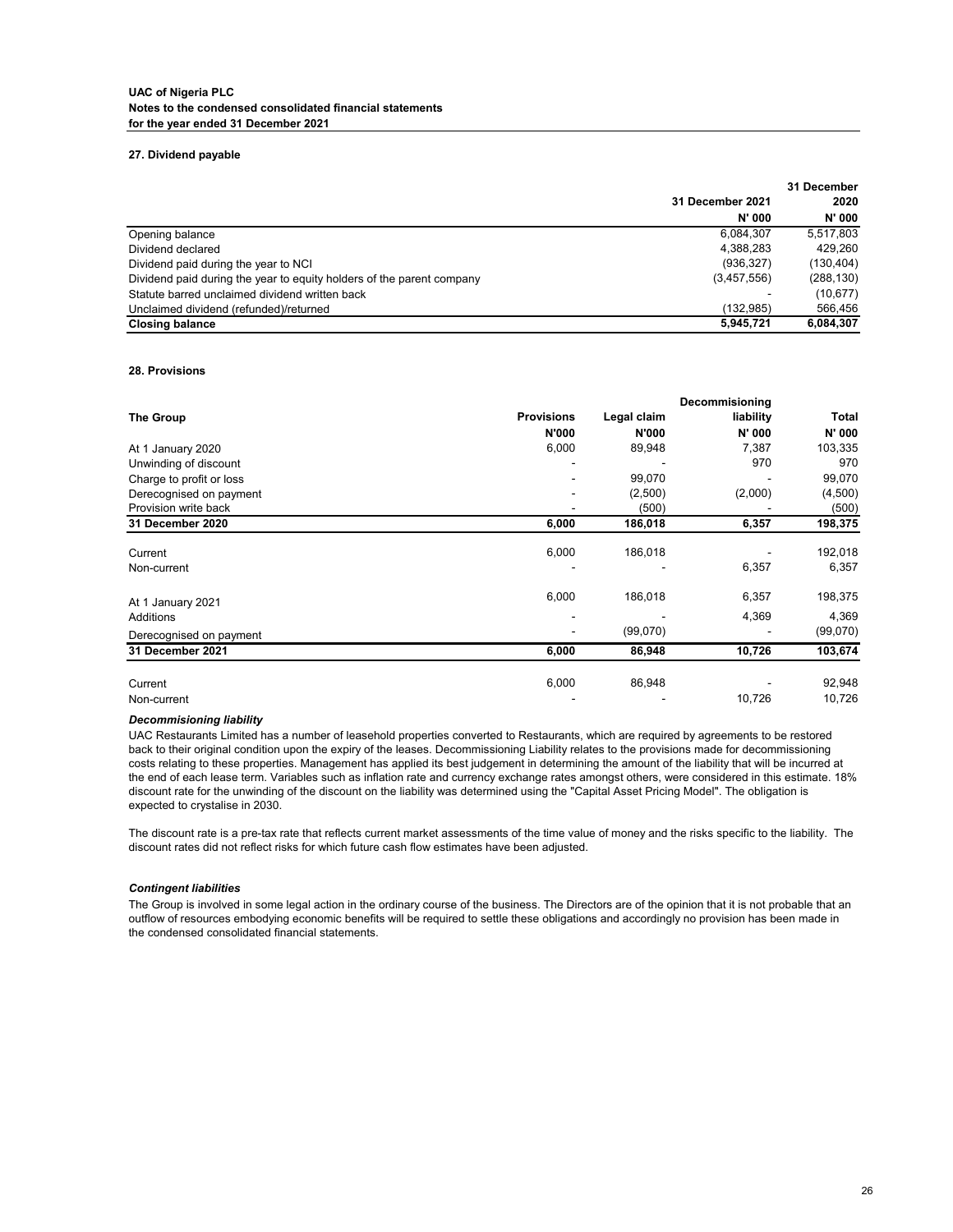# **29. Share Capital**

**Group** 

## *Unissued share capital*

#### *Share Premium*

#### *Contingency Reserve*

#### *Fair value reserve*

#### *Other reserve*

#### **30. Reconciliation of profit before tax to cash generated from/(used in) operations**

Section 145.2 of Companies and Allied Matters Act 2020 requires that where a company issues shares at premium (i.e. above the par value), the value of the premium should be transferred to share premium. The Share premium is to be capitalised and issued as scrips as approved by shareholders from time to time.

|                                       | <b>31 December 2021</b> |               | <b>31 December 2020</b> |               |
|---------------------------------------|-------------------------|---------------|-------------------------|---------------|
|                                       | <b>Number</b>           | <b>Amount</b> | <b>Number</b>           | <b>Amount</b> |
|                                       | 000                     | <b>N'000</b>  | 000                     | <b>N' 000</b> |
| <b>Authorised:</b>                    |                         |               |                         |               |
| Ordinary Shares of 50k each           | 3,000,000               | 1,500,000     | 3,000,000               | 1,500,000     |
| Preference Shares of 50k each         | 400,000                 | 200,000       | 400,000                 | 200,000       |
| <b>Total authorised share capital</b> | 3,400,000               | 1,700,000     | 3,400,000               | 1,700,000     |
| <b>Issued and fully paid:</b>         |                         |               |                         |               |
| Ordinary shares of 50k each           | 2,881,296               | 1,440,648     | 2,881,296               | 440,648,      |
| Total called up share capital         | 2,881,296               | 1,440,648     | 2,881,296               | 1,440,648     |

The fair value reserve relates to the cumulative net change in the fair value of financial instruments at fair value through other comprehensive income until the assets are derecognised.

UAC of Nigeria PLC is aware of the provisions of Companies and Allied Matters Act 2020, Companies Regulations 2021 as it relates to unissued share capital, as well as the Corporate Affairs Commission circular dated 16<sup>th</sup> April 2021, and is exploring options for compliance.

|                                                                 |                 | 31 December    | 31 December             |
|-----------------------------------------------------------------|-----------------|----------------|-------------------------|
|                                                                 |                 | 2021           | 2020<br><b>Restated</b> |
|                                                                 | <b>Note</b>     | <b>N' 000</b>  | <b>N' 000</b>           |
| Profit before tax from continuing operations                    |                 | 4,593,655      | 5,120,845               |
| (Loss)/profit before tax from discontinued operations           |                 | (2, 105)       | 543,760                 |
| Adjustment for net finance cost/(income)                        | $\overline{7}$  | 253,504        | (550, 220)              |
| <b>Operating profit</b>                                         |                 | 4,845,054      | 5,114,385               |
| Adjustments to reconcile operating profit to net cash flows     |                 |                |                         |
| Amortisation of intangible assets                               | 6               | 29,323         | 53,110                  |
| Dividend income                                                 | 4               | (260,093)      | (9,675)                 |
| Depreciation charge on property, plant and equipment            | 6               | 2,138,972      | 2,021,109               |
| Reclassification of intangible asset                            | 6               | 764            |                         |
| Depreciation charge on right of use asset                       | 6               | 377,639        | 471,191                 |
| Write off of inventories to net realisable value                | 6               | 143,109        | 55,182                  |
| Write back of statute barred unclaimed dividend                 |                 |                | (10, 677)               |
| Expected credit loss on debt securities                         | 5i              | (23, 832)      | 7,759                   |
| Expected credit loss on short term deposits                     | 5i              | (3,688)        | (17, 383)               |
| Expected credit loss on trade receivables and other receivables | 5i              | 109,578        | 77,747                  |
| Effects of exchange rate changes                                | 16              | (119, 143)     | (240, 368)              |
| Net fair value gains on investment properties                   | 12              | (1,536,301)    | (234, 270)              |
| Unwinding of government grant                                   |                 |                | (66, 355)               |
| Share of loss/(profit) in associate                             | 15              | 904,272        | (973, 316)              |
| Loss on lease terminated                                        |                 |                | 68,440                  |
| Write off of PPE                                                |                 | 950            |                         |
| Profit on disposal of subsidiary                                | 31c             |                | (2,379,992)             |
| Fair value gain on unbundling of UPDC REIT unit to shareholders | 31 <sub>b</sub> | (325, 279)     |                         |
| Loss/(Profit) on sale of tangible PPE                           | 5               | 32,400         | (2,205)                 |
| Profit on sale of non current asset held for sale               | 5               | (160,068)      |                         |
| Operating cash flows before movements in working capital        |                 | 6,153,657      | 3,934,682               |
| <b>Movements in working capital:</b>                            |                 |                |                         |
| Changes in inventories                                          |                 | (16, 390, 392) | (3,888,041)             |
| Changes in trade and other receivables and prepayments          |                 | (6, 173, 884)  | (1,804,015)             |
| Changes in contract liabilities                                 |                 | 349,553        | 471,368                 |
| Changes in trade and other payables                             |                 | 1,537,268      | 69,597                  |
| Changes in right of return asset                                |                 | 2,168          | (6,946)                 |
| Changes in finance lease receivable                             |                 |                | (10, 372)               |
| Changes in refund liability                                     |                 | (3,663)        | 9,102                   |
| Changes in provision                                            |                 | (94, 701)      | 94,070                  |
| Net cash used in operations - continuing operations             |                 | (14, 619, 995) | (1, 130, 555)           |
| Changes in assets and liabilities                               |                 |                | 4,196,720               |
| Net cash from operations - discontinued operations              |                 |                | 4,196,720               |
| Net cash (used in)/generated from operations                    |                 | (14, 619, 995) | 3,066,165               |

The contingency reserve covers an appropriation of surplus or retained earnings that may or may not be funded, indicating a reservation against a specific or general contingency. The contingency reserve represents the transfer to statutory reserve of 12.5% of the profit after tax of UNICO CPFA Limited in line with section 69 of the Pension Reform Act 2004 (2014 as amended).

#### *Nature and purpose of Other Reserves and related transactions*

Other reserve relates to the cummulative net change in the fair value of property, plant and equipment prior to the adoption of IFRS. On adoption of IFRS, the cost and revaluation surplus was taken as deemed cost and no subsequent revaluations are required.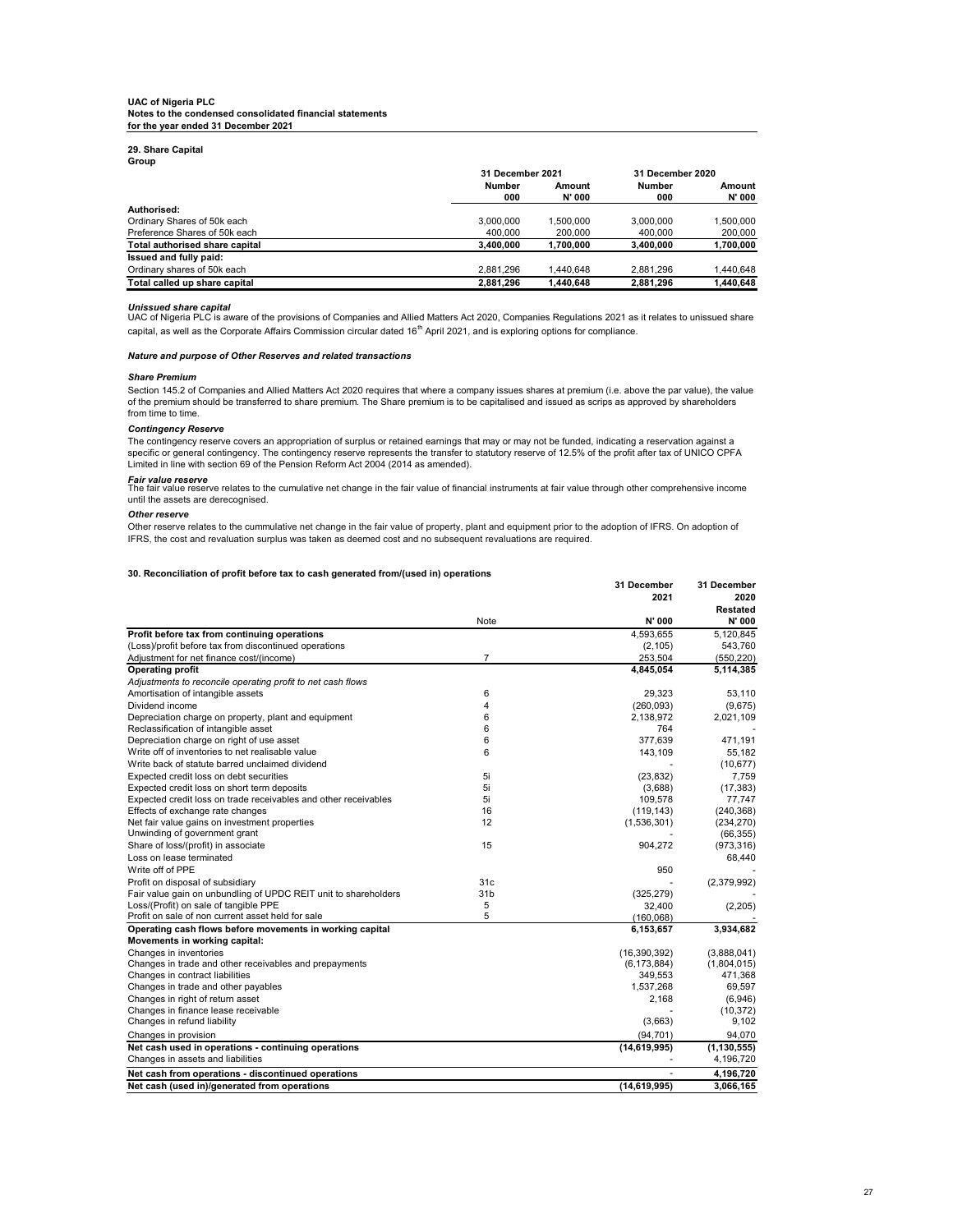#### **31a. Non-current assets held for sale/distribution**

Following the approval by the Board of Directors in November 2019, part of a manufacturing facility within the Paints segment was presented as non-current asset held for sale. In June 2021, a part of the facility with cost N10,060,000 and a carrying value of N6,774,442 was disposed for the sum N166,842,925 and a profit on disposal was recognised as is disclosed in Note 5. Despite the inability to complete the sale of the asset within 12 mont management is still committed to the disposal of the remaining asset. Hence, the continual clasification of the asset as a non-current asset held for sale with the carrying value of N242,284,000 (2020: N265,496,000).

#### **Movement in non-current assets held for sale/distibution**

|                                                         | 31 December  | 31 December  |
|---------------------------------------------------------|--------------|--------------|
|                                                         | 2021         | 2020         |
|                                                         | <b>N'000</b> | <b>N'000</b> |
| Opening balance                                         | 265,496      |              |
| Transfer from investment in associates (UPDC REIT)      | 3,571,660    |              |
| Transfer (to)/from PPE                                  | (13, 152)    | 265,496      |
| Cost of asset disposed                                  | (10,060)     |              |
| Distribution of units held in UPDC REIT to Shareholders | (3,571,660)  |              |
| Closing balance                                         | 242,284      | 265,496      |

# **31b. Liabilities classified as held for distribution to owners**

#### **UPDC Real Estate Investment Trust**

|                                                                                    | N'000       |
|------------------------------------------------------------------------------------|-------------|
| Fair value of UPDC REIT units as at 17 November 2021 (N6 per share)                | 3,897,194   |
| Carrying value of UPDC REIT asset in assets held for distribution (N5.6 per share) | (3,571,660) |
| Fair value gain on unbundling of UPDC REIT units                                   | 325,534     |

**31c. Disposal group held for sale and discontinued operations**

#### **Disposal group held for sale/distribution to owners**

#### **UPDC PLC**

| Tranche 1                                   | 31 December<br>2021<br><b>N'000</b> | 31 December<br>2020<br><b>N'000</b> |
|---------------------------------------------|-------------------------------------|-------------------------------------|
| Cash consideration                          | ٠                                   | 662,591                             |
| <b>Transaction charges</b>                  |                                     | (3,524)                             |
| Carrying amount of net asset disposed       |                                     | (744, 864)                          |
| Loss on disposal                            |                                     | (85, 797)                           |
| Tranche 2                                   | 31 December<br>2021<br><b>N'000</b> | 31 December<br>2020<br><b>N'000</b> |
| Cash consideration                          | ٠                                   | 5,931,601                           |
| Share of net asset of subsidiary*           | -                                   | (14, 014, 745)                      |
| Investment in associate                     | $\overline{a}$                      | 7,316,892                           |
| <b>Transaction charges</b>                  |                                     | 31,717                              |
| Loss on disposal of discontinued operations |                                     | (734, 535)                          |

On the 20th of September 2021, the Shareholders of UAC approved the distribution of the 649,392,661 units of UPDC REIT held by the company to shareholders on a pro rata basis. Consequently, N3.90 billion representing the fair value of the units to be distributed was recognized as a distribution liability and reduction in equity in accordance with IFRIC 17 (Distributions of non cash asset to owners). The fair value of the units was determin price of the UPDC REIT units as at the date of the transfer, as quoted on the Nigerian Exchange Ltd (level 1 of the fair value hierarchy). The units were distributed in November 2021 and resulted in a distribution gain of million as shown below.

In 2020, UACN entered into a binding agreement to sell 51% of its shareholding in UPDC to Custodian Investment Plc. The first and second tranches of the transaction resulting in a disposal of 51% were carried out in 2020. Consequent to the sale, UACN owns 42.85% of UPDC and UPDC was reclassified as an Investment in associate.

On 24 February 2021, the Board of Directors of UACN passed a resolution, subject to the approval of shareholders and the appropriate regulatory authorities, to effect the transfer of units held by UACN in UPDC REIT to shareholders in proportion to their respective shareholding. Consequently, the Company's investment was reclassified to non-current assets held for distribution and measured at its carrying amount of N3.57billion. The unit distributed in November 2021 and resulted in a distribution gain of N325 million (see note 5).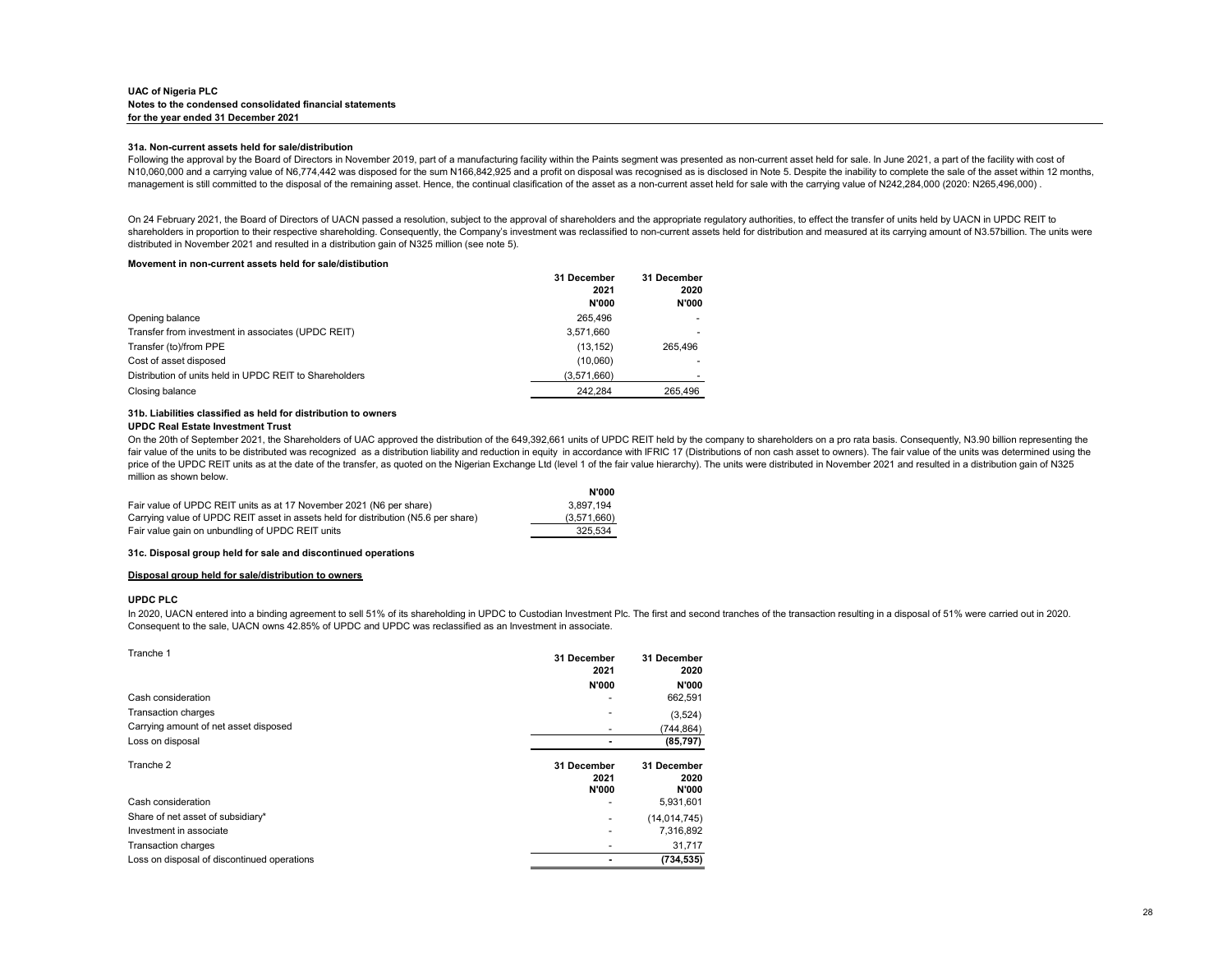#### **31c. Disposal group held for sale and discontinued operations (continued)**

| Cash proceed from sale as shown in cash flow statement | 31 December<br>2021      | 31 December<br>2020 |
|--------------------------------------------------------|--------------------------|---------------------|
|                                                        | <b>N'000</b>             | N'000               |
| Cash proceed from disposal                             | ۰                        | 6,590,668           |
| Less cash and cash equivalent balance                  | $\overline{\phantom{a}}$ | (2,472,762)         |
| Net cash proceed from disposal                         |                          | 4,117,906           |

\* Total net asset of subsidiary less NCI prior to disposal was Nethting. the share attributable to NCI amounted to N1.71bn.

### **MDS Logistics (MDS)**

|                                                        | 31 December              | 31 December  |
|--------------------------------------------------------|--------------------------|--------------|
|                                                        | 2021                     | 2020         |
|                                                        | <b>N'000</b>             | <b>N'000</b> |
| Cash consideration                                     |                          | 866,400      |
| *Share of net asset of subsidiary                      | $\overline{\phantom{0}}$ | (2,377,056)  |
| Investment in associate                                | $\overline{\phantom{a}}$ | 4,656,900    |
| Profit on disposal of discontinued operations          |                          | 3,146,244    |
|                                                        |                          |              |
| Cash proceed from sale as shown in cash flow statement | 31 December              | 31 December  |
|                                                        | 2021                     | 2020         |
|                                                        | <b>N'000</b>             | <b>N'000</b> |
|                                                        |                          |              |
| Cash proceed from disposal                             |                          | 866,400      |
| Less cash and cash equivalent balance                  |                          | (427, 451)   |

\* Total net asset of subsidiary prior to disposal was #4.66bn, the share attributable to NCI amounted to #2.28bn.

IFRS 5 requires that except for certain exceptions, the sale of a non-current asset or disposal group is expected to qualify for recognition as a completed sale within one year from the date of classification. However, dur year, there were certain factors considered to be beyond the control of management which have invariably extended the sale year beyond one year. As part of the voluntary winding up process, the assets of UNICO will be sold and liabilities settled. The winding up process is still ongoing.

#### **UNICO CPFA Limited (UNICO)**

#### *Exception to one year requirement:*

On July 2019, UACN entered into an agreement to sell 8% of its shareholding in MDS to Imperial Capital Limited (ICL). Consequent to the sale, UACN owns 43% of MDS thereby ceding control. The transaction was concluded in the 2020 financial year, and profit from the disposal of MDS was reported under IFRS 5 as non current asset held for disposal/distribution and discontinued operations.

Members of UNICO CPFA, at an Extra-Ordinary General Meeting, approved the voluntary winding up of the company on February 6, 2019. The Company is thus in liquidation. Hence, this entity was classified as a disposal group held for distribution to owners in the year ended 31 December 2018.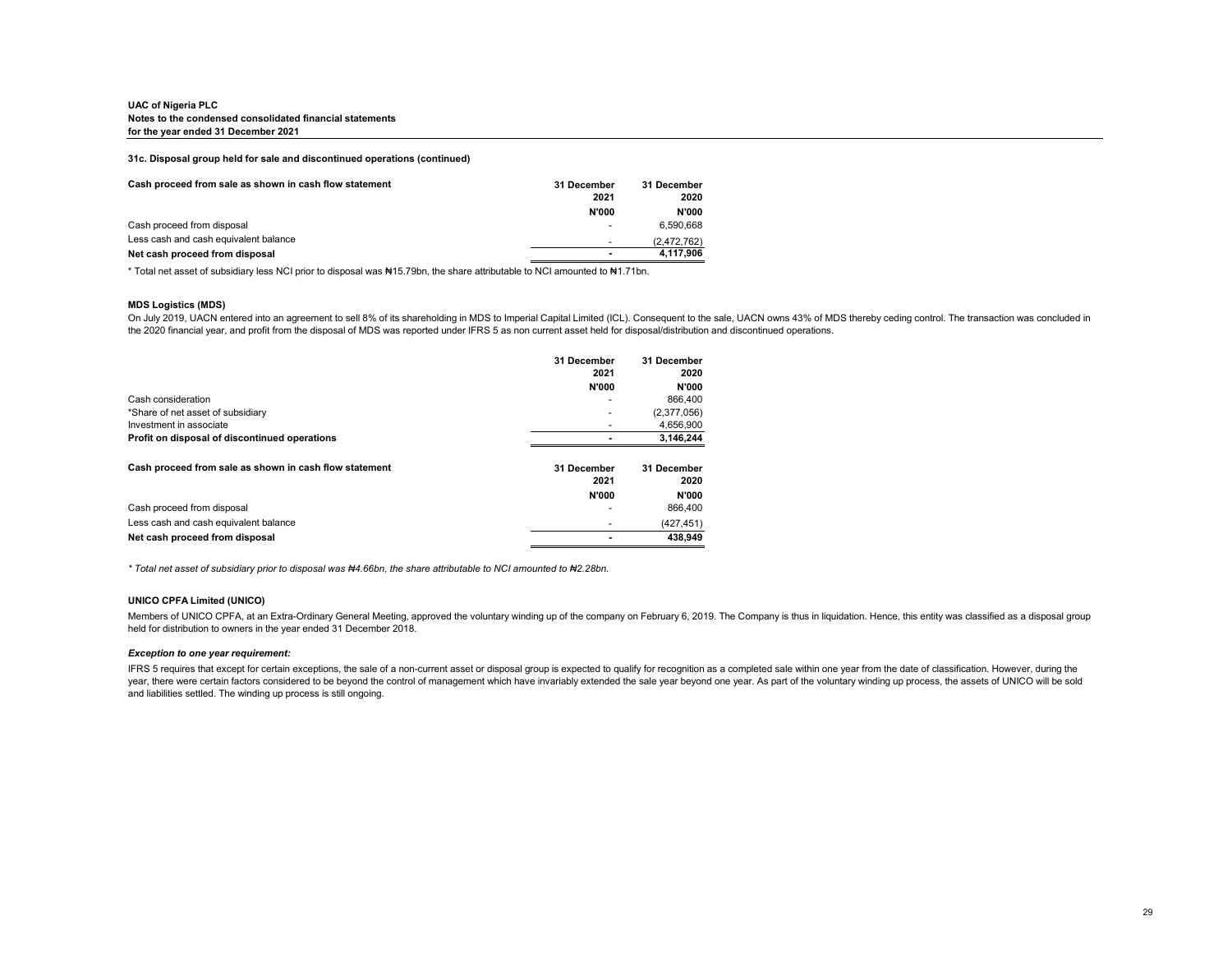#### *Assets*

| Analysis of the results of the disposal group held for distribution to owners is as follows: |                          |                          |                          |                          |
|----------------------------------------------------------------------------------------------|--------------------------|--------------------------|--------------------------|--------------------------|
|                                                                                              | <b>UNICO</b>             | <b>TOTAL</b>             | <b>UNICO</b>             | <b>TOTAL</b>             |
|                                                                                              | 31 December              | 31 December              | 31 December              | 31 December              |
|                                                                                              | 2021                     | 2021                     | 2020                     | 2020                     |
|                                                                                              | <b>N'000</b>             | <b>N'000</b>             | <b>N'000</b>             | <b>N'000</b>             |
| <b>Assets</b>                                                                                |                          |                          |                          |                          |
| <b>Non-current assets:</b>                                                                   |                          |                          |                          |                          |
| Property, plant and equipment                                                                | 2,920                    | 2,920                    | 2,920                    | 2,920                    |
| Deferred tax asset                                                                           | 945                      | 945                      | 945                      | 945                      |
|                                                                                              | 3,865                    | 3,865                    | 3,865                    | 3,865                    |
| <b>Current assets</b>                                                                        |                          |                          |                          |                          |
| Inventories                                                                                  | $\overline{\phantom{0}}$ |                          |                          | $\overline{\phantom{a}}$ |
| Trade and other receivables                                                                  | $\sim$                   | $\sim$                   | $\sim$                   | $\sim$                   |
| <b>Statutory Reserve Fund Account</b>                                                        | $\sim$                   |                          | $\overline{\phantom{0}}$ |                          |
|                                                                                              |                          | $\overline{\phantom{a}}$ | $\overline{\phantom{0}}$ |                          |

## **Current assets**

#### *Liabilities*

| Total                          | 3,865  | 3,865  | 3,865  | 3,865  |
|--------------------------------|--------|--------|--------|--------|
|                                |        |        |        |        |
| Liabilities                    |        |        |        |        |
|                                |        |        |        |        |
| <b>Current liabilities</b>     |        |        |        |        |
| Trade and other payables       | 34,089 | 34,089 | 34,089 | 34,089 |
| Current income tax liabilities | 8,004  | 8,004  | 8,004  | 8,004  |
|                                | 42,094 | 42,094 | 42,094 | 42,094 |
|                                |        |        |        |        |
| Total                          | 42,094 | 42,094 | 42,094 | 42,094 |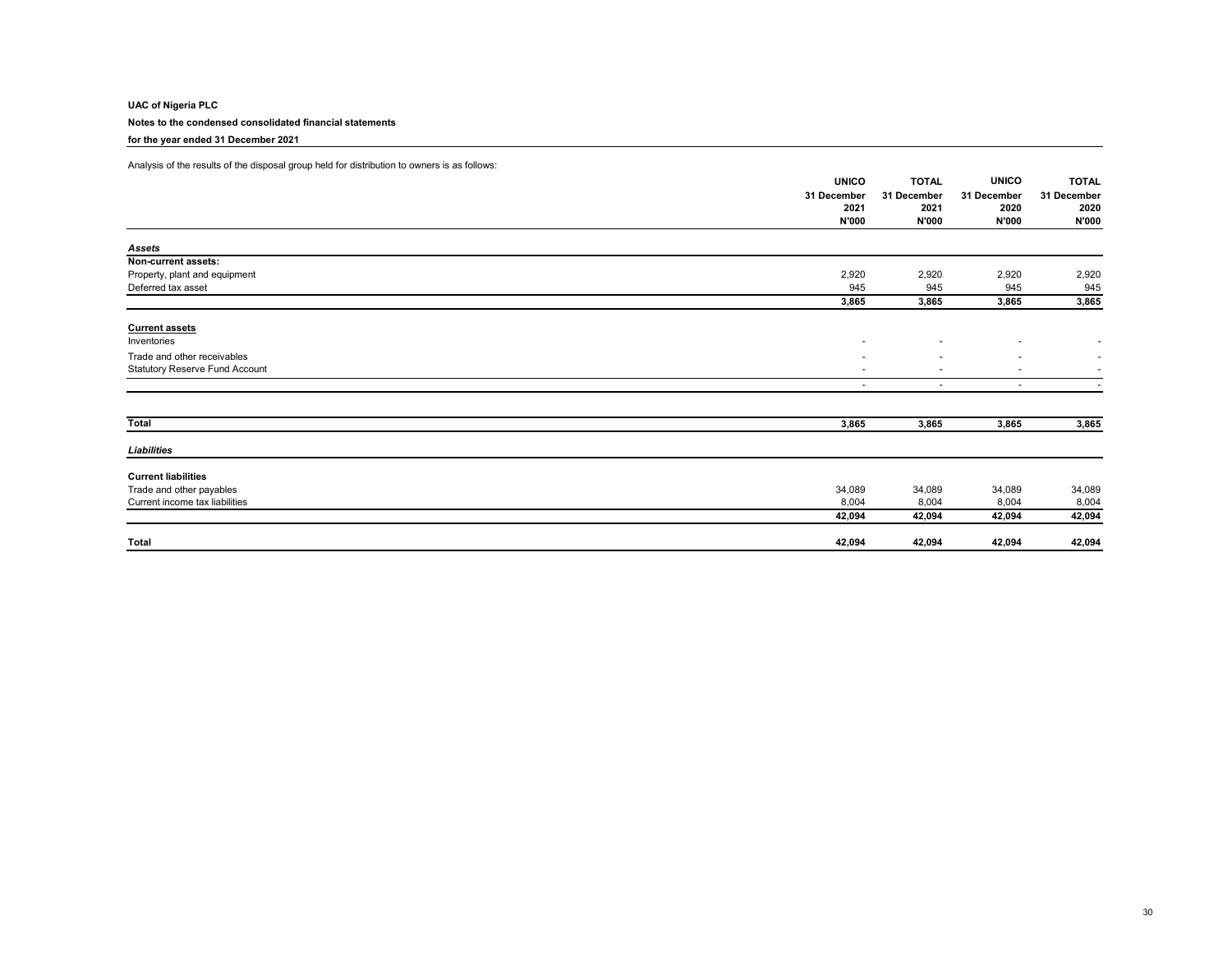| Analysis of the results of the discontinued operations is as follows:      |                          |                          |                          |                          |              |              |
|----------------------------------------------------------------------------|--------------------------|--------------------------|--------------------------|--------------------------|--------------|--------------|
|                                                                            | <b>UNICO</b>             | <b>TOTAL</b>             | <b>MDS</b>               | <b>UNICO</b>             | <b>UPDC</b>  | <b>TOTAL</b> |
|                                                                            | 31 December              | 31 December              | 31 December              | 31 December              | 31 December  | 31 December  |
|                                                                            | 2021                     | 2021                     | 2020                     | 2020                     | 2020         | 2020         |
|                                                                            | <b>N'000</b>             | <b>N'000</b>             | <b>N'000</b>             | <b>N'000</b>             | <b>N'000</b> | <b>N'000</b> |
| Revenue                                                                    |                          | $\blacksquare$           | $\overline{\phantom{a}}$ | 2,481                    | 436,074      | 438,555      |
| Cost of sales                                                              | $\overline{\phantom{0}}$ | $\overline{\phantom{a}}$ | $\overline{\phantom{a}}$ | $\sim$                   | (369, 478)   | (369, 478)   |
| Gross profit                                                               | $\sim$                   | $\sim$                   | $\blacksquare$           | 2,481                    | 66,596       | 69,077       |
| Loss on disposal of investment properties                                  |                          |                          |                          |                          | (47, 173)    | (47, 173)    |
| Other losses                                                               |                          |                          |                          | (1,014)                  | (650, 577)   | (651, 591)   |
| Selling and distribution expenses                                          |                          |                          |                          |                          | (53,084)     | (53,084)     |
| Administrative expenses                                                    | (2, 105)                 | (2, 105)                 |                          | $\overline{\phantom{a}}$ | (614, 272)   | (614, 272)   |
| Financial guarantee                                                        |                          |                          |                          |                          | (775, 920)   | (775, 920)   |
| <b>Operating profit</b>                                                    | (2, 105)                 | (2, 105)                 |                          | 1,467                    | (2,074,430)  | (2,072,963)  |
| Finance income                                                             |                          |                          | $\sim$                   | $\sim$                   | 3,351        | 3,351        |
| Finance cost                                                               |                          |                          |                          | $\overline{\phantom{a}}$ | (637, 136)   | (637, 136)   |
| Share of profit of associates                                              |                          |                          |                          |                          |              |              |
| Loss before impairment                                                     | (2, 105)                 | (2, 105)                 | $\blacksquare$           | 1,467                    | (2,708,215)  | (2,706,748)  |
| (Loss)/Profit before tax                                                   | (2, 105)                 | (2, 105)                 |                          | $\sim$<br>1,467          | (2,708,215)  | (2,706,748)  |
| Tax expense:                                                               |                          |                          |                          |                          |              |              |
| Related to pre-tax profit/(loss) from the ordinary activities for the year |                          |                          |                          |                          | (74,098)     | (74,098)     |
| Loss after tax                                                             | (2, 105)                 | (2, 105)                 |                          | 1,467                    | (2,782,313)  | (2,780,846)  |
| Profit/(loss) from discontinued operations                                 |                          | $\sim$                   | 3,146,244                |                          | (126, 584)   | 3,019,660    |
| Dividend income from discontinued operation                                |                          |                          |                          |                          | 972,860      | 972,860      |
| Impairment of assets of disposal group held for sale                       |                          |                          |                          |                          | (742, 012)   | (742, 012)   |
| (Loss)/profit from discontinued operations                                 | (2, 105)                 | (2, 105)                 | 3,146,244                | 1,467                    | (2,678,049)  | 469,662      |
| <b>Other Comprehensive income</b>                                          |                          |                          |                          |                          |              |              |
| Total comprehensive (loss)/income for the year net of tax                  | (2, 105)                 | (2, 105)                 | 3,146,244                | 1,467                    | (2,678,049)  | 469,662      |
| Cashflows from discontinued operations:                                    |                          |                          |                          |                          |              |              |
| The net cash flows incurred are as follows:                                |                          |                          |                          |                          |              |              |
|                                                                            |                          | <b>UNICO</b>             | <b>TOTAL</b>             | <b>UNICO</b>             | <b>UPDC</b>  | <b>TOTAL</b> |

|                   | <b>UNICO</b>             | <b>TOTAL</b>        | <b>UNICO</b>             | <b>UPDC</b>  | <b>TOTAL</b>        |
|-------------------|--------------------------|---------------------|--------------------------|--------------|---------------------|
|                   | 31 December<br>2021      | 31 December<br>2021 | 31 December              | 31 December  | 31 December<br>2020 |
|                   |                          |                     | 2020                     | 2020         |                     |
|                   | <b>N'000</b>             | <b>N'000</b>        | <b>N'000</b>             | <b>N'000</b> | <b>N'000</b>        |
| Operating         | (2, 105)                 | (2, 105)            | (12, 883)                | 153,993      | 141,110             |
| Investing         | $\overline{\phantom{a}}$ |                     | $\overline{\phantom{a}}$ | 1,931,346    | 1,931,346           |
| Financing         | $\sim$                   |                     | $\overline{\phantom{0}}$ | (874, 844)   | (874, 844)          |
| Net cash outflows | (2, 105)                 | (2, 105)            | (12, 883)                | 1,210,495    | 1,197,612           |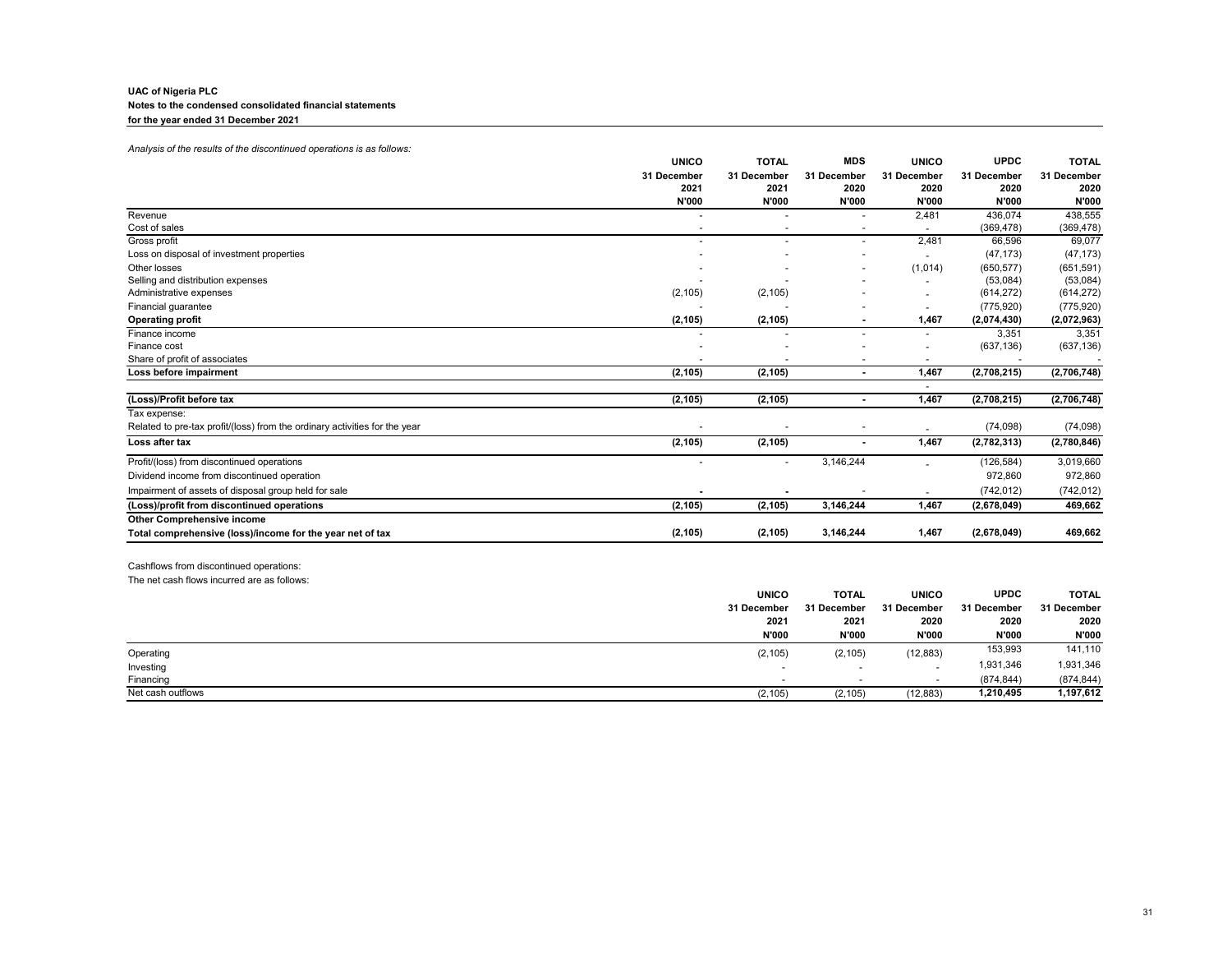#### **32. Restatement of Comparative information**

| Group                              | <b>31 December 2020</b>                                 |              |                       | 1 January 2020                        |                             |
|------------------------------------|---------------------------------------------------------|--------------|-----------------------|---------------------------------------|-----------------------------|
| In thousands of Naira              | <b>Trade and other</b><br>receivables Retained earnings |              | Income tax<br>expense | <b>Trade and other</b><br>receivables | <b>Retained</b><br>earnings |
|                                    | N'000                                                   | <b>N'000</b> | <b>N'000</b>          | <b>N'000</b>                          | <b>N'000</b>                |
| As previously reported             | 6,500,290                                               | 32,710,006   | 1,662,581             | 5,015,319                             | 29,997,824                  |
| Adjustment:                        |                                                         |              |                       |                                       |                             |
| Withholding tax on dividend income | (468, 369)                                              | (468, 369)   | 34,002                | (434, 367)                            | (434, 367)                  |
| Amount as adjusted                 | 6,031,921                                               | 32,241,637   | 1,696,583             | 4,580,952                             | 29,563,457                  |

The withholding tax receivables on dividend income was reported in trade and other receivables for the comparative periods instead of being recognized as income tax expenses. During the year, the Group and Company established that withholding tax on dividend income, which was previously recognized as withholding tax receivables, cannot be utilised and is irrecoverable because it is deemed the final tax on dividend income. Consequently, the recognition of the withholding tax receivables have been corrected retrospectively by restating the comparative amounts for the opening balances as at 1 January 2020 and the prior period as at 31 December 2020.

The following tables summarizes the impact on the consolidated and separate financial statements: